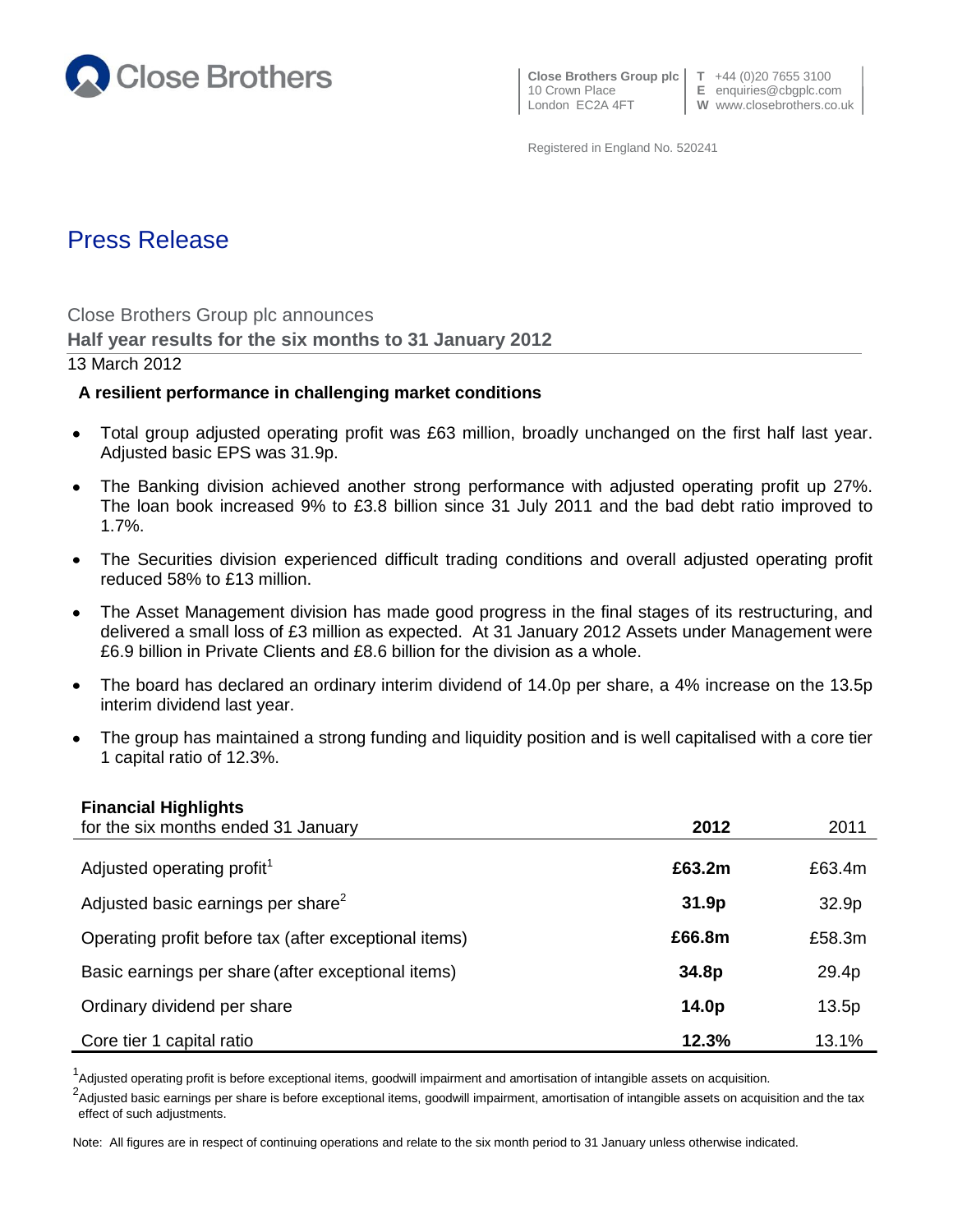### **Preben Prebensen, Chief Executive, commenting on the results said:**

"In the first half, Close Brothers once again demonstrated its resilience in a challenging and uncertain external environment. The Banking division achieved another strong performance, offsetting the effect of difficult market conditions on Securities. The Asset Management division continued to make good progress on its strategic transformation.

"We have a strong financial position, our businesses remain well positioned and we look forward to the second half of the year with confidence."

#### **Enquiries to:**

| Sophie Gillingham – Investor Relations | Close Brothers Group plc | 020 7655 3844 |
|----------------------------------------|--------------------------|---------------|
| Debbie Sager – Investor Relations      | Close Brothers Group plc | 020 7655 3845 |
| Peter Ogden – Media Relations          | Maitland                 | 020 7379 5151 |

A presentation to analysts and investors will be held today at 9.30 am GMT at our offices at 10 Crown Place, London EC2A 4FT. A listen-only dial-in facility will be available by dialling 0845 401 0014, or +44 203 059 8125, password "Close Brothers". A recording of this call will be available for replay for two weeks by dialling 0121 260 4861, access code 6483017#.

### **About Close Brothers:**

Close Brothers is a specialist financial services group which makes loans, trades securities and provides advice and investment management solutions to a wide range of clients.

Close Brothers' Banking division provides specialist lending to small and medium-sized businesses and individuals across a diverse range of asset classes, and also offers deposit taking services.

The Securities division provides trading services to retail brokers and institutions principally through Winterflood, a leading market-maker in the UK.

The Asset Management division provides a full range of advice, investment management and self directed services to private, institutional and corporate clients and professional advisers.

Close Brothers was established in 1878 and today employs over 2,500 people, principally in the UK. Close Brothers Group plc is listed on the London Stock Exchange and is a member of the FTSE 250.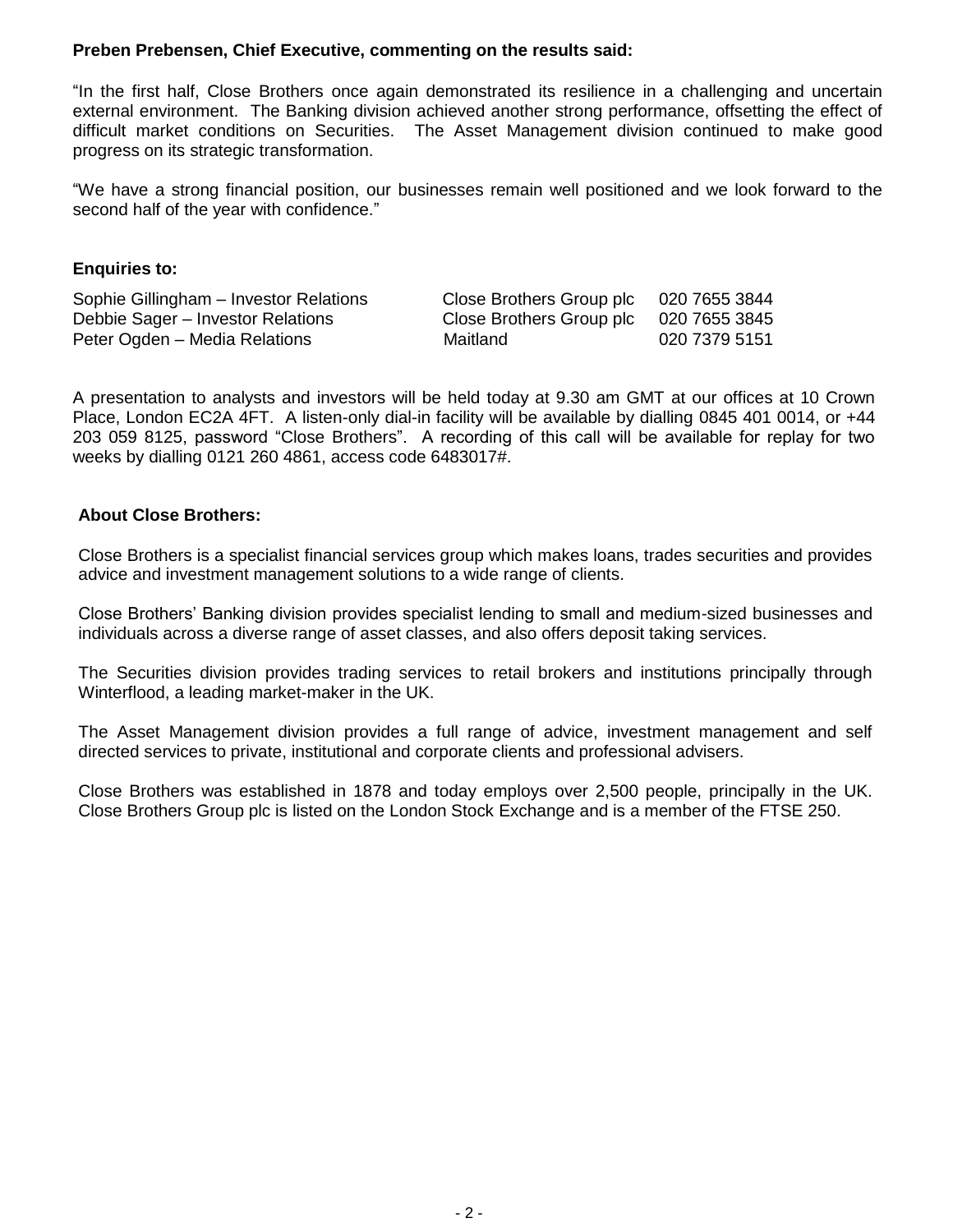### **OVERVIEW**

### **Chairman's and Chief Executive's Statement**

The first half of our 2012 financial year has been characterised by economic and financial market uncertainty. However, Close Brothers achieved a resilient performance overall as conditions remained favourable for our Banking division which achieved another strong result. The group continues to benefit from its established business models, strong funding and capital base and the leading market positions of its businesses.

The Banking division achieved strong loan book growth and delivered a significant increase in adjusted operating profit as we continue to see good demand for our specialist lending services. The Securities division was affected by difficult market conditions, leading to substantially lower adjusted operating profit from Winterflood. The Asset Management division remains on track with the final stages of its restructuring and made a small loss in the period, as expected.

The group's strategic focus continues to be on capturing growth opportunities in the Banking division while maintaining its prudent, specialised model; maintaining our leading market positions in Securities, principally through Winterflood; and completing the transformation of Asset Management into a leader in UK private client wealth and asset management.

#### **Results and Dividend**

Overall, adjusted operating profit was broadly unchanged on the first half last year at £63.2 million (2011: £63.4 million) and adjusted basic earnings per share reduced 3% to 31.9p (2011: 32.9p). After exceptional items and amortisation, basic earnings per share was 34.8p (2011: 29.4p). For the first half of 2012, this includes £5.9 million of exceptional income largely related to foreign exchange gains realised on the partial sale of our investment in Mako, which completed in October 2011. The prior year period includes a £4.5 million exceptional charge related to the restructuring of the Asset Management division.

We remain focused on maintaining a strong funding, liquidity and capital position at all times, while maximising the efficiency of our balance sheet. Accordingly, the group has maintained a diverse funding position with a prudent maturity profile, and continues to hold a sound level of liquid assets principally in the form of deposits with the Bank of England and UK gilts.

The group remains well capitalised with a core tier 1 capital ratio at 31 January 2012 of 12.3% (31 July 2011: 13.1%) and a total capital ratio of 14.0% (31 July 2011: 14.9%). Our strong capital position has allowed us to achieve strong growth in the Banking division, while remaining comfortably above all regulatory benchmarks. We have also published a strong leverage ratio of 9.4% (31 July 2011: 9.5%) which is another clear measure of the strength of our capital position.

The board has declared an interim dividend of 14.0p (2011: 13.5p) per share, a 0.5p, or 4%, increase on the prior year. This follows a 1.0p increase in the final dividend in 2011.

#### **Divisional Performance**

The **Banking** division has continued to benefit from its position as a specialist, predominantly secured lender to UK small and medium-sized companies and individuals, and achieved another strong result. Adjusted operating income increased 11% to £176.5 million (2011: £158.7 million) and adjusted operating profit increased 27% to £61.8 million (2011: £48.6 million).

The loan book increased a further 9% to £3.8 billion (31 July 2011: £3.4 billion) in the six months to 31 January 2012, with growth broadly spread across Retail, Commercial and Property. Growth continues to come principally from our core businesses where we are benefiting from an enhanced distribution capacity and significant demand for our specialist lending services from both new and existing clients.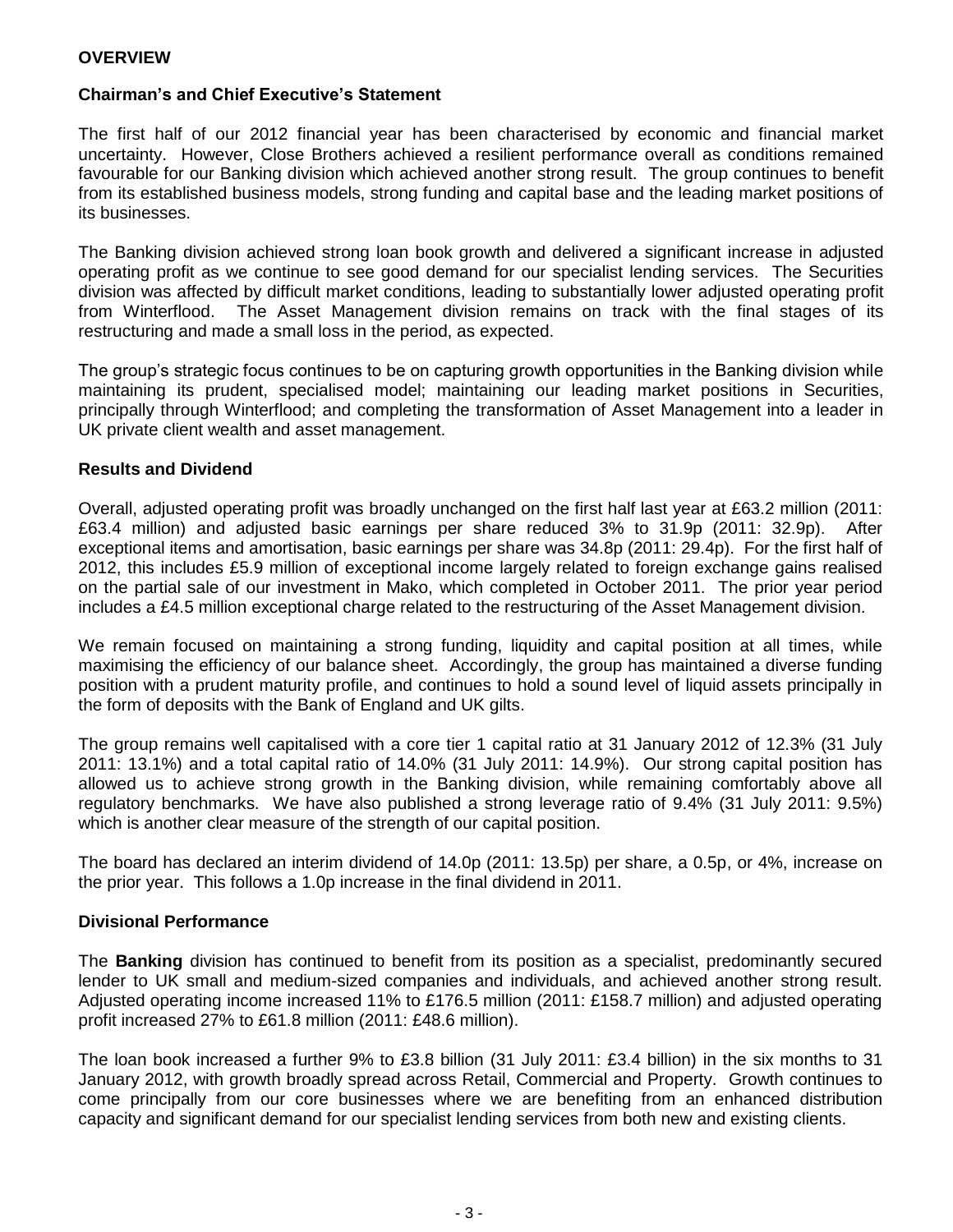#### **OVERVIEW**

#### **Chairman's and Chief Executive's Statement** continued

As we grow, our priority is to maintain our specialist, predominantly secured lending model and focus on the credit quality of our loan book. Notwithstanding significant growth over the last few years, the overall shape of our loan book is unchanged and all key ratios for the division have remained consistent with their historical ranges. The bad debt ratio has improved substantially on the prior year period to 1.7% (2011: 2.4%) and is now close to the ten year average of 1.6%. The net interest margin has remained strong at 9.6% and close to the long-term high of 10.0% in the prior year period.

We have made significant investment in strengthening the division's infrastructure and management information systems, particularly in the areas of credit, finance and IT. This investment ensures we can grow safely while maintaining the local expertise and integrated model which supports our unique customer proposition and has allowed the delivery of robust margins and strong returns over the long term.

The **Securities** division has experienced difficult trading conditions, with significant uncertainty in the financial markets. Adjusted operating profit at Winterflood reduced substantially to £8.4 million (2011: £25.0 million) and Seydler recorded a small adjusted operating loss of £0.9 million (2011: profit of £4.9 million).

Winterflood was impacted by a reduction in retail investor risk appetite and a resulting reduction in trading activity, particularly in smaller, less liquid stocks. Overall, bargains per day remained broadly stable on the prior year period, benefiting from particularly strong volumes in August, but income per bargain reduced substantially as a result of market volatility and a change in mix towards lower margin, more liquid stocks. Notwithstanding the difficult market conditions, the business recorded only six (2011: nil) trading loss days in the first half.

Winterflood's focus continues to be on maintaining the leading market position of its core UK marketmaking business. At the same time it continues to make progress on its additional growth initiatives, including the provision of outsourced execution and custody through Winterflood Business Services and through its recently opened office in the US.

Seydler also experienced difficult equity trading conditions in Germany, as well as a lack of equity and debt capital markets activity. However, the business has maintained a strong market position and remains well placed for any recovery.

In September 2011 we agreed the phased sale to the management team of our 49.9% investment in Mako for a consideration of US\$40 million and up to US\$7.5 million deferred contingent consideration. The sale of the first 16.6% completed on 31 October 2011, reducing our investment to 33.3%. Mako contributed £5.7 million (2011: £1.2 million) of associate income in the first half, benefiting from increased market volatility particularly in August and September.

The **Asset Management** division is now in the final stages of its restructuring and investment and has made substantial progress in the last six months.

In November, the division's new advised proposition went live to new clients, supported by our new technology platform. Initial feedback from our advisers has been positive. The new proposition for self directed clients, including our online SIPP and direct access to the platform, will be available later this financial year.

We also completed our range of investment products with the launch in October of our multi-manager and passive funds. As a result we are now able to offer clients a full range of in-house funds, third party multimanager and passive funds, as well as segregated and fully bespoke portfolios for high net worth clients.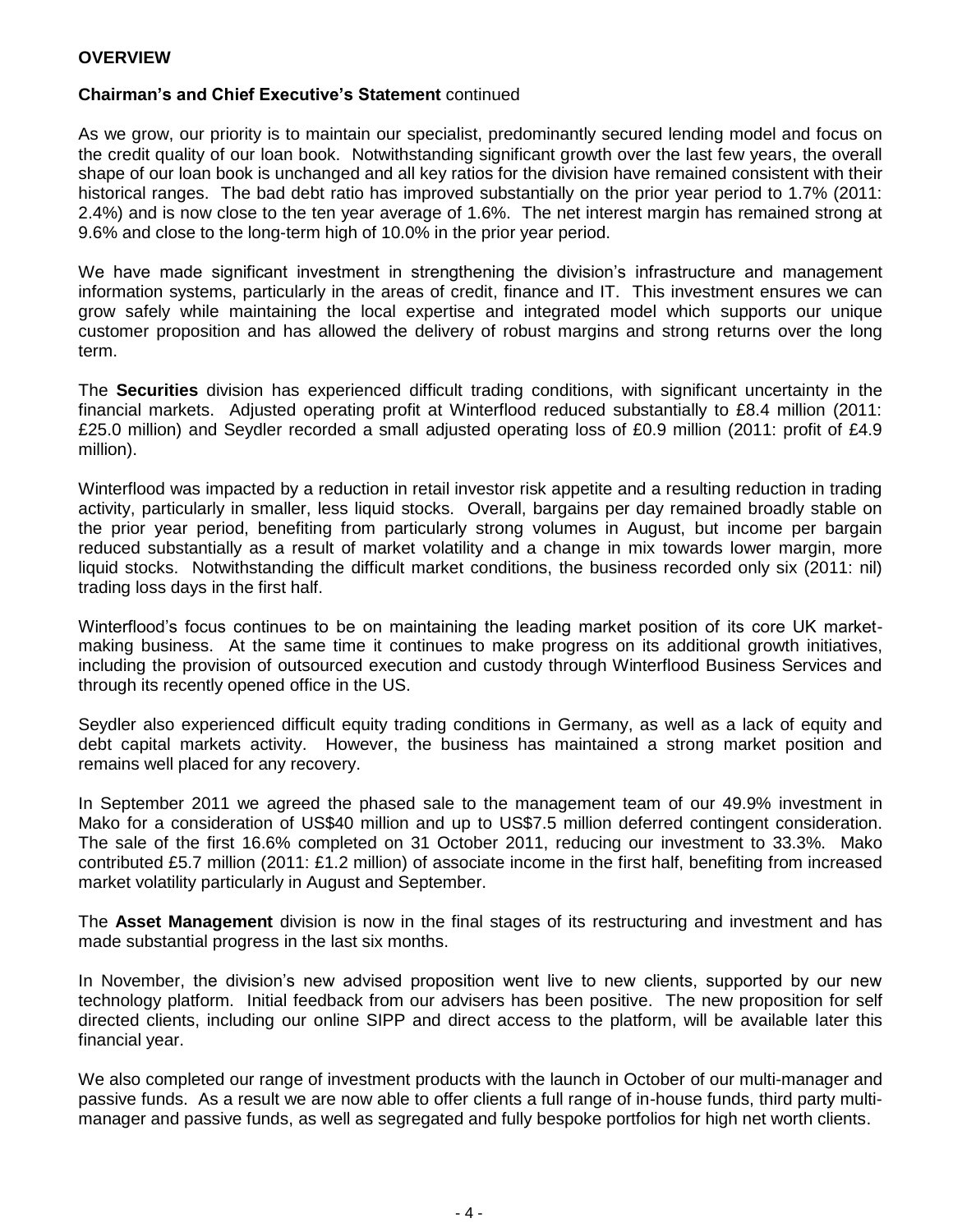### **OVERVIEW**

#### **Chairman's and Chief Executive's Statement** continued

We made a further acquisition of a Scottish IFA business, Scott-Moncrieff Wealth Management, with approximately £280 million of client assets, increasing our total Private Clients Assets under Management ("AuM") to £6.9 billion (31 July 2011: £6.5 billion). Overall, AuM reduced to £8.6 billion (31 July 2011: £9.6 billion) including the expected redemption of a £1 billion institutional mandate. We will continue to review potential acquisition opportunities on a highly selective basis, with a view to increasing our geographic coverage in the UK.

As expected, the division made a small loss in the first half of £2.6 million (2011: loss of £6.0 million), reflecting the current phase of restructuring and investment.

The rollout of our new client propositions and technology, and the associated investment, is now nearing completion. Over the coming periods, we will focus on driving sales of our new propositions to both new and existing clients.

#### **Outlook**

Economic and market conditions remain uncertain but the group's businesses are well positioned.

The Banking division continues to see good opportunities for growth and expects a further strong performance in the second half.

The Securities businesses remain well positioned for any recovery in financial markets and have seen early signs of improvement in trading conditions since the start of the second half.

The Asset Management division is in the final stages of its restructuring and is expected to record a further small loss in the second half.

Overall, the group is confident that it will deliver a solid performance for the 2012 financial year.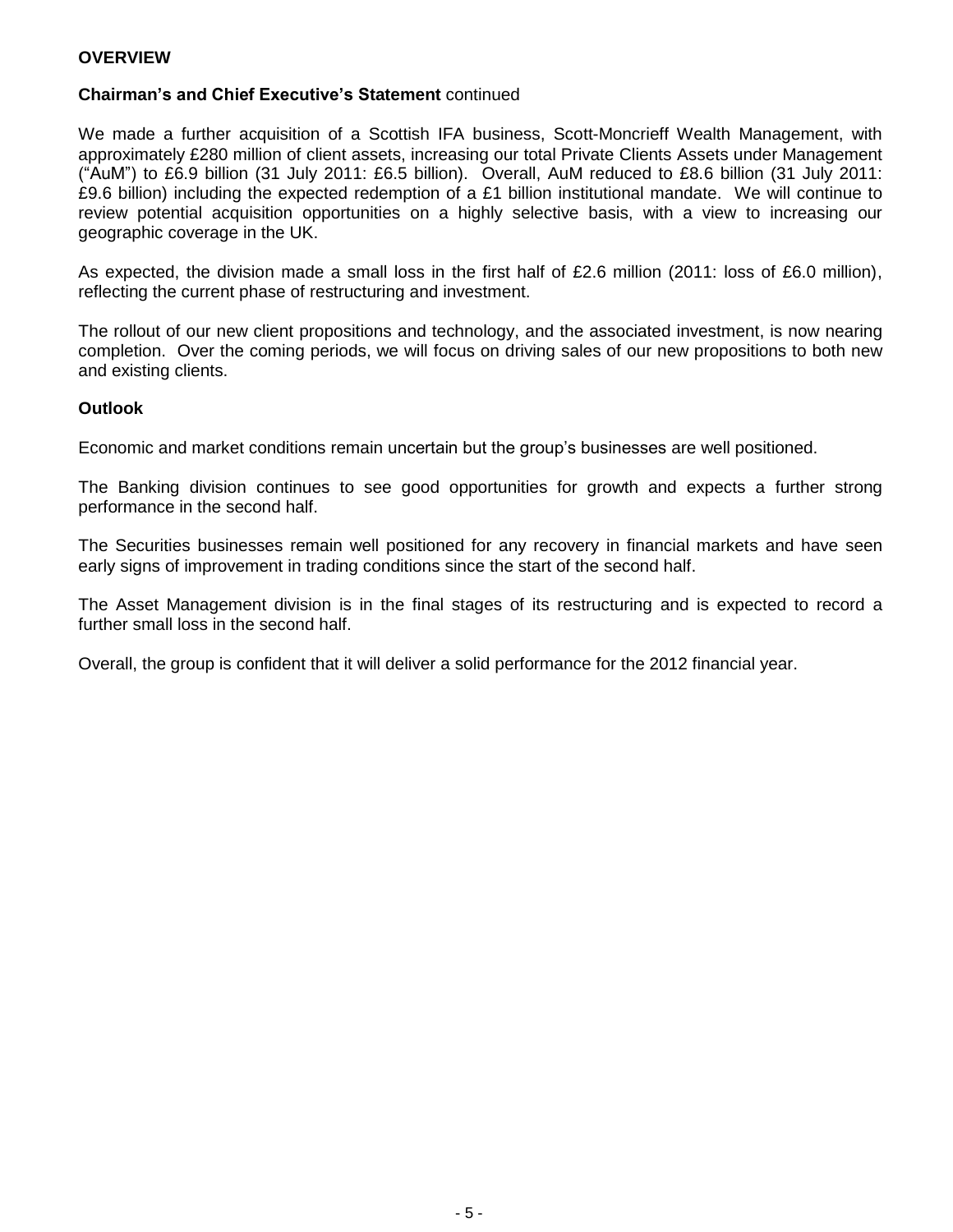#### **Overview**

#### **Group Income Statement**

|                                                            | <b>First half</b> | <b>First half</b> |        |
|------------------------------------------------------------|-------------------|-------------------|--------|
|                                                            | 2012              | 2011              | Change |
|                                                            | £ million         | £ million         | %      |
| Continuing operations <sup>1</sup>                         |                   |                   |        |
| Adjusted operating income                                  | 261.8             | 275.0             | (5)    |
| Adjusted operating expenses                                | (168.7)           | (174.4)           | (3)    |
| Impairment losses on loans and advances                    | (29.9)            | (37.2)            | (20)   |
| Adjusted operating profit                                  | 63.2              | 63.4              |        |
| <b>Exceptional items</b>                                   | 5.9               | (4.5)             |        |
| Amortisation of intangible assets on acquisition           | (2.3)             | (0.6)             |        |
| Operating profit before tax                                | 66.8              | 58.3              | 15     |
| Tax                                                        | (15.5)            | (15.8)            | (2)    |
| Non-controlling interests                                  | (0.8)             | (0.2)             |        |
| Profit attributable to shareholders: continuing operations | 50.5              | 42.3              | 19     |
| Loss from discontinued operations                          |                   | (27.4)            |        |
| Non-controlling interests: discontinued operations         | ۰                 | (0.3)             |        |
| Profit attributable to shareholders: continuing and        |                   |                   |        |
| discontinued operations                                    | 50.5              | 14.6              | 246    |
| Adjusted basic earnings per share: continuing operations   | 31.9p             | 32.9p             | (3)    |
| Basic earnings per share: continuing operations            | 34.8p             | 29.4p             | 18     |
| Basic earnings per share: continuing and discontinued      |                   |                   |        |
| operations                                                 | 34.8p             | 10.1 <sub>p</sub> | 245    |
| Ordinary dividend per share                                | 14.0p             | 13.5p             | 4      |

<sup>1</sup>Results from continuing operations for the first half 2011 exclude the UK offshore and Cayman Islands businesses, the sales of which completed in 2011 and which have been classified as discontinued operations under IFRS 5. There were no discontinued operations in the current period and all commentary relates to continuing operations except where specified.

Note: Adjusted operating income, expenses, operating profit and earnings per share exclude the effect of exceptional items, goodwill impairment and amortisation of intangible assets on acquisition.

Close Brothers achieved a resilient performance in the first half of the 2012 financial year with a strong performance from the Banking division. Overall adjusted operating profit was unchanged on the prior year period at £63.2 million (2011: £63.4 million) notwithstanding difficult market conditions for Securities.

Adjusted operating profit in the Banking division increased 27% to £61.8 million (2011: £48.6 million) and the loan book increased 18% over the last year including 9% in the last six months. In Securities both Winterflood and Seydler were impacted by difficult trading conditions, leading to a 58% reduction in adjusted operating profit to £13.2 million (2011: £31.1 million). The Asset Management division has made good progress and is now in the final stages of its restructuring and investment, and delivered a small loss in the period of £2.6 million (2011: loss of £6.0 million).

Adjusted operating income reduced 5% on the prior year to £261.8 million (2011: £275.0 million) reflecting lower trading income in Securities, which more than offset strong income growth in Banking and a more modest increase in Asset Management.

Adjusted operating expenses were 3% lower at £168.7 million (2011: £174.4 million) as the group continues to manage costs carefully, while maintaining the resources and infrastructure needed to support its businesses. The reduction was principally driven by lower variable costs in Securities as a result of lower trading income. This more than offset an increase in the Banking division to support continued strong loan book growth, while expenses in Asset Management were broadly stable. Group expenses from central functions were £9.0 million (2011: £10.2 million).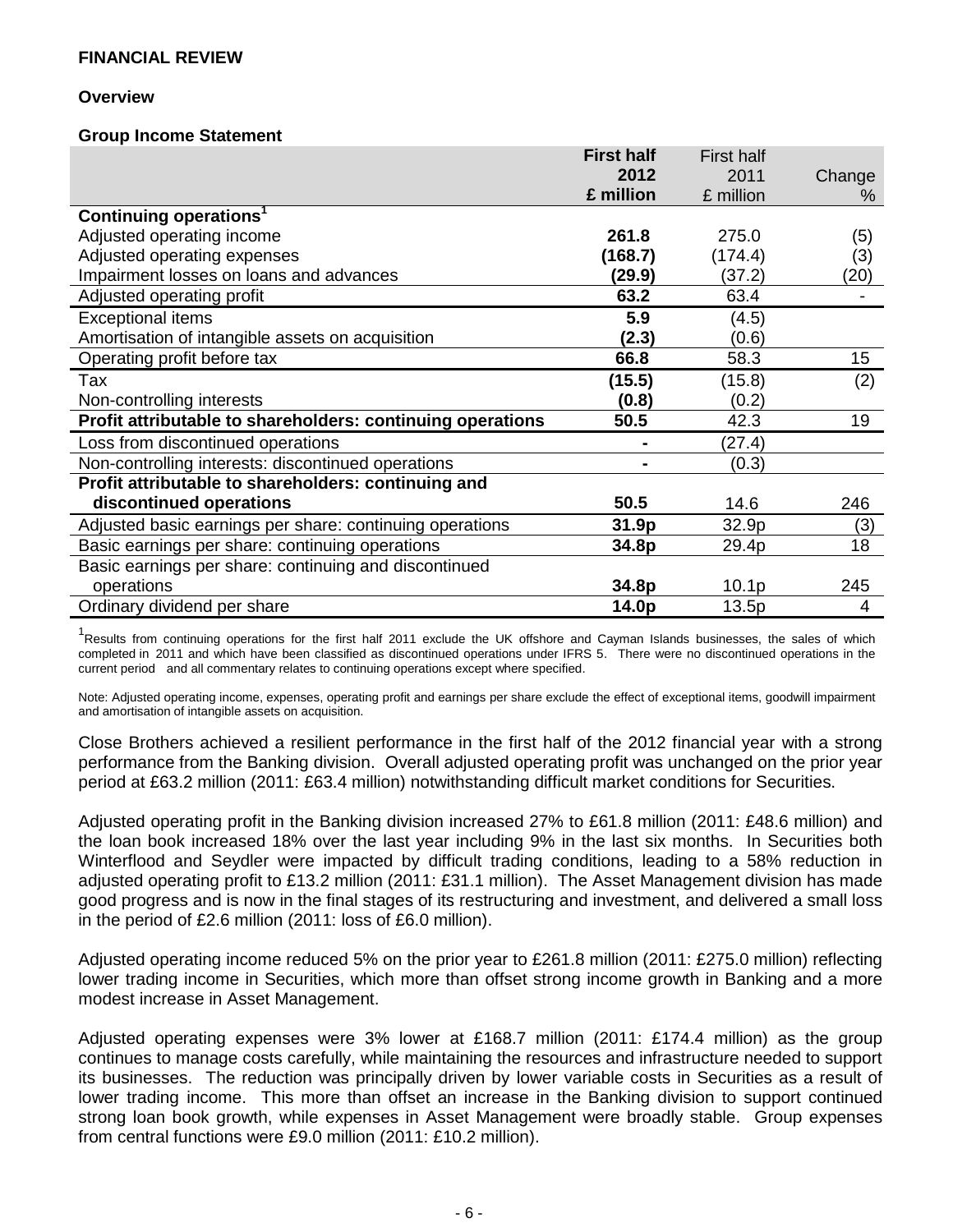#### **Overview** continued

Impairment losses on loans and advances ("bad debts") reduced £7.3 million, or 20%, to £29.9 million (2011: £37.2 million) reflecting improvements across the portfolio. As a result the bad debt ratio improved substantially to 1.7% (2011: 2.4%), in line with the second half of the last financial year.

The group reports adjusted operating profit before exceptional items, goodwill impairment and amortisation of intangible assets on acquisition. During the period the group recorded exceptional income of £5.9 million (2011: expense of £4.5 million) relating to the sale of the first 16.6% of the group's 49.9% investment in Mako, principally realised foreign exchange gains. The exceptional expense in the first half of 2011 relates to the restructuring of the Asset Management division. The group also incurred a charge for amortisation of intangible assets on acquisition of £2.3 million (2011: £0.6 million), an increase reflecting acquisitions made in Asset Management in the last financial year.

Operating profit before tax, after exceptional items, goodwill impairment and amortisation of intangible assets on acquisition, increased 15% to £66.8 million (2011: £58.3 million).

The tax charge for the period was £15.5 million (2011: £15.8 million). This corresponds to an effective tax rate of 23% (2011: 27%), lower than the UK corporation tax rate of 26%, reflecting the impact of nontaxable exceptional income in the period and the inclusion of associate income from Mako in the income statement on an after tax basis.

Profit attributable to shareholders from continuing operations was £50.5 million (2011: £42.3 million) and basic earnings per share was 34.8p (2011: 29.4p). Excluding exceptional items and amortisation of intangible assets on acquisition, adjusted basic earnings per share decreased 3% to 31.9p (2011: 32.9p).

|                                  | First half 2012 |     | First half 2011 <sup>1</sup> |     | Change |
|----------------------------------|-----------------|-----|------------------------------|-----|--------|
|                                  | £ million       | %   | £ million                    | %   | %      |
| <b>Banking</b>                   | 61.8            | 85  | 48.6                         | 66  | 27     |
| <b>Securities</b>                | 13.2            | 18  | 31.1                         | 42  | (58)   |
| Asset Management                 | (2.6)           | (3) | (6.0)                        | (8) | (57)   |
| <b>Total divisions</b>           | 72.4            | 100 | 73.7                         | 100 | (2)    |
| Group                            | (9.2)           |     | (10.3)                       |     | (11)   |
| <b>Adjusted operating profit</b> | 63.2            |     | 63.4                         |     |        |

#### **Divisional Adjusted Operating Profit/(Loss)**

<sup>1</sup>Results for the first half 2011 exclude the UK offshore and Cayman Islands businesses, the sales of which completed in 2011 and which have been classified as discontinued operations under IFRS 5.

#### **Discontinued Operations – Prior Year Period**

There were no discontinued operations in the first half of our 2012 financial year however the prior year period includes a loss from discontinued operations of £27.4 million. This relates to the group's businesses in the UK offshore and Cayman Islands which were sold in the 2011 financial year.

#### **Dividend**

The board has declared an interim dividend of 14.0p (2011: 13.5p), up 4% on the 2011 interim dividend. The dividend will be paid on 25 April 2012 to shareholders on the register at 23 March 2012.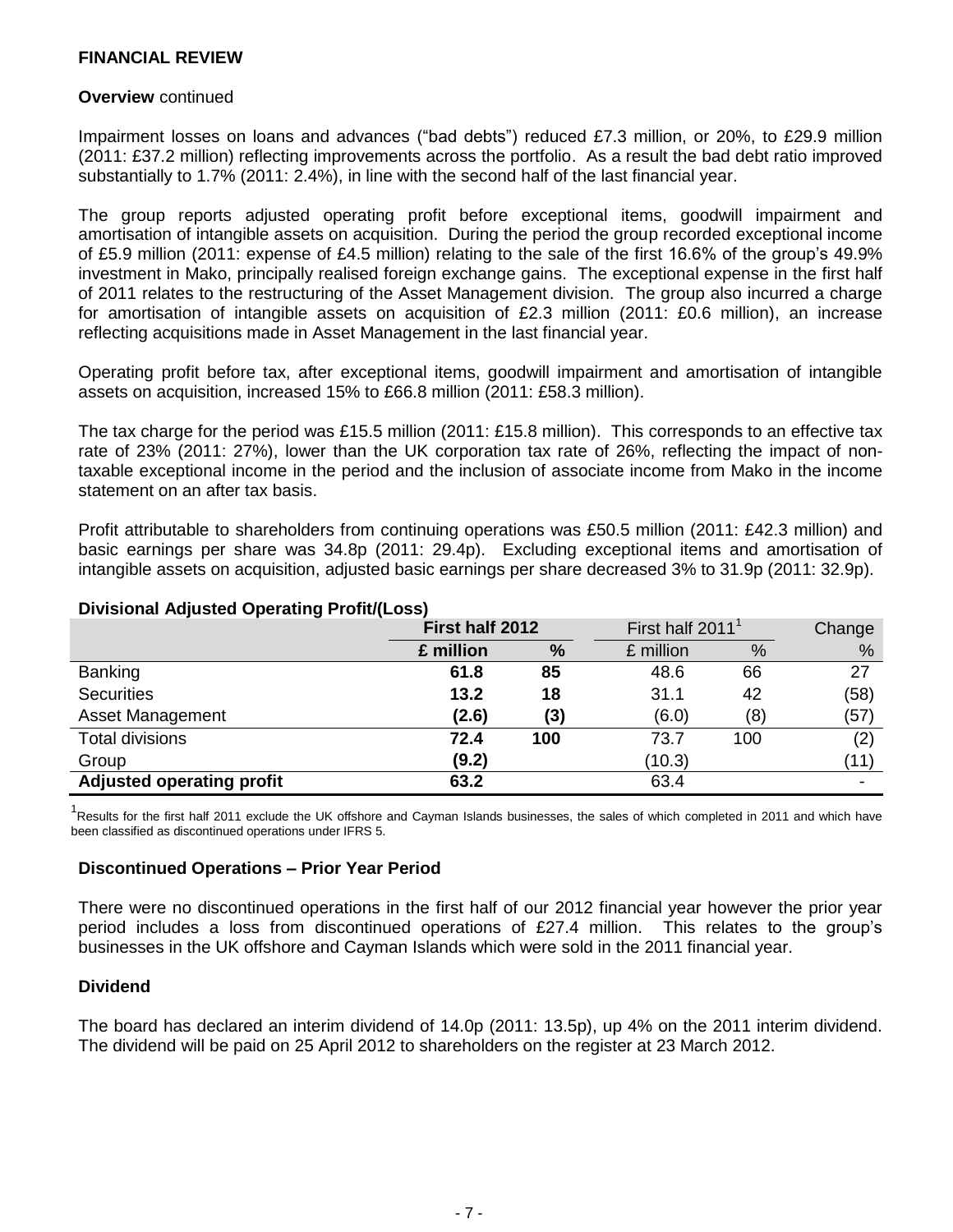#### **Overview** continued

#### **Balance Sheet**

#### **Group Balance Sheet**

|                                                                           | 31 January | 31 July   |
|---------------------------------------------------------------------------|------------|-----------|
|                                                                           | 2012       | 2011      |
|                                                                           | £ million  | £ million |
| <b>Assets</b>                                                             |            |           |
| Cash and loans and advances to banks                                      | 605.2      | 709.3     |
| Settlement balances, long trading positions and loans to money brokers    | 649.1      | 706.9     |
| Loans and advances to customers                                           | 3,755.1    | 3,435.3   |
| Non-trading debt securities                                               | 688.4      | 810.2     |
| Intangible assets                                                         | 138.2      | 133.1     |
| Other assets                                                              | 338.3      | 313.8     |
| <b>Total assets</b>                                                       | 6,174.3    | 6,108.6   |
| <b>Liabilities</b>                                                        |            |           |
| Settlement balances, short trading positions and loans from money brokers | 565.4      | 585.4     |
| Deposits by banks                                                         | 190.4      | 192.8     |
| Deposits by customers                                                     | 3,182.5    | 3,170.5   |
| <b>Borrowings</b>                                                         | 1,234.7    | 1,125.7   |
| Other liabilities                                                         | 266.3      | 305.9     |
| <b>Total liabilities</b>                                                  | 5,439.3    | 5,380.3   |
| <b>Equity</b>                                                             | 735.0      | 728.3     |
| <b>Total liabilities and equity</b>                                       | 6,174.3    | 6,108.6   |

The group has maintained a strong financial position while continuing to optimise the efficiency of its balance sheet. As a result, in the six months to 31 January 2012 total assets were broadly stable at £6,174.3 million (31 July 2011: £6,108.6 million) despite strong growth in the loan book, as the group continued to manage down lower yielding treasury assets.

Cash and loans and advances to banks reduced £104.1 million to £605.2 million (31 July 2011: £709.3 million). This reflects a reduction in cash on deposit with the Bank of England to £488.7 million (31 July 2011: £594.4 million), which the group holds principally for short-term cash flow requirements.

Settlement balances, long and short trading positions and loans to and from money brokers are assets and liabilities which relate to market-making at Winterflood and Seydler. These reduced £57.8 million to £649.1 million (31 July 2011: £706.9 million) on the asset side and £20.0 million to £565.4 million (31 July 2011: £585.4 million) on the liability side, reflecting lower settlement balances at the balance sheet date.

Loans and advances to customers increased 9%, or £319.8 million, to £3,755.1 million (31 July 2011: £3,435.3 million) and account for 61% (31 July 2011: 56%) of the group's total assets. These are typically short-term, small ticket, secured loans to individuals and SME borrowers. The growth in the period has been well spread across Retail, Commercial and Property within the Banking division and on similar loan to value ratios and terms as the existing loan book.

Non-trading debt securities include floating rate notes ("FRNs"), certificates of deposits ("CDs") and gilts which are held by the group's Treasury function. These reduced in the period to £688.4 million (31 July 2011: £810.2 million), as the group reduced excess liquidity through a lower holding of CDs.

Deposits by customers remained stable in the period at £3,182.5 million (31 July 2011: £3,170.5 million), as shorter term corporate deposits were replaced with additional term retail deposits.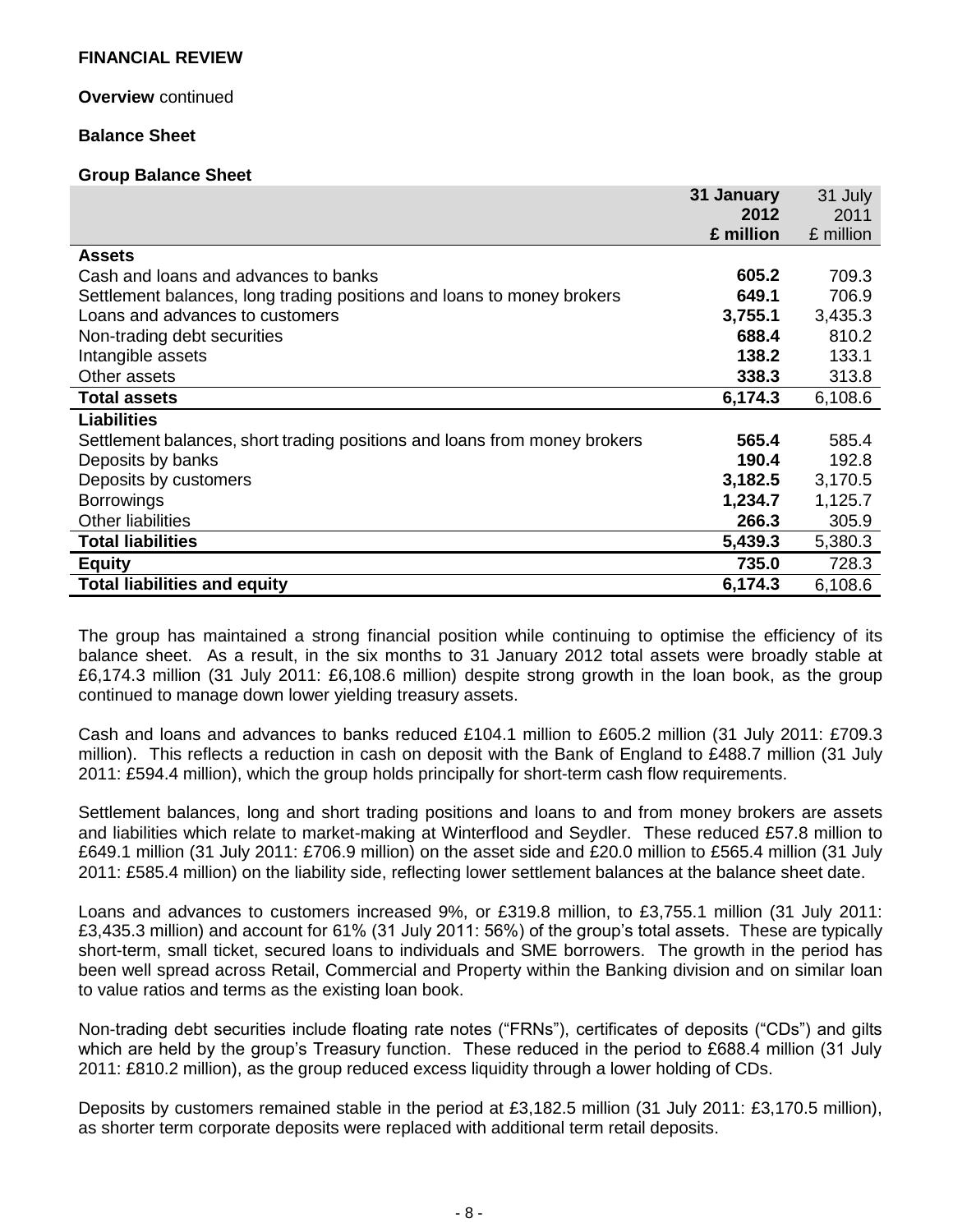#### **Overview** continued

The group's borrowings include loans and overdrafts from banks, a group bond, securitisations and subordinated loan capital. Overall these increased £109.0 million to £1,234.7 million (31 July 2011: £1,125.7 million) reflecting increased utilisation of the group's bank facilities.

Equity at 31 January 2012 was broadly unchanged at £735.0 million (31 July 2011: £728.3 million) as profit attributable to shareholders of £50.5 million was partly offset by the 2011 final dividend payment of £38.1 million and net share purchases of £4.5 million to satisfy share awards and options.

#### **Funding and Liquidity**

The group's objective is to fund the loan book and maintain a sound level of liquidity, while considering overall balance sheet and cost efficiency. The group's Treasury function manages this through a diverse funding position with a prudent maturity profile and a focus on high quality liquidity.

The group has maintained a strong and stable funding position in the period with good access to a diverse range of funding sources, and has continued to strengthen the maturity profile of its funding. As a result, it has maintained significant flexibility and remains well positioned to fund future loan book growth.

#### **Group Funding Overview**

|                                           | 31 January<br>2012<br>£ million | 31 July<br>2011<br>£ million | Change<br>£ million |
|-------------------------------------------|---------------------------------|------------------------------|---------------------|
| Drawn and undrawn facilities <sup>1</sup> | 1,209.5                         | 1,305.1                      | (95.6)              |
| Group bond                                | 198.3                           | 198.1                        | 0.2                 |
| Deposits by customers                     | 3,182.5                         | 3,170.5                      | 12.0                |
| Equity                                    | 735.0                           | 728.3                        | 6.7                 |
| <b>Total available funding</b>            | 5,325.3                         | 5,402.0                      | (76.7)              |

<sup>1</sup>Includes £189.8 million (31 July 2011: £410.2 million) of undrawn facilities and excludes £13.9 million (31 July 2011: £32.7 million) of non-facility overdrafts included in borrowings.

At 31 January 2012, total funding was £5,325.3 million (31 July 2011: £5,402.0 million), equivalent to 142% (31 July 2011: 157%) of the loan book, a slight reduction as the group continued to reduce excess short-term funding and liquidity.

Overall wholesale funding includes the group bond of £198.3 million (31 July 2011: £198.1 million) and drawn and undrawn facilities, which reduced £95.6 million to £1,209.5 million (31 July 2011: £1,305.1 million). The group has largely renewed or replaced facilities which matured or were approaching maturity in the period, including raising a new £250 million securitisation of the motor finance loan book. Additionally, post the balance sheet date, the group has extended the term of a £350 million securitisation of the premium finance loan book which was due for maturity in the second half of the current financial year.

Despite increased competition for funding in the deposit markets, the group's customer deposit base remained stable overall at £3,182.5 million (31 July 2011: £3,170.5 million), as the group raised over £200 million of new term retail deposits.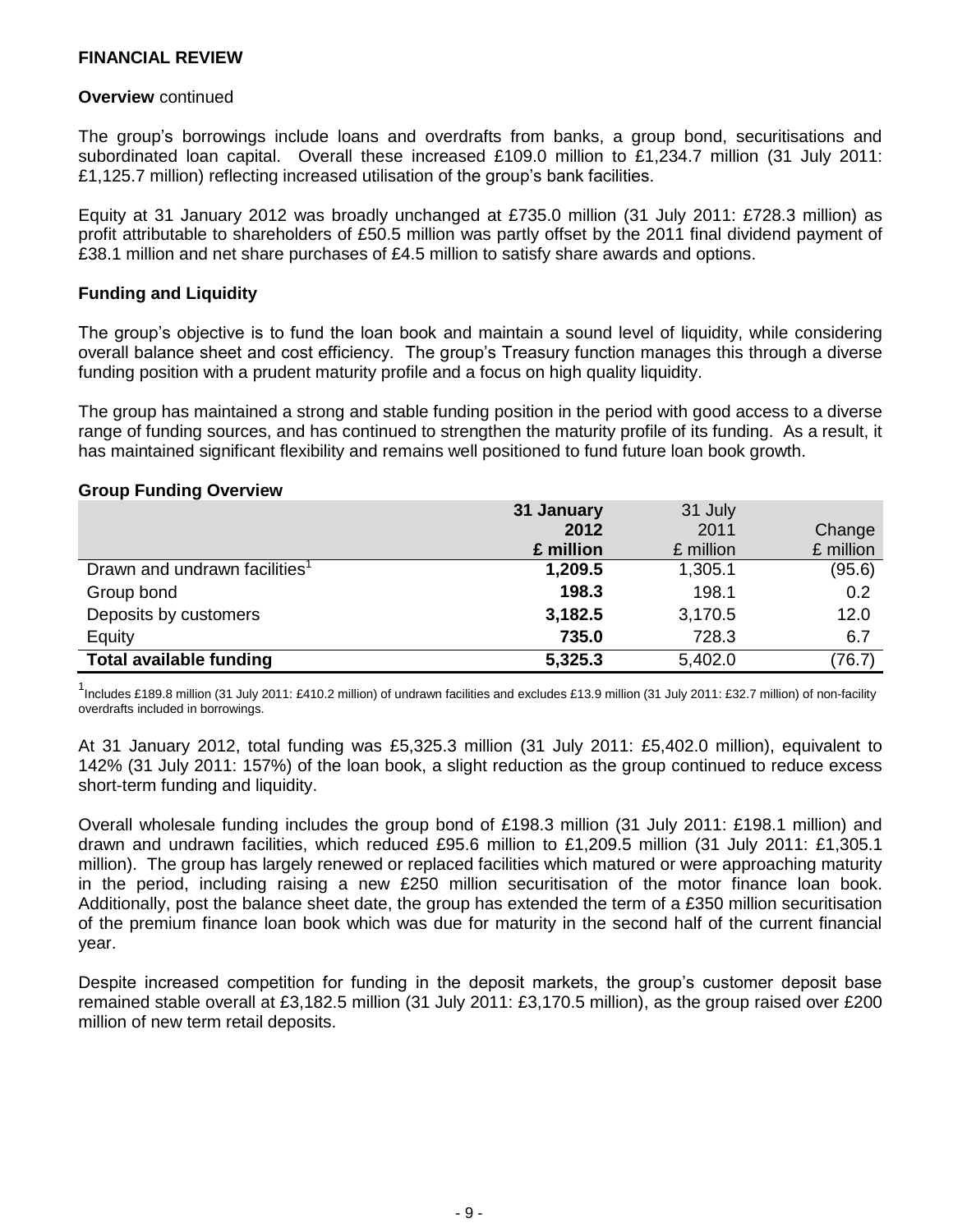#### **Overview** continued

#### **Group Funding Maturity Profile**

|                                            | Less than | One to two | Greater than |           |
|--------------------------------------------|-----------|------------|--------------|-----------|
|                                            | one year  | years      | two years    | Total     |
|                                            | £ million | £ million  | £ million    | £ million |
| Drawn and undrawn facilities <sup>1</sup>  | 411.1     | 723.4      | 75.0         | 1,209.5   |
| Group bond                                 |           |            | 198.3        | 198.3     |
| Deposits by customers                      | 2,190.6   | 534.0      | 457.9        | 3,182.5   |
| Equity                                     |           |            | 735.0        | 735.0     |
| Total available funding at 31 January 2012 | 2,601.7   | 1,257.4    | 1,466.2      | 5,325.3   |
| Total available funding at 31 July 2011    | 2,941.4   | 982.8      | 1,477.8      | 5,402.0   |

<sup>1</sup>Includes £189.8 million (31 July 2011: £410.2 million) of undrawn facilities and excludes £13.9 million (31 July 2011: £32.7 million) of non-facility overdrafts included in borrowings.

The group has maintained a prudent maturity profile of its funding in relation to the loan book. As a result of new funding and renewals in the period, the group's term funding, with a residual maturity greater than one year, increased to £2,723.6 million (31 July 2011: £2,460.6 million) overall, covering 73% (31 July 2011: 72%) of the loan book. The weighted average maturity of this term funding, excluding equity, was 29 months (31 July 2011: 36 months), significantly exceeding the average maturity of the loan book of 13 months (31 July 2011: 13 months).

#### **Treasury Assets**

|                          | 31 January | 31 July   |           |
|--------------------------|------------|-----------|-----------|
|                          | 2012       | 2011      | Change    |
|                          | £ million  | £ million | £ million |
| Gilts                    | 226.1      | 228.8     | (2.7)     |
| Bank of England deposits | 488.7      | 594.4     | (105.7)   |
| Certificates of deposit  | 174.5      | 284.5     | (110.0)   |
| <b>Liquid assets</b>     | 889.3      | 1,107.7   | (218.4)   |
| Floating rate notes      | 287.8      | 296.9     | (9.1)     |
| <b>Treasury assets</b>   | 1,177.1    | 1,404.6   | (227.5)   |

At 31 January 2012, the group's holding of liquid assets was £889.3 million (31 July 2011: £1,107.7 million) which includes gilts, deposits with the Bank of England and CDs. The reduction in the period reflects lower short-term funding, allowing the group to further reduce its holding of low yielding, excess liquidity while maintaining a prudent liquidity position relative to its cash flow needs.

Gilts remained stable at £226.1 million (31 July 2011: £228.8 million) while deposits with the Bank of England reduced £105.7 million to £488.7 million (31 July 2011: £594.4 million) reflecting lower short-term cash flow requirements. The CD portfolio also reduced to £174.5 million (31 July 2011: £284.5 million) as not all maturing CDs were replaced.

The group's portfolio of UK and international bank FRNs was broadly stable at £287.8 million (31 July 2011: £296.9 million), and had an average residual maturity of nine months (31 July 2011: 15 months) at the period end. Since the balance sheet date, £71.0 million of these FRNs have matured and were repaid in full.

The credit ratings for Close Brothers Group plc, issued by Fitch Ratings ("Fitch") and Moody's Investors Services ("Moody's"), have been maintained at A/F1 and A3/P2 respectively. Close Brothers Limited ("CBL"), the group's regulated banking subsidiary, has credit ratings of A/F1 by Fitch and A2/P1 by Moody's. The outlooks for both Close Brothers Group plc and CBL remained unchanged in the period at stable by Fitch and negative by Moody's. On 23 February 2012, after the balance sheet date, Moody's placed the ratings of Close Brothers Group plc and CBL on review for possible downgrade.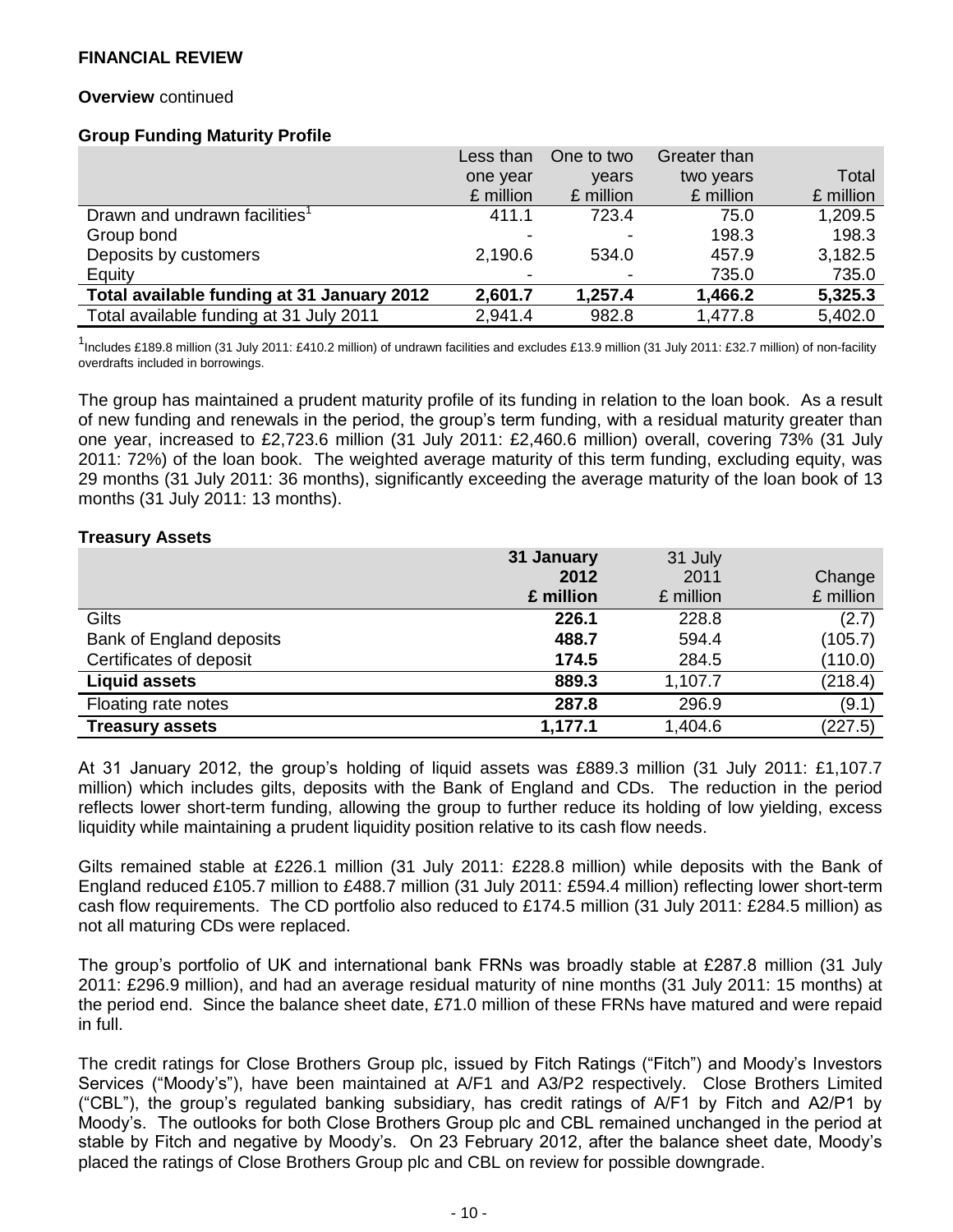#### **Overview** continued

**Capital**

### **Group Capital Position**

|                           | 31 January | 31 July   |
|---------------------------|------------|-----------|
|                           | 2012       | 2011      |
|                           | £ million  | £ million |
| Core tier 1 capital       | 586.4      | 588.5     |
| Total regulatory capital  | 667.0      | 669.1     |
| Risk weighted assets      | 4,768.2    | 4,493.0   |
| Core tier 1 capital ratio | 12.3%      | 13.1%     |
| Total capital ratio       | 14.0%      | 14.9%     |
| Leverage ratio            | 9.4%       | 9.5%      |

The group has maintained a strong capital position and at 31 January 2012 it had a core tier 1 capital ratio of 12.3% (31 July 2011: 13.1%) and a total capital ratio of 14.0% (31 July 2011: 14.9%).

The group's strong capital base has allowed it to continue employing capital in the period, principally into loan book growth. Core tier 1 capital was broadly stable at £586.4 million (31 July 2011: £588.5 million) as profit after tax was largely offset by the payment of the 2011 final dividend, the purchase of own shares to satisfy share awards, and other movements. However, risk weighted assets increased 6% to £4,768.2 million (31 July 2011: £4,493.0 million) which principally reflects an increase in credit and counterparty risk as a result of the strong growth in the loan book.

The group has also reported, for the first time, its leverage ratio, defined as core tier 1 capital as a percentage of total balance sheet assets adjusting for intangible assets and certain off-balance sheet exposures. At 31 January 2012, the group had a strong leverage ratio of 9.4% (31 July 2011: 9.5%), significantly ahead of the Basel lll minimum of 3%, which reflects the low gearing of its balance sheet. Combined with the strong core tier 1 capital ratio and the secured nature of the loan book, with a track record of limited loan losses, this gives the group additional confidence in the strength of its capital position.

The group's assessment remains that it will not be materially affected by the proposed regulatory changes under Basel lll. In addition, the group does not currently expect its capital position to be materially impacted by changes to the UK regulatory requirements proposed by the Independent Commission on Banking. Its Banking division already operates through a separately capitalised and funded entity, Close Brothers Limited, with a core tier 1 capital ratio of 10.9% at 31 January 2012 (31 July 2011: 11.4%), and the group's core tier 1 capital ratio is comfortably ahead of the proposed new minimums. However, the group continues to monitor any regulatory changes carefully.

Overall, the group is confident that the strength of its capital base, the strong position of its businesses and the high quality, secured nature of its loan assets give it the flexibility it needs to execute its strategy.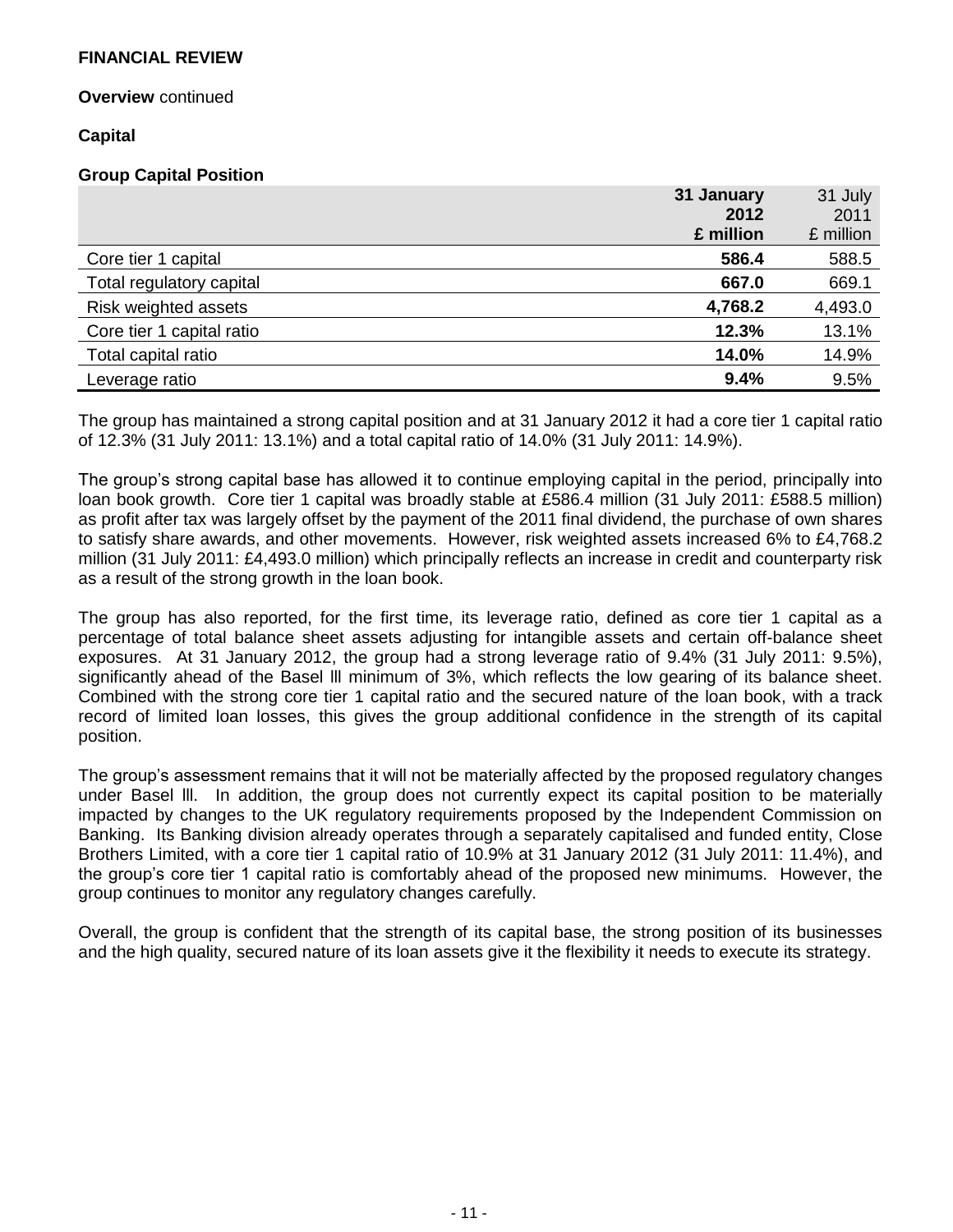#### **Overview** continued

#### **Key Financial Ratios**

Despite a strong performance from the Banking division, the reduced profitability of the Securities division has affected the group's key financial ratios in the first half of the year. Overall, the group's operating margin reduced modestly to 22% (2011: 23%) and the expense/income ratio increased slightly to 66% (2011: 64%). However, the compensation ratio reduced to 38% (2011: 40%) reflecting lower performance related costs in the Securities division. The group's return on opening equity was 11% (2011: 13%), also slightly down on the prior year period.

#### **Group Key Financial Ratios**

|                                       | <b>First half</b> | First half |
|---------------------------------------|-------------------|------------|
|                                       | 2012              | 2011       |
| Operating margin                      | 22%               | 23%        |
| Expense/income ratio <sup>2</sup>     | 66%               | 64%        |
| Compensation ratio <sup>3</sup>       | 38%               | 40%        |
| Return on opening equity <sup>4</sup> | 11%               | 13%        |

<sup>1</sup>Adjusted operating profit on adjusted operating income.

 $2$ Adjusted operating expenses on adjusted operating income.

 $3$ Total staff costs excluding exceptional items on adjusted operating income.

<sup>4</sup>Adjusted operating profit after tax and non-controlling interests on opening equity adjusted for discontinued operations.

Note: All key financial ratios exclude associate income, exceptional items, goodwill impairment and amortisation of intangible assets on acquisition, and are in respect of continuing operations.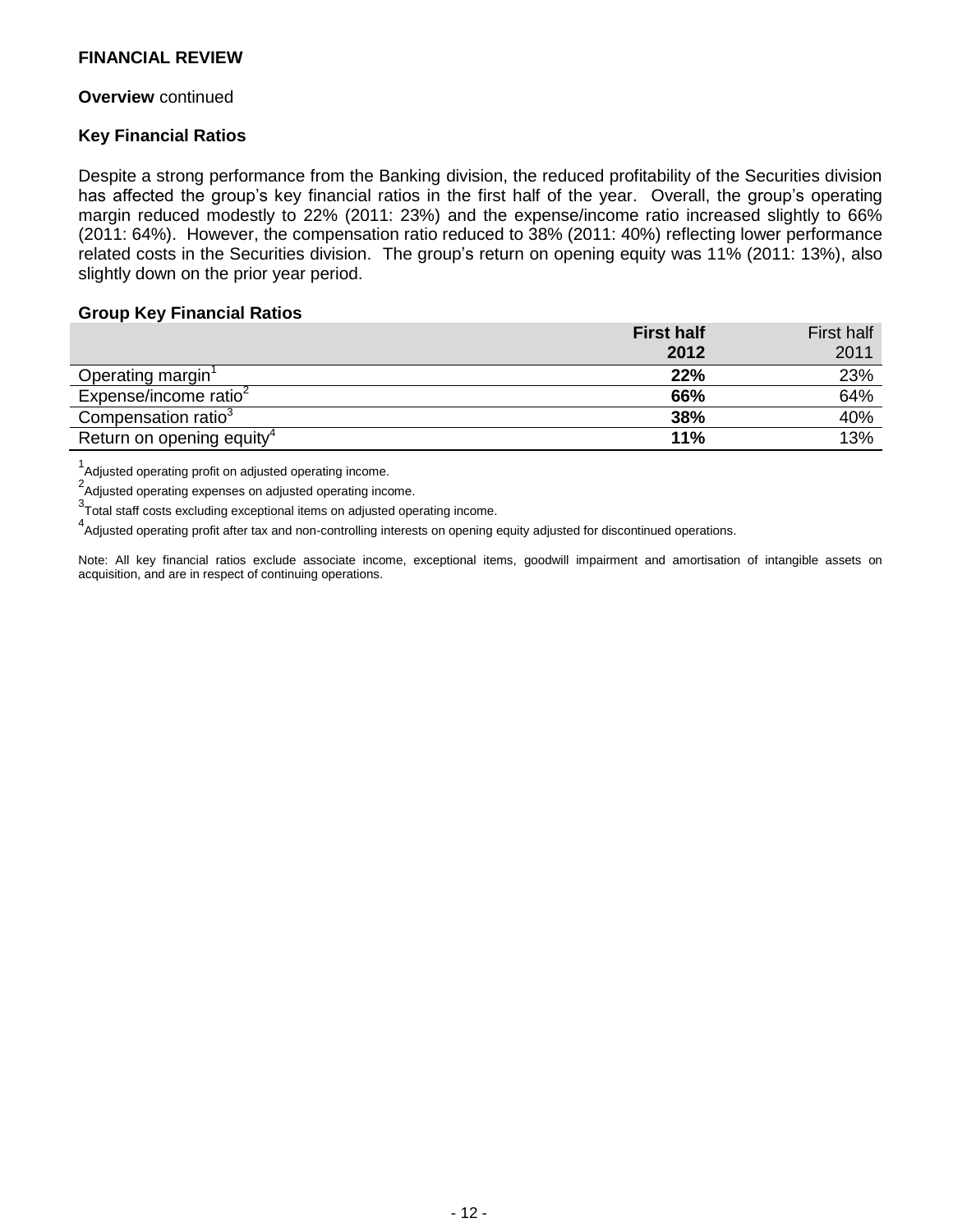## **Banking**

- Adjusted operating profit up 27% to £62 million
- 9% loan book growth since 31 July 2011 to £3.8 billion
- Bad debt ratio substantially improved to 1.7%
- Strong return on equity of 20%

### **Key Figures**

|                                         | <b>First half</b> | <b>First half</b> |        |
|-----------------------------------------|-------------------|-------------------|--------|
|                                         | 2012              | 2011              | Change |
|                                         | £ million         | £ million         | %      |
| Adjusted operating income               | 176.5             | 158.7             | 11     |
| Net interest and fees on loan book      | 172.7             | 151.4             | 14     |
| Retail                                  | 71.7              | 63.2              | 13     |
| Commercial                              | 78.9              | 67.1              | 18     |
| Property                                | 22.1              | 21.1              | 5      |
| Treasury and other non-lending income   | 3.8               | 7.3               | (48)   |
| Adjusted operating expenses             | (84.8)            | (72.9)            | 16     |
| Impairment losses on loans and advances | (29.9)            | (37.2)            | (20)   |
| <b>Adjusted operating profit</b>        | 61.8              | 48.6              | 27     |
| Net interest margin <sup>1</sup>        | 9.6%              | 10.0%             |        |
| Bad debt ratio <sup>2</sup>             | 1.7%              | 2.4%              |        |
| Closing loan book                       | 3,755.1           | 3,169.6           | 18     |

 $1$ Net interest and fees on average net loans and advances to customers.

<sup>2</sup>Impairment losses on average net loans and advances to customers.

The Banking division achieved a strong performance with 18% loan book growth and 27% increase in adjusted operating profit to £61.8 million (2011: £48.6 million) over the last year, as it continues to capture growth opportunities in a favourable market environment, while maintaining its prudent, specialist lending model.

Adjusted operating income increased 11% to £176.5 million (2011: £158.7 million). This was driven by a 14% increase in net interest and fees on the loan book to £172.7 million (2011: £151.4 million). The net interest margin remained strong at 9.6%, albeit below the long-term high of 10.0% achieved in the first half of 2011. Treasury and other non-lending income reduced to £3.8 million (2011: £7.3 million) as Treasury continues to focus on its core function of funding the loan book.

Adjusted operating expenses increased 16% to £84.8 million (2011: £72.9 million). The cost increase principally reflects an increase in staff and other volume related costs as a result of continued strong loan book growth, particularly in asset and motor finance. There has also been significant investment over the past 12 months in strengthening the division's infrastructure and management information systems, particularly in the areas of finance, credit and IT, to support current and future growth. As a result, the expense/income ratio increased to 48% (2011: 46%).

The division continues to focus on the credit quality of its loan book and bad debt charges reduced 20% on the prior year to £29.9 million (2011: £37.2 million). As a result, the bad debt ratio improved substantially year on year to 1.7% (2011: 2.4%), in line with the second half of the prior year. This reduction reflects improvement in both Commercial and Property, with Retail remaining at low levels.

Overall, this resulted in an increase in the return on the net loan book to 3.4% (2011: 3.2%) and a strong return on opening equity of 20% (2011: 19%).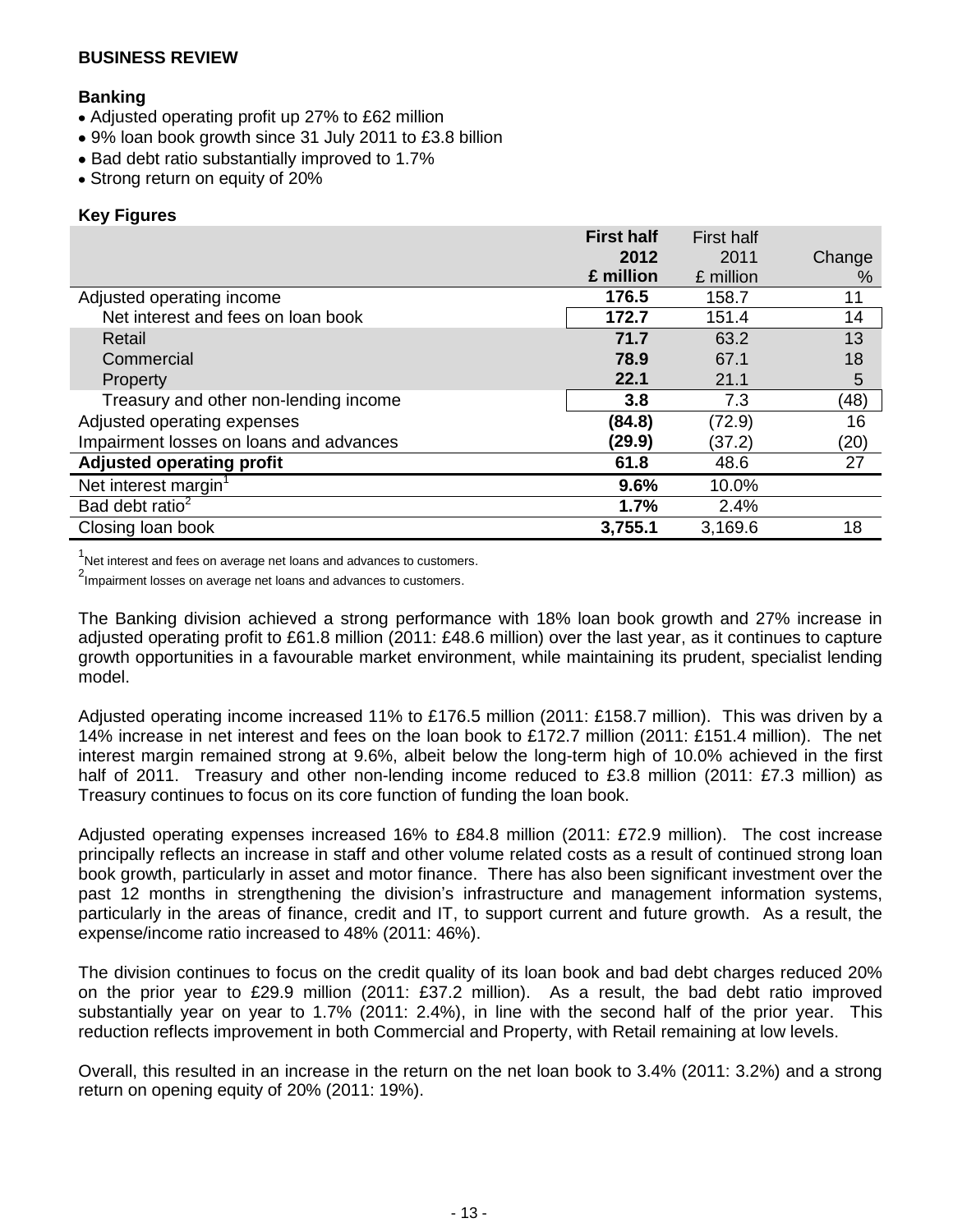#### **Banking** continued

#### **Loan Book Analysis**

|                          | 31 January | 31 July   |        |
|--------------------------|------------|-----------|--------|
|                          | 2012       | 2011      | Change |
|                          | £ million  | £ million | %      |
| Retail                   | 1,609.1    | 1,481.5   | 9      |
| Motor finance            | 968.2      | 870.8     | 11     |
| <b>Premium finance</b>   | 640.9      | 610.7     | 5      |
| <b>Commercial</b>        | 1,475.8    | 1,390.7   | 6      |
| Asset finance            | 1,198.5    | 1,079.2   | 11     |
| Invoice finance          | 277.3      | 311.5     | (11)   |
| <b>Property</b>          | 670.2      | 563.1     | 19     |
| <b>Closing loan book</b> | 3,755.1    | 3,435.3   | 9      |

In the six months to 31 January 2012, the loan book increased 9%, or £319.8 million, to £3,755.1 million (31 July 2011: £3,435.3 million) with good growth across the portfolio.

In Retail, the loan book increased 9% to £1,609.1 million (31 July 2011: £1,481.5 million). Motor finance has continued to see strong loan book growth of 11% reflecting increased geographic coverage and strong new business volumes in both its core business and from its key accounts team, which targets larger dealerships and franchises. The premium finance loan book increased 5% to £640.9 million (31 July 2011: £610.7 million). Overall income increased 13% to £71.7 million (2011: £63.2 million) as a 21% increase in the average loan book was partly offset by higher fee income in the prior year period.

The Commercial loan book increased 6% to £1,475.8 million (31 July 2011: £1,390.7 million). This reflects 11% growth in asset finance, with strong loan book growth in its core business from both new and existing borrowers. However, the invoice finance loan book reduced £34.2 million, or 11%, as the business continues to lend with consistent criteria in a competitive environment. Overall income increased 18% to £78.9 million (2011: £67.1 million), broadly in line with 19% growth in the average loan book over the last year.

In Property, the loan book increased 19% to £670.2 million (31 July 2011: £563.1 million) reflecting significant demand in a benign competitive environment, as the business continues to lend selectively with a focus on improving the credit quality of its loan book. Income increased 5% to £22.1 million (2011: £21.1 million) as the average loan book increased 10% over the past 12 months.

#### **Banking Key Financial Ratios**

|                                      | <b>First half</b> | First half |
|--------------------------------------|-------------------|------------|
|                                      | 2012              | 2011       |
| Operating margin                     | 35%               | 31%        |
| Expense/income ratio                 | 48%               | 46%        |
| Compensation ratio                   | 27%               | 27%        |
| Return on opening equity             | 20%               | 19%        |
| Return on net loan book <sup>1</sup> | 3.4%              | 3.2%       |

<sup>1</sup> Banking division adjusted operating profit before tax on average net loans and advances to customers.

Note: All key financial ratios exclude associate income, exceptional items, goodwill impairment and amortisation of intangible assets on acquisition.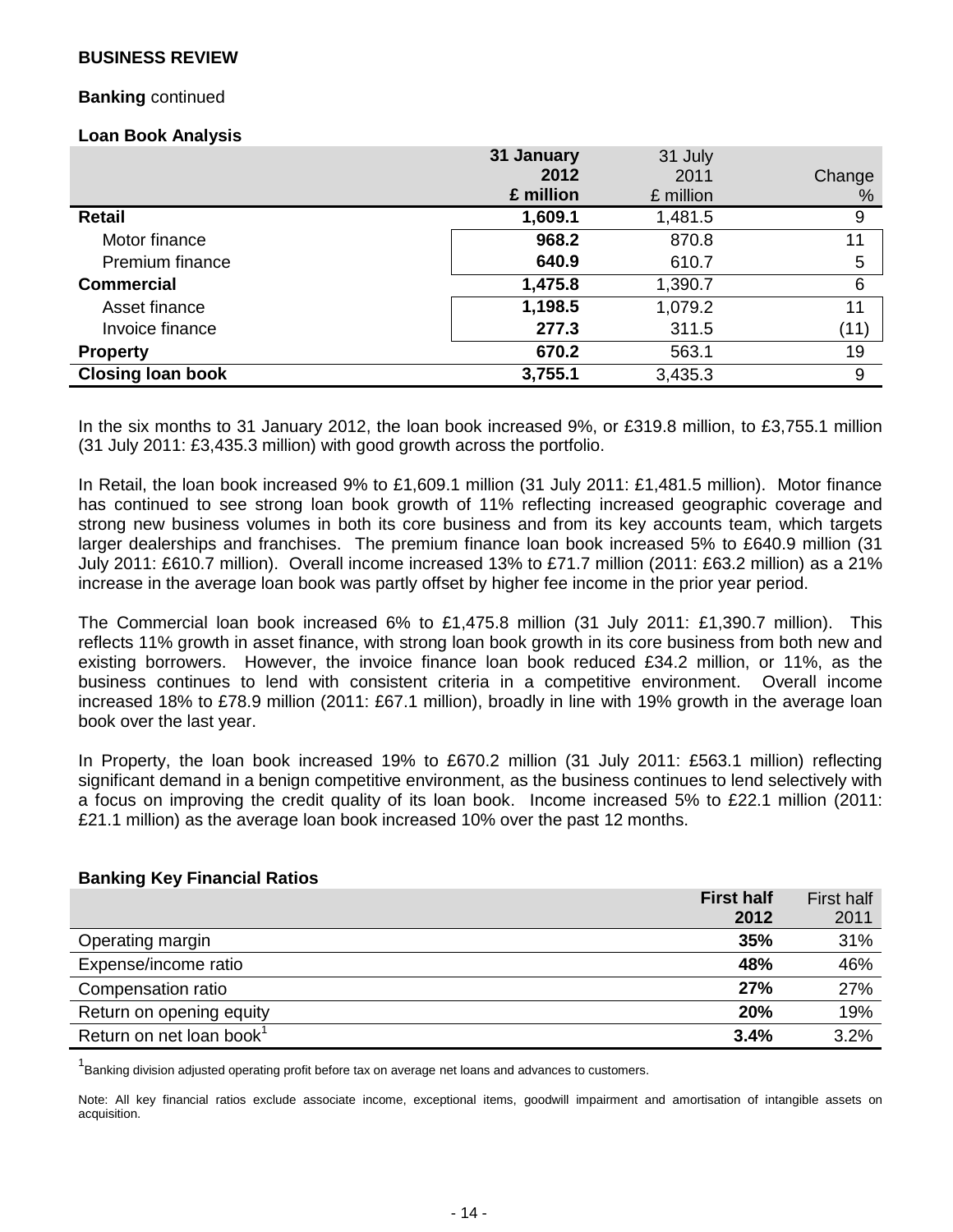## **Securities**

- Adjusted operating profit of £13 million in difficult market conditions
- Winterflood bargains per day unchanged at 48,000 although income per bargain significantly reduced
- Seydler made a small loss of £1 million

### **Key Figures**

|                                   | <b>First half</b> | <b>First half</b> |        |
|-----------------------------------|-------------------|-------------------|--------|
|                                   | 2012              | 2011              | Change |
|                                   | £ million         | £ million         | %      |
| Adjusted operating income         | 51.6              | 86.7              | (40)   |
| Adjusted operating expenses       | (38.4)            | (55.6)            | (31)   |
| Adjusted operating profit/(loss)  | 13.2              | 31.1              | (58)   |
| Winterflood                       | 8.4               | 25.0              | (66)   |
| Seydler                           | (0.9)             | 4.9               | (118)  |
| Mako (associate income after tax) | 5.7               | 1.2               | 375    |

The Securities division has been impacted by difficult market conditions in the first half of the financial year and adjusted operating profit was down 58% to £13.2 million (2011: £31.1 million).

Adjusted operating income was £51.6 million (2011: £86.7 million), a reduction of 40% reflecting substantially lower income at both Winterflood and Seydler. However, adjusted operating expenses also reduced 31% to £38.4 million (2011: £55.6 million) reflecting the largely variable cost structure of our Securities businesses.

During the period, the group agreed the phased sale to the management team of its 49.9% investment in Mako for a consideration of US\$40 million and up to US\$7.5 million deferred contingent consideration. The sale of the first 16.6% completed in October 2011 reducing the group's investment to 33.3%.

#### **Key Winterflood Figures**

|                                  | <b>First half</b><br>2012<br>£ million | <b>First half</b><br>2011<br>£ million | Change<br>%              |
|----------------------------------|----------------------------------------|----------------------------------------|--------------------------|
| Adjusted operating income        | 37.6                                   | 69.1                                   | (46)                     |
| Adjusted operating expenses      | (29.2)                                 | (44.1)                                 | (34)                     |
| <b>Adjusted operating profit</b> | 8.4                                    | 25.0                                   | (66)                     |
| Number of bargains (million)     | 6.2                                    | 6.1                                    | $\overline{\phantom{a}}$ |
| Average bargains per trading day | 48,202                                 | 48,401                                 |                          |
| Income per bargain               | £6.09                                  | £11.24                                 | (46)                     |

Winterflood is a leading market maker in the UK and its business performance is largely driven by retail investor activity and risk appetite. Accordingly, the performance in the first half of the year has been affected by significantly reduced retail investor risk appetite. However, Winterflood has maintained its strong market position and remains well placed for any market recovery.

Adjusted operating income was £37.6 million (2011: £69.1 million), 46% lower than the prior year period. This primarily reflects the impact of increased market volatility on trading revenues, as well as a change in mix of bargains traded, away from higher margin AIM and small cap stocks. As a result, income per bargain was substantially lower in the period at £6.09 (2011: £11.24).

Average bargains per day traded were broadly unchanged overall at 48,202 (2011: 48,401), as high volumes in the volatile markets in August 2011 were offset by lower volumes thereafter.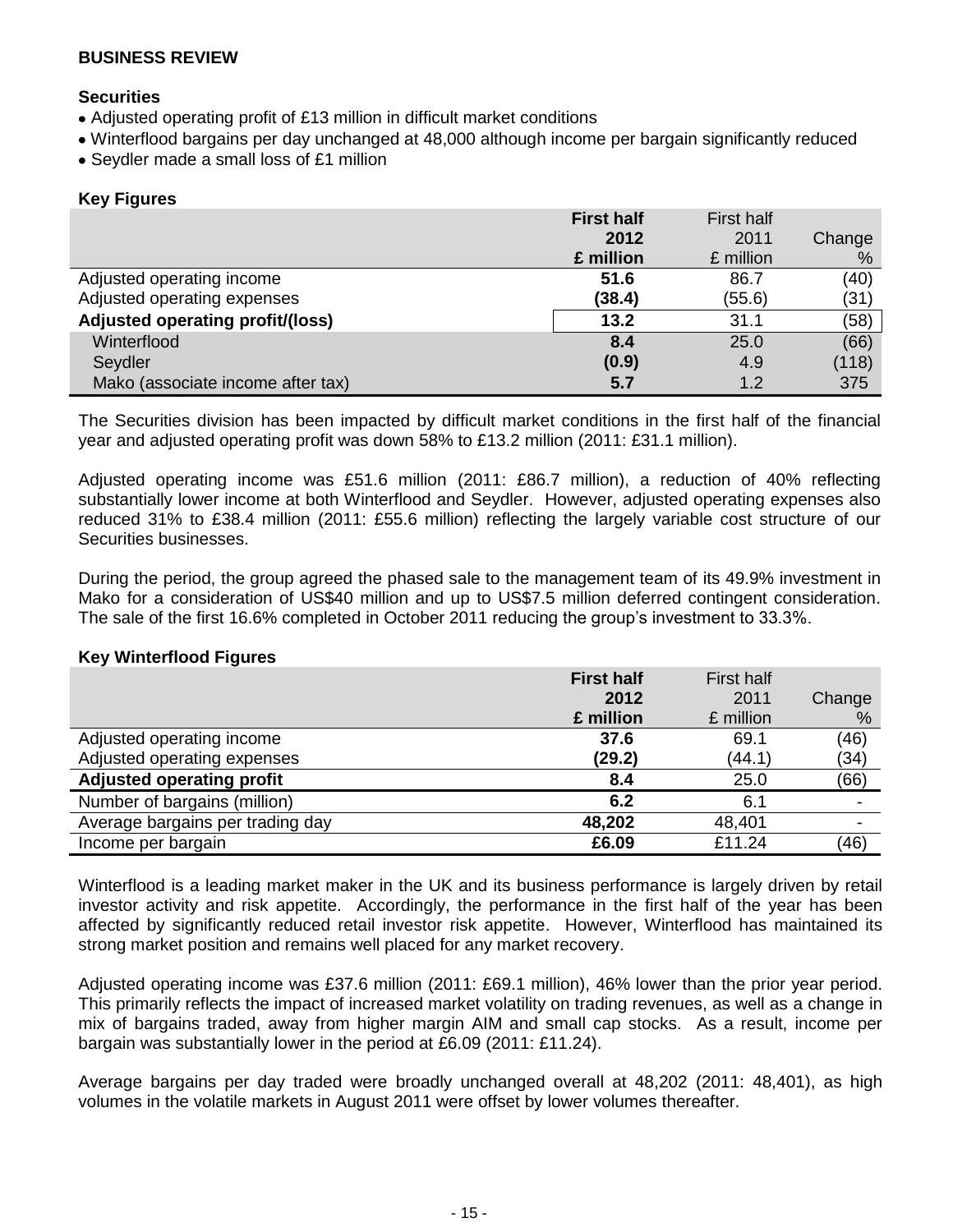#### **Securities** continued

The priority for Winterflood continues to be to maintain its leading market position and to maintain capacity for when trading conditions improve. However, due to the nature of its business model and its largely variable cost base, Winterflood reduced operating expenses 34% to £29.2 million (2011: £44.1 million) principally reflecting lower performance related costs. As a result, adjusted operating profit was £8.4 million (2011: £25.0 million), down 66% relative to the prior year period.

#### **Key Seydler Figures**

|                                         | <b>First half</b> | <b>First half</b> |        |
|-----------------------------------------|-------------------|-------------------|--------|
|                                         | 2012              | 2011              | Change |
|                                         | £ million         | £ million         | %      |
| Adjusted operating income               | 8.3               | 16.4              | (49)   |
| Adjusted operating expenses             | (9.2)             | (11.5)            | (20)   |
| <b>Adjusted operating (loss)/profit</b> | (0.9)             | 4.9               | (118)  |

Seydler's performance has been affected by challenging conditions in the Securities industry. However, it has maintained its strong market position and is well placed for any recovery.

Adjusted operating income declined 49% to £8.3 million (2011: £16.4 million). This reflects both significantly lower equity and debt capital markets activity compared to a strong prior year period and the impact of low volumes and increased volatility on its equities trading businesses. Although adjusted operating expenses decreased 20% to £9.2 million (2011: £11.5 million) this only partly offset the reduction in revenues and as a result Seydler delivered an adjusted operating loss of £0.9 million (2011: adjusted operating profit of £4.9 million).

#### **Key Mako Figures**

|                                               | <b>First half</b> | <b>First half</b> |        |
|-----------------------------------------------|-------------------|-------------------|--------|
|                                               | 2012              | 2011              | Change |
|                                               | £ million         | £ million         | $\%$   |
| Adjusted operating profit <sup>1</sup>        | 7.8               |                   | 359    |
| Tax on adjusted operating profit <sup>1</sup> | (2.1)             | (0.5)             | 320    |
| Profit after tax $1$                          | 5.7               |                   | 375    |

<sup>1</sup> Close Brothers' share of result.

The group's investment in Mako delivered after tax associate income of £5.7 million (2011: £1.2 million), an increase on the prior year reflecting increased market volatility particularly in August and September 2011. Close Brothers' income in the period reflects a 49.9% ownership in the three months to 31 October 2011 and 33.3% thereafter.

#### **Securities Key Financial Ratios**

|                          | <b>First half</b> | <b>First half</b> |
|--------------------------|-------------------|-------------------|
|                          | 2012              | 2011              |
| Operating margin         | 16%               | 35%               |
| Expense/income ratio     | 84%               | 65%               |
| Compensation ratio       | 47%               | 44%               |
| Return on opening equity | 11%               | 45%               |

Note: All key financial ratios exclude associate income, exceptional items, goodwill impairment and amortisation of intangible assets on acquisition.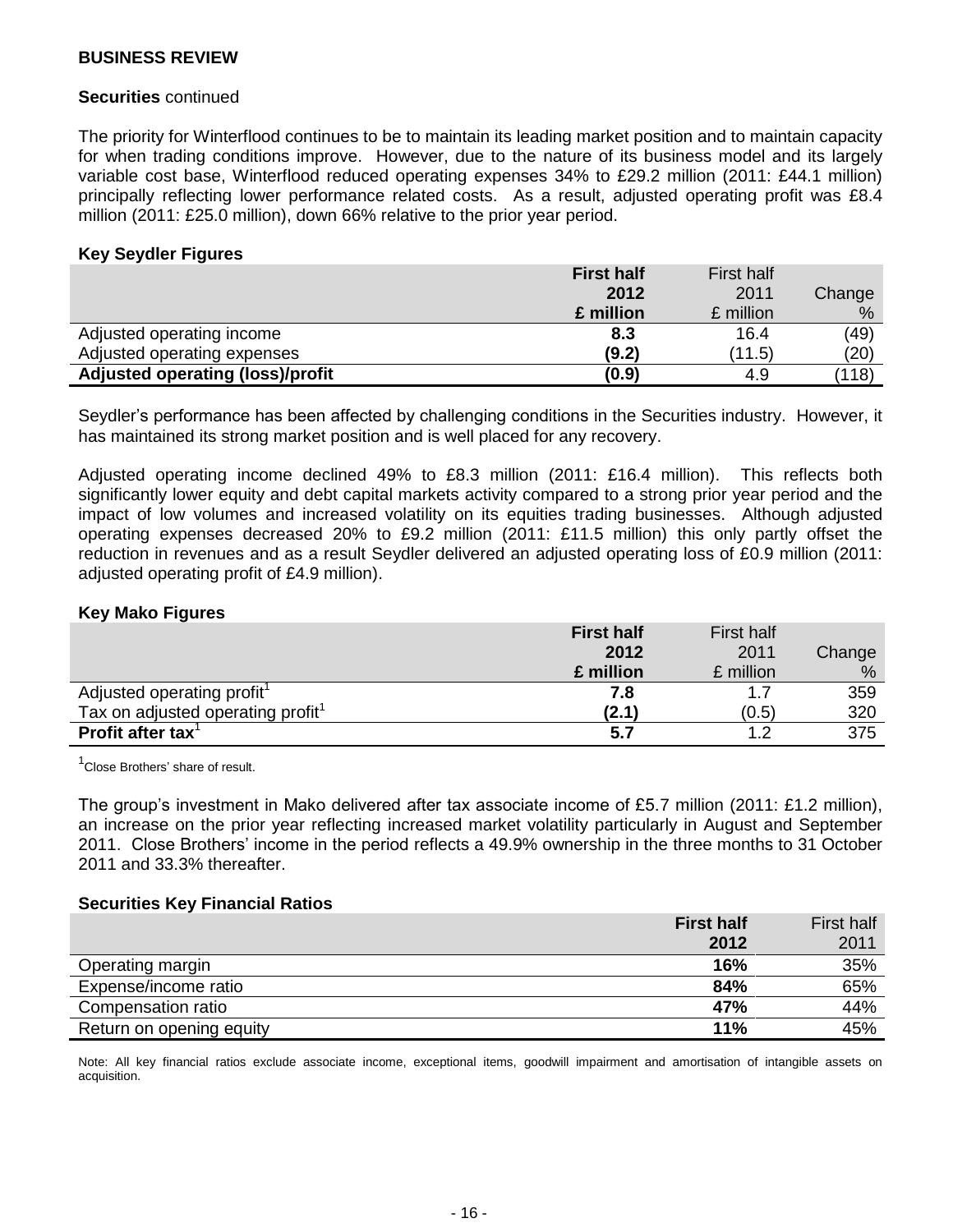#### **Asset Management**

- Adjusted operating income increased 14% to £34 million
- Small operating loss of £3 million reflects final stages of restructuring
- Private Clients Assets under Management increased to £6.9 billion

#### **Key Figures**

| 2011 <sup>1</sup><br>2012                              | Change |
|--------------------------------------------------------|--------|
| £ million<br>£ million                                 | %      |
| Adjusted operating income<br>29.7<br>33.9              | 14     |
| Management fees on AuM<br>31.7<br>26.8                 | 18     |
| Other income <sup>2</sup><br>2.2<br>2.9                | (24)   |
| (36.5)<br>Adjusted operating expenses<br>(35.7)        | 2      |
| <b>Adjusted operating loss</b><br>(2.6)<br>(6.0)       | (57)   |
| Revenue margin <sup>3</sup> (bps)<br>70                |        |
| Closing AuM (Total)<br>8,621<br>8,232                  | 5      |
| <b>Closing AuM (Private Clients)</b><br>6,929<br>4,460 | 55     |

<sup>1</sup> First half 2011 excludes the Assets under Management ("AuM") and operating result for the UK offshore and Cayman Islands businesses, the sales of which completed during 2011 and which are classified as discontinued operations under IFRS 5.

<sup>2</sup>Includes income on investment assets, performance fees and other income.

<sup>3</sup>Management fees on average AuM.

The Asset Management division is now in the final stages of implementing its Private Clients focused wealth and asset management strategy, and the development and rollout of its new client propositions and technology platform is nearing completion. Private Clients AuM increased to £6.9 billion (31 July 2011: £6.5 billion) with a further small acquisition, and now accounts for 80% of total AuM of £8.6 billion (31 July 2011: £9.6 billion).

Adjusted operating income increased 14% on the prior year period to £33.9 million (2011: £29.7 million). This primarily reflects higher management fees on AuM which increased 18% to £31.7 million (2011: £26.8 million) following the acquisitions of Chartwell, Cavanagh and Allenbridge in the 2011 financial year. Other income was £2.2 million (2011: £2.9 million) and principally related to foreign exchange gains realised on the exit from non-core businesses in the prior year.

The revenue margin was broadly unchanged overall at 70 bps (2011: 71 bps) as a change in mix towards higher margin Private Clients AuM was offset by lower initial and dealing fees in a challenging market environment. The revenue margin on the Private Clients assets was 81 bps.

Adjusted operating expenses were broadly unchanged at £36.5 million (2011: £35.7 million) as the net impact of acquisitions and disposals made in the 2011 financial year was largely offset by a lower level of non-recurring investment of £2 million (2011: £5 million) related to the development of the new client propositions and platform.

The group has now substantially completed the planned £18 to £20 million investment in the development of its new client propositions and technology platform with a total investment of £19 million to date, of which £16 million has been charged through the income statement and £3 million was in the form of capital expenditure.

Overall, the division made a small loss of £2.6 million (2011: loss of £6.0 million) in the period, as expected in the current final stage of restructuring and investment.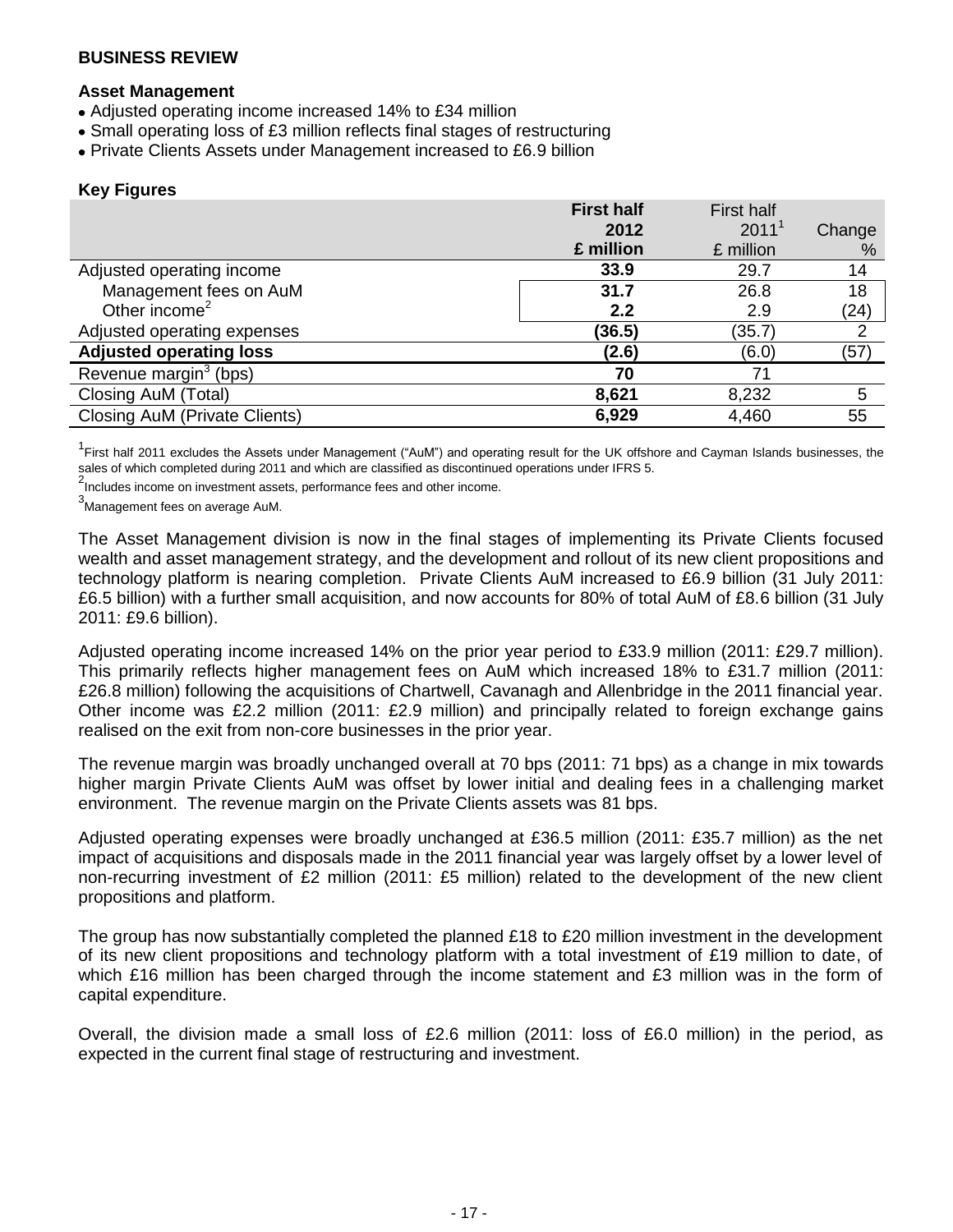### **Asset Management** continued

#### **Assets under Management**

|                                           | <b>Private Clients</b><br>Institutional |                          | Total     |  |
|-------------------------------------------|-----------------------------------------|--------------------------|-----------|--|
|                                           | £ million                               | $£$ million <sup>1</sup> | £ million |  |
| At 1 August 2011                          | 6,509                                   | 3,049                    | 9,558     |  |
| New funds raised                          | 336                                     | 131                      | 467       |  |
| Redemptions, realisations and withdrawals | (155)                                   | (1, 351)                 | (1,506)   |  |
| Net new funds                             | 181                                     | (1,220)                  | (1,039)   |  |
| Acquisitions                              | 330                                     |                          | 330       |  |
| Market movement                           | (91)                                    | (137)                    | (228)     |  |
| At 31 January 2012                        | 6,929                                   | 1,692                    | 8,621     |  |
| Change                                    | 6%                                      | (45)%                    | $(10)\%$  |  |

<sup>1</sup>Includes £343 million of AuM in respect of OLIM's property business, the sale of which was agreed in July 2011 and is expected to complete in the second half of the 2012 financial year.

Overall, AuM reduced 10% in the six months to 31 January 2012 to £8.6 billion (31 July 2011: £9.6 billion). This is consistent with the group's focus on building its Private Clients business, which increased 6% to £6.9 billion (31 July 2011: £6.5 billion), while Institutional AuM reduced to £1.7 billion (31 July 2011: £3.0 billion).

The increase in Private Clients AuM principally reflects £330 million of acquired AuM, including the acquisition of Scott-Moncrieff Wealth Management, with approximately £280 million of client assets, and a further small acquisition of client assets which completed in the period. Net new funds were £181 million, or 3% of opening AuM, with positive growth from both the affluent and high net worth segments, although new business levels were affected by reduced retail risk appetite in the uncertain market environment.

The Private Clients business experienced negative market movements of £91 million, around 1% of AuM. Overall, this was broadly consistent with a 2% reduction in the FTSE 100 and an unchanged APCIMS Balanced Portfolio Index, reflecting a conservative asset allocation and defensive mix of equities. In the year to 31 December 2011, their first full year of investment, all five of the Close Discretionary Portfolio Funds achieved a first quartile performance relative to their respective IMA benchmarks and the high net worth portfolios broadly outperformed their ARC benchmarks over the same period.

AuM in Institutional reduced reflecting £1.2 billion of net outflows as a result of the expected redemption of a £1 billion client mandate as well as the closure of the majority of the division's structured funds. Negative market movements reduced AuM by a further £137 million. The Institutional AuM at 31 January 2012 includes £343 million in respect of OLIM's property fund management business, the sale of which was agreed in July 2011 and is expected to complete in the second half of the financial year.

#### **Asset Management Key Financial Ratios**

|                                           | <b>First half</b> | <b>First half</b> |
|-------------------------------------------|-------------------|-------------------|
|                                           | 2012              | 2011              |
| Operating margin                          | $(8)\%$           | (20)%             |
| Expense/income ratio                      | 108%              | 120%              |
| Compensation ratio                        | 65%               | 68%               |
| Return on opening equity                  | $(8)\%$           | (12)%             |
| Private Clients net new funds/opening AuM | 3%                | 5%                |

Note: All key financial ratios exclude associate income, exceptional items, goodwill impairment and amortisation of intangible assets on acquisition, and are in respect of continuing operations.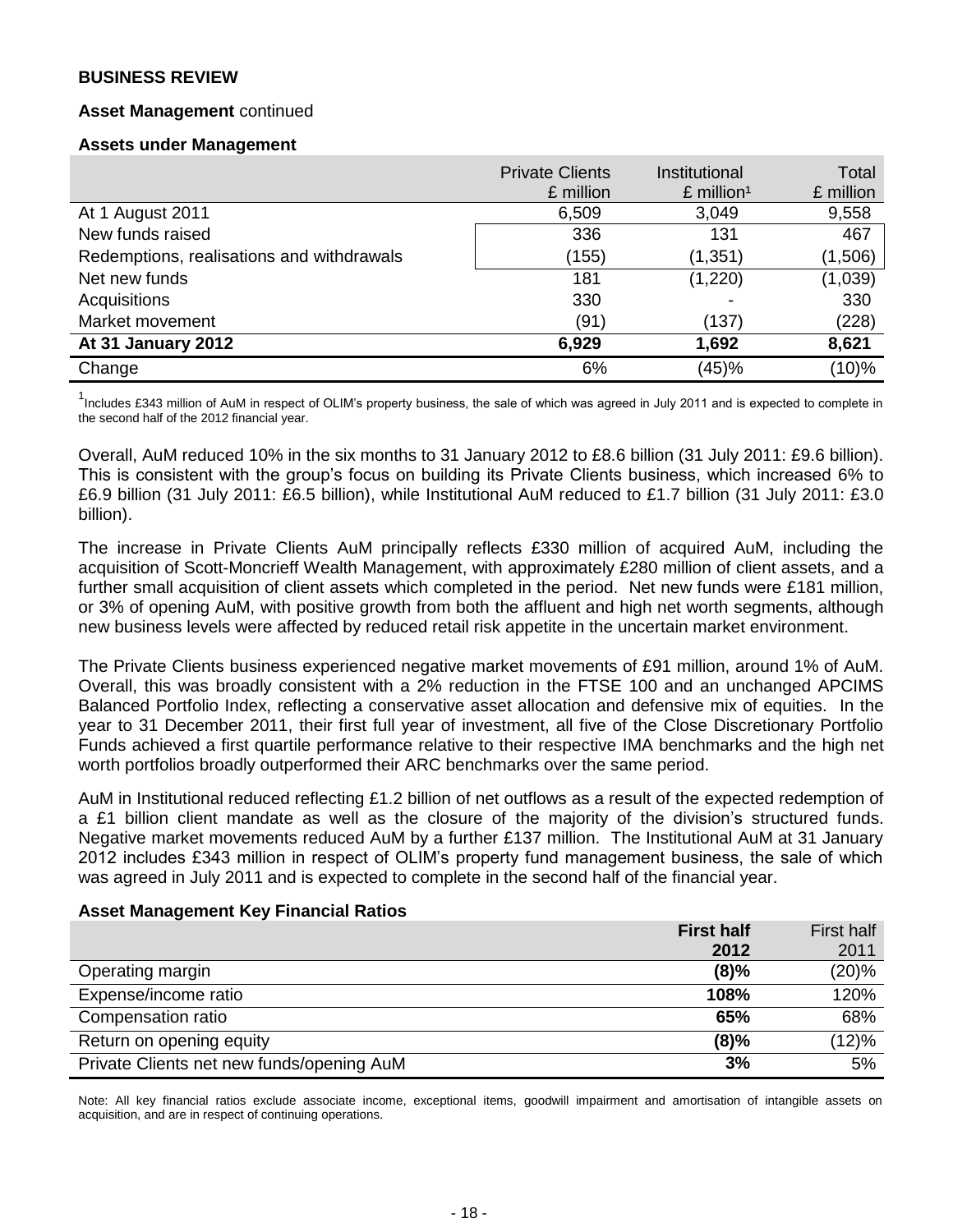## **PRINCIPAL RISKS AND UNCERTAINTIES**

The group seeks to achieve an appropriate balance between taking risk and generating sustainable returns for its shareholders.

The group's risk appetite continues to have at its core a cautious approach, in particular ensuring that the group is well capitalised, soundly funded and has adequate access to liquidity. This approach combined with the conservative business models common across each of the group's divisions has resulted in a resilient performance in recent years despite the considerable volatility in financial markets.

There has been no change to the group's cautious approach in the period under review. However, the group still faces risks and uncertainties within each of its businesses. The principal risks and uncertainties, which are consistent with those disclosed in the Annual Report 2011, are summarised below. A more detailed description and the group's approach to the management and mitigation of these risks and uncertainties are set out on pages 24 to 28 of the Annual Report 2011, which can be accessed via the link on the home page of the group's website at www.closebrothers.co.uk.

The summary below should not be regarded as a comprehensive list of the risks and uncertainties that the group may face.

| Key risk and uncertainty               | Description                                                                                                                                                                                                                                                                                                                         |
|----------------------------------------|-------------------------------------------------------------------------------------------------------------------------------------------------------------------------------------------------------------------------------------------------------------------------------------------------------------------------------------|
| <b>Economic environment</b>            | Demand for the group's products and services is sensitive to global<br>economic conditions and those within the UK in particular. While the<br>group's direct Eurozone exposures are limited (see note 17 on page<br>45), the indirect impacts are uncertain and could have a material<br>impact on the group and/or its customers. |
| <b>Funding and liquidity risks</b>     | The group requires access to funding and liquidity to support its client<br>lending and meet its liabilities as they fall due. Access to funding has<br>become more challenging since the banking crisis of 2008. Additional<br>shocks to the banking system could lead to higher funding costs or<br>reduced access to funding.    |
| <b>Credit risk</b>                     | The group advances loans to a range of corporates, SMEs and<br>individuals as well as placing surplus funding with other financial<br>institutions. Inability to recover amounts lent or a failure of one of the<br>group's counterparties would place the group at risk of a financial loss.                                       |
| <b>Regulation, legislation and tax</b> | The group operates in a highly regulated environment. Changes in<br>regulation and legislation or the basis of tax, particularly in the UK,<br>could materially impact the group's performance.                                                                                                                                     |
| <b>Operational risk</b>                | The risk of loss or other material adverse impact resulting from<br>inadequate or failed internal processes, people and systems or from<br>external events.                                                                                                                                                                         |
| <b>Strategic risk</b>                  | Reductions in earnings which may arise as a result of an ineffective<br>strategy; the inability to execute the strategy successfully; or changes<br>to the environment resulting in that strategy becoming invalid.                                                                                                                 |
| <b>Market risk</b>                     | The group's activities are potentially exposed to losses arising from<br>equity or fixed income price movement and changes to foreign<br>exchange or interest rates.                                                                                                                                                                |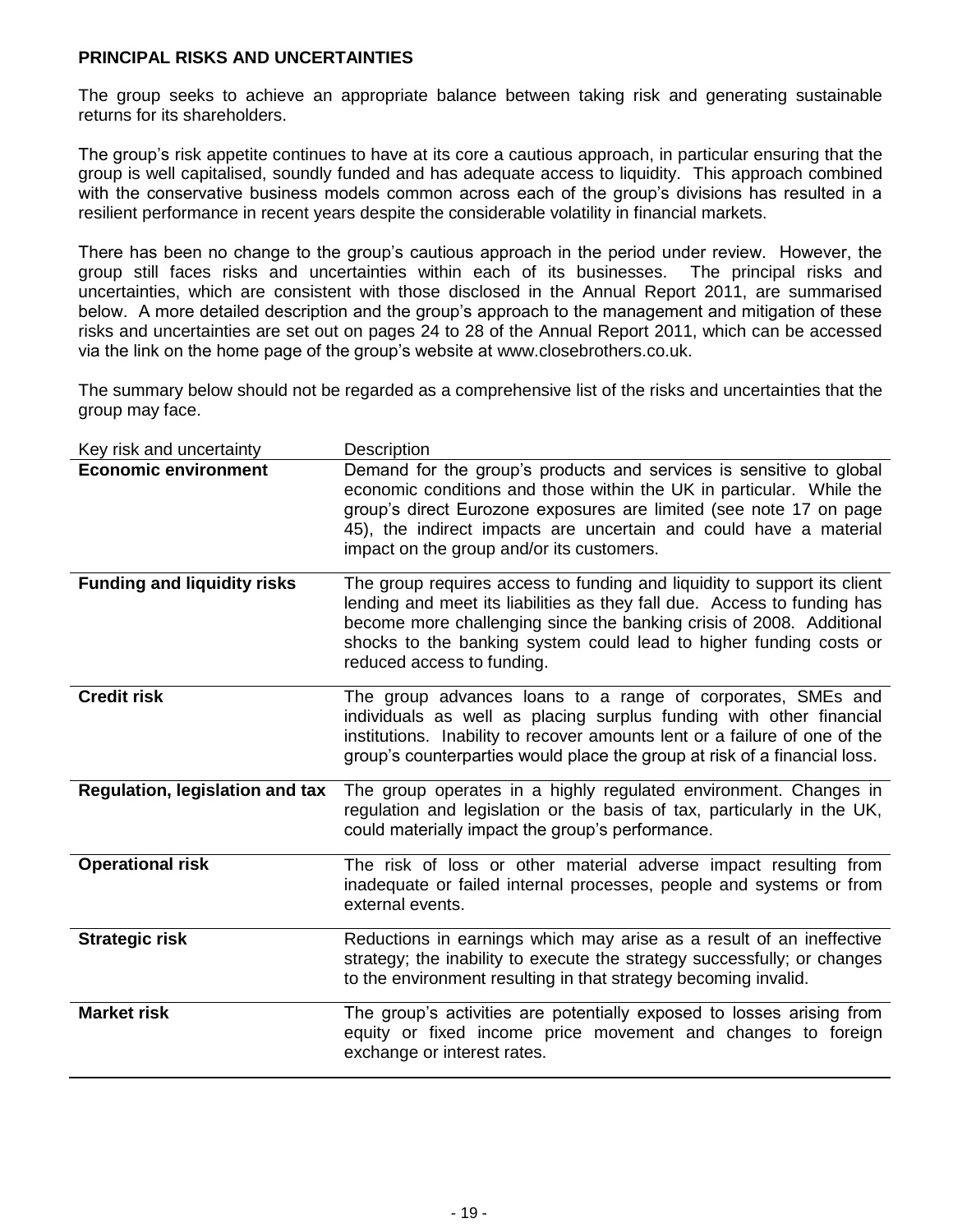## **DIRECTORS' RESPONSIBILITY STATEMENT**

We confirm that to the best of our knowledge:

- The condensed set of consolidated financial statements has been prepared in accordance with  $\bullet$ International Accounting Standard 34 "Interim Financial Reporting";
- The Interim Report 2012 includes a fair review of the information required by Disclosure and  $\bullet$ Transparency Rule 4.2.7R (indication of important events during the first six months and description of principal risks and uncertainties for the remaining six months of the year); and
- The Interim Report 2012 includes a fair review of the information required by Disclosure and  $\bullet$ Transparency Rule 4.2.8R (disclosure of related parties' transactions and changes therein).

By order of the board

**P.S.S. Macpherson P. Prebensen** Chairman Chairman Chief Executive

13 March 2012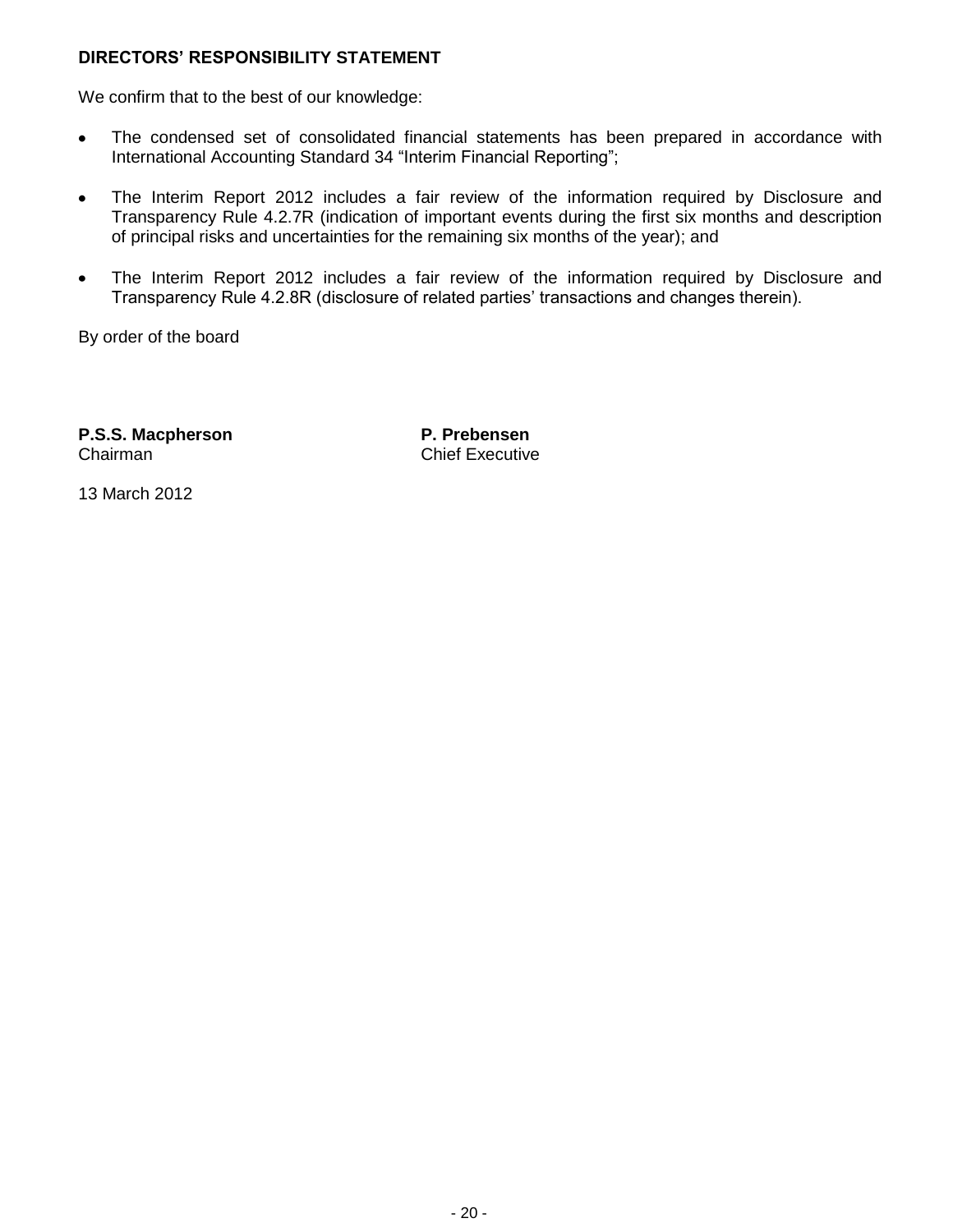#### **INDEPENDENT REVIEW REPORT Independent Review Report to Close Brothers Group plc**

We have been engaged by the company to review the condensed set of consolidated financial statements in the Interim Report 2012 for the six months ended 31 January 2012 which comprises the Consolidated Income Statement, the Consolidated Statement of Comprehensive Income, the Consolidated Balance Sheet, the Consolidated Statement of Changes in Equity, the Consolidated Cash Flow Statement and related notes 1 to 18. We have read the other information contained in the Interim Report 2012 and considered whether it contains any apparent misstatements or material inconsistencies with the information in the condensed set of financial statements.

This report is made solely to the company in accordance with International Standard on Review Engagements (UK and Ireland) 2410 "Review of Interim Financial Information Performed by the Independent Auditor of the Entity" issued by the Auditing Practices Board. Our work has been undertaken so that we might state to the company those matters we are required to state to them in an independent review report and for no other purpose. To the fullest extent permitted by law, we do not accept or assume responsibility to anyone other than the company, for our review work, for this report, or for the conclusions we have formed.

#### **Directors' responsibilities**

The Interim Report 2012 is the responsibility of, and has been approved by, the directors. The directors are responsible for preparing the Interim Report 2012 in accordance with the Disclosure and Transparency Rules of the United Kingdom's Financial Services Authority.

As disclosed in note 1, the annual financial statements of the group are prepared in accordance with International Financial Reporting Standards as adopted by the European Union. The condensed set of financial statements included in this Interim Report 2012 has been prepared in accordance with International Accounting Standard 34, "Interim Financial Reporting", as adopted by the European Union.

#### **Our responsibility**

Our responsibility is to express to the company a conclusion on the condensed set of financial statements in the Interim Report 2012 based on our review.

#### **Scope of review**

We conducted our review in accordance with International Standard on Review Engagements (UK and Ireland) 2410 "Review of Interim Financial Information Performed by the Independent Auditor of the Entity" issued by the Auditing Practices Board for use in the United Kingdom. A review of interim financial information consists of making inquiries, primarily of persons responsible for financial and accounting matters, and applying analytical and other review procedures. A review is substantially less in scope than an audit conducted in accordance with International Standards on Auditing (UK and Ireland) and consequently does not enable us to obtain assurance that we would become aware of all significant matters that might be identified in an audit. Accordingly, we do not express an audit opinion.

#### **Conclusion**

Based on our review, nothing has come to our attention that causes us to believe that the condensed set of consolidated financial statements in the Interim Report 2012 for the six months ended 31 January 2012 is not prepared, in all material respects, in accordance with International Accounting Standard 34 as adopted by the European Union and the Disclosure and Transparency Rules of the United Kingdom's Financial Services Authority.

## **Deloitte LLP**

Chartered Accountants and Statutory Auditor London, United Kingdom

13 March 2012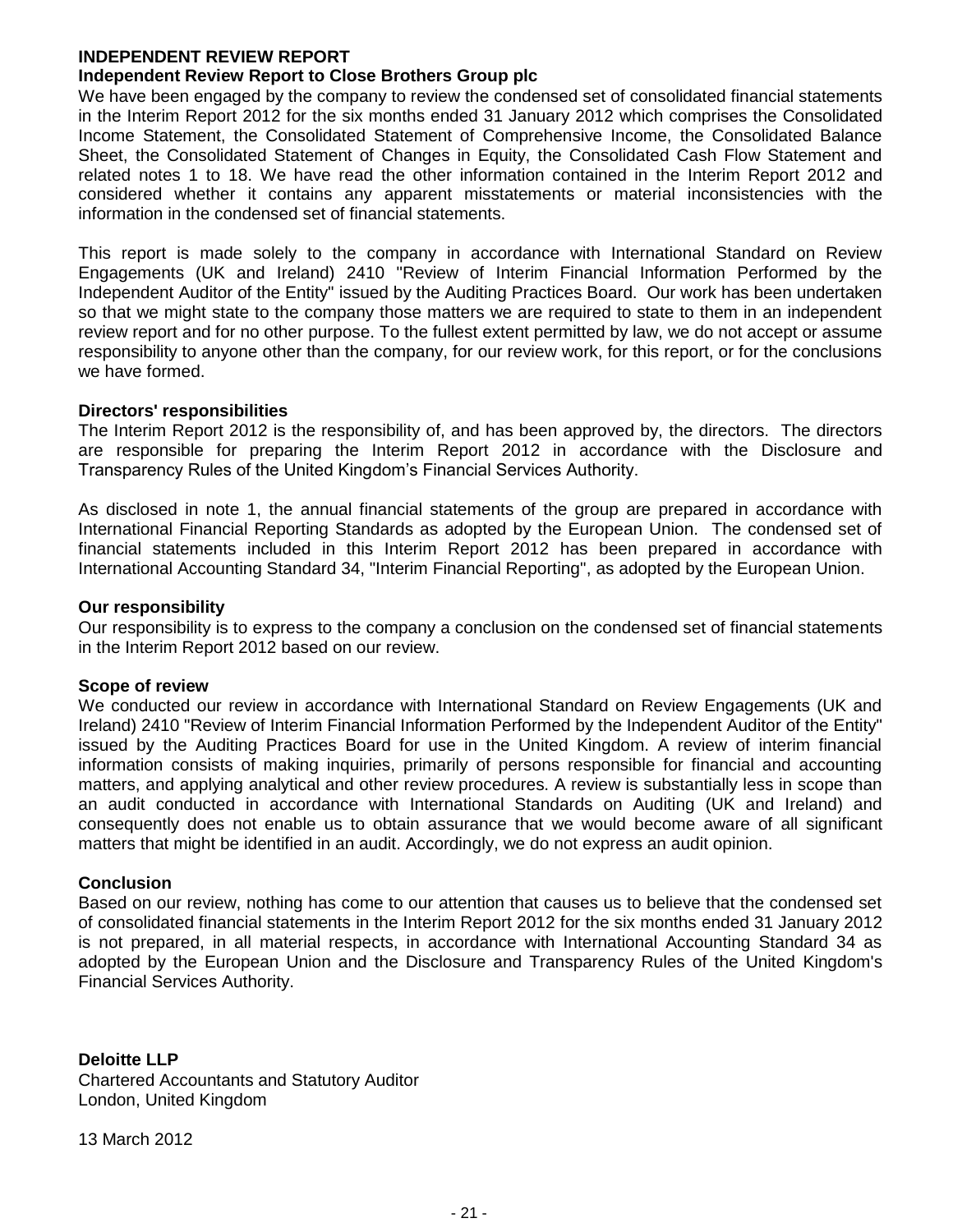## **CONSOLIDATED INCOME STATEMENT**

for the six months ended 31 January 2012

|                                                                                                                                |                | Six months ended<br>31 January |                   | Year ended<br>31 July |
|--------------------------------------------------------------------------------------------------------------------------------|----------------|--------------------------------|-------------------|-----------------------|
|                                                                                                                                |                | 2012                           | 2011              | 2011                  |
|                                                                                                                                |                | <b>Unaudited</b>               | Unaudited         | Audited               |
|                                                                                                                                | <b>Note</b>    | £ million                      | £ million         | £ million             |
| <b>Continuing operations</b>                                                                                                   |                |                                |                   |                       |
| Interest income                                                                                                                |                | 200.6                          | 174.8             | 360.5                 |
| Interest expense                                                                                                               |                | (70.0)                         | (62.7)            | (129.6)               |
|                                                                                                                                |                |                                |                   |                       |
| Net interest income                                                                                                            |                | 130.6                          | 112.1             | 230.9                 |
|                                                                                                                                |                | 81.4                           |                   |                       |
| Fee and commission income                                                                                                      |                |                                | 86.0              | 175.9                 |
| Fee and commission expense                                                                                                     |                | (9.9)                          | (8.6)             | (19.2)                |
| Gains less losses arising from dealing in securities                                                                           |                | 40.8                           | 74.3              | 132.2                 |
| Share of profit of associates                                                                                                  |                | 5.7                            | 1.2               | 2.6                   |
| Other income                                                                                                                   |                | 13.2                           | 10.0              | 26.1                  |
| Non-interest income                                                                                                            |                | 131.2                          | 162.9             | 317.6                 |
|                                                                                                                                |                |                                |                   |                       |
| Operating income                                                                                                               |                | 261.8                          | 275.0             | 548.5                 |
|                                                                                                                                |                |                                |                   |                       |
| Administrative expenses                                                                                                        |                | (168.7)                        | (174.4)           | (352.1)               |
| Impairment losses on loans and advances                                                                                        | 9              | (29.9)                         | (37.2)            | (65.2)                |
|                                                                                                                                |                |                                |                   |                       |
| Total operating expenses before exceptional items, goodwill<br>impairment and amortisation of intangible assets on acquisition |                | (198.6)                        | (211.6)           | (417.3)               |
|                                                                                                                                |                |                                |                   |                       |
| Operating profit before exceptional items, goodwill impairment                                                                 |                |                                |                   |                       |
| and amortisation of intangible assets on acquisition                                                                           |                | 63.2                           | 63.4              | 131.2                 |
|                                                                                                                                |                |                                |                   |                       |
| <b>Exceptional items</b>                                                                                                       | 3              | 5.9                            | (4.5)             | (46.9)                |
| Goodwill impairment                                                                                                            |                |                                |                   | (3.7)                 |
| Amortisation of intangible assets on acquisition                                                                               |                | (2.3)                          | (0.6)             | (2.1)                 |
|                                                                                                                                |                |                                |                   |                       |
| <b>Operating profit before tax</b>                                                                                             |                | 66.8                           | 58.3              | 78.5                  |
| Tax                                                                                                                            | 4              | (15.5)                         | (15.8)            | (35.1)                |
|                                                                                                                                |                |                                |                   |                       |
| Profit after tax from continuing operations                                                                                    |                | 51.3                           | 42.5              | 43.4                  |
| Loss for the period from discontinued operations, net of tax                                                                   | 5              |                                | (27.4)            | (27.6)                |
|                                                                                                                                |                |                                |                   |                       |
| Profit for the period                                                                                                          |                | 51.3                           | 15.1              | 15.8                  |
| Profit attributable to non-controlling interests from continuing operations                                                    |                | 0.8                            | 0.2               | 0.7                   |
| Profit attributable to non-controlling interests from discontinued operations                                                  |                |                                | 0.3               | 0.5                   |
|                                                                                                                                |                |                                |                   |                       |
| Profit attributable to the shareholders of the company                                                                         |                | 50.5                           | 14.6              | 14.6                  |
|                                                                                                                                |                |                                |                   |                       |
| From continuing operations                                                                                                     |                |                                |                   |                       |
| <b>Basic earnings per share</b>                                                                                                | $\overline{7}$ | 34.8p                          | 29.4p             | 29.6p                 |
| Diluted earnings per share                                                                                                     | $\overline{7}$ | 34.3p                          | 28.6p             | 29.0p                 |
|                                                                                                                                |                |                                |                   |                       |
| From continuing and discontinued operations                                                                                    |                |                                |                   |                       |
| <b>Basic earnings per share</b>                                                                                                | $\overline{7}$ | 34.8p                          | 10.1 <sub>p</sub> | 10.1 <sub>p</sub>     |
| Diluted earnings per share                                                                                                     | $\overline{7}$ | 34.3p                          | 9.9 <sub>p</sub>  | 9.9 <sub>p</sub>      |
|                                                                                                                                |                |                                |                   |                       |
| Ordinary dividend per share                                                                                                    | 8              | 14.0p                          | 13.5p             | 26.5p                 |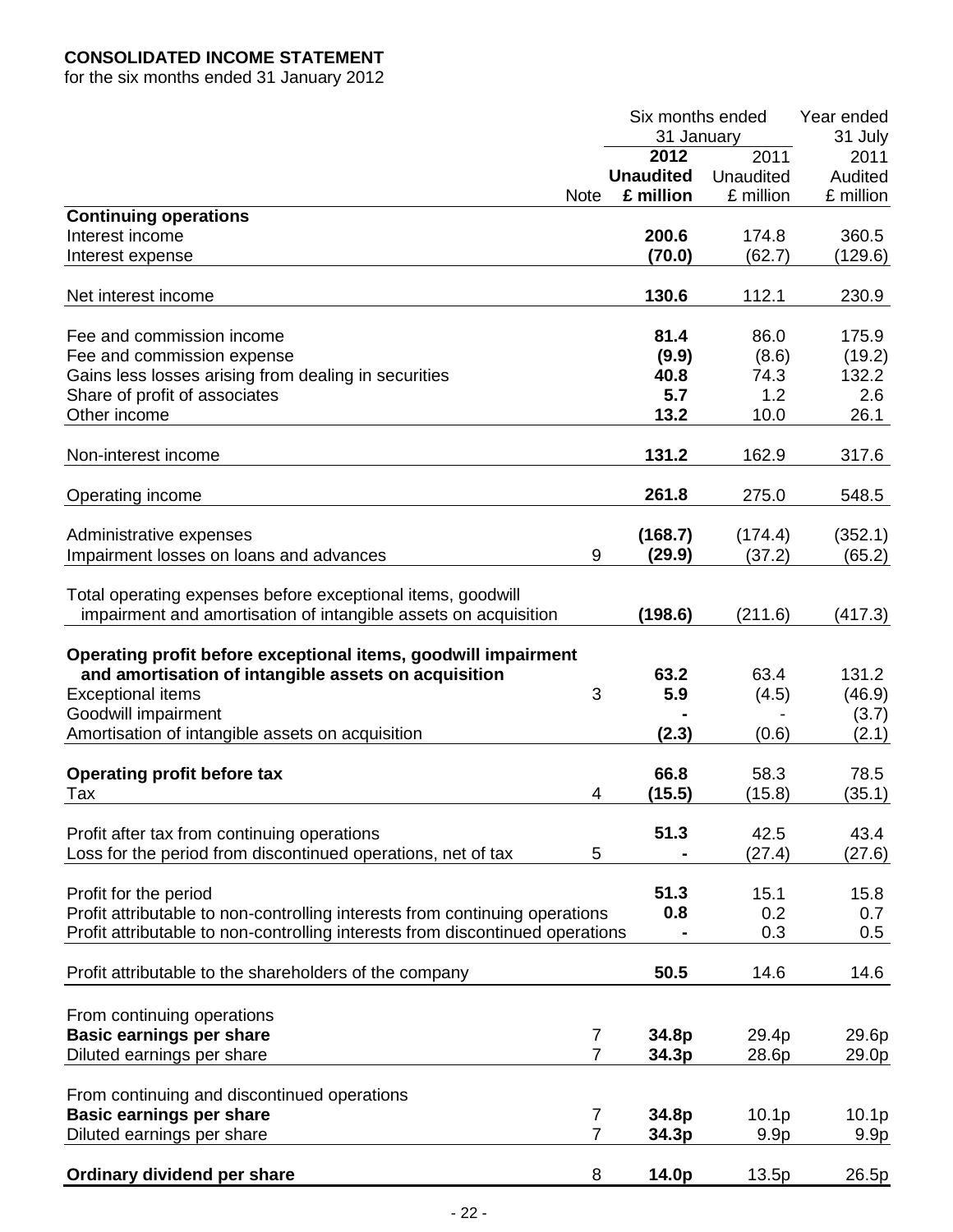## **CONSOLIDATED STATEMENT OF COMPREHENSIVE INCOME**

for the six months ended 31 January 2012

|                                                                           | Six months ended |           | Year ended |
|---------------------------------------------------------------------------|------------------|-----------|------------|
|                                                                           | 31 January       |           | 31 July    |
|                                                                           | 2012             | 2011      | 2011       |
|                                                                           | <b>Unaudited</b> | Unaudited | Audited    |
|                                                                           | £ million        | £ million | £ million  |
| Profit for the period                                                     | 51.3             | 15.1      | 15.8       |
| Other comprehensive income/(loss) from continuing operations              |                  |           |            |
| <b>Currency translation losses</b>                                        | (0.2)            | (2.0)     | (2.1)      |
| (Losses)/gains on cash flow hedging                                       | (0.2)            | 2.9       | 0.6        |
| Other (losses)/gains                                                      | (0.4)            | 0.5       | (0.7)      |
| (Losses)/gains on financial instruments classified as available for sale: |                  |           |            |
| Gilts and government guaranteed debt                                      |                  | (1.4)     |            |
| Floating rate notes                                                       | 6.1              | (3.0)     | 2.8        |
| <b>Equity shares</b>                                                      |                  | 1.2       | (0.2)      |
| Transfer to income statement of realised currency translation gains       | (5.9)            |           |            |
| Other comprehensive income/(loss) for the year, net of tax, from          |                  |           |            |
| continuing operations                                                     | (0.6)            | (1.8)     | 0.4        |
| Other comprehensive income for the year, net of tax, from                 |                  |           |            |
| discontinued operations                                                   |                  | 0.1       |            |
|                                                                           |                  |           |            |
| Total comprehensive income for the period                                 | 50.7             | 13.4      | 16.2       |
|                                                                           |                  |           |            |
| Attributable to:                                                          |                  |           |            |
| Non-controlling interests                                                 | 0.8              | 0.5       | 1.2        |
| Shareholders                                                              | 49.9             | 12.9      | 15.0       |
|                                                                           |                  |           |            |
|                                                                           | 50.7             | 13.4      | 16.2       |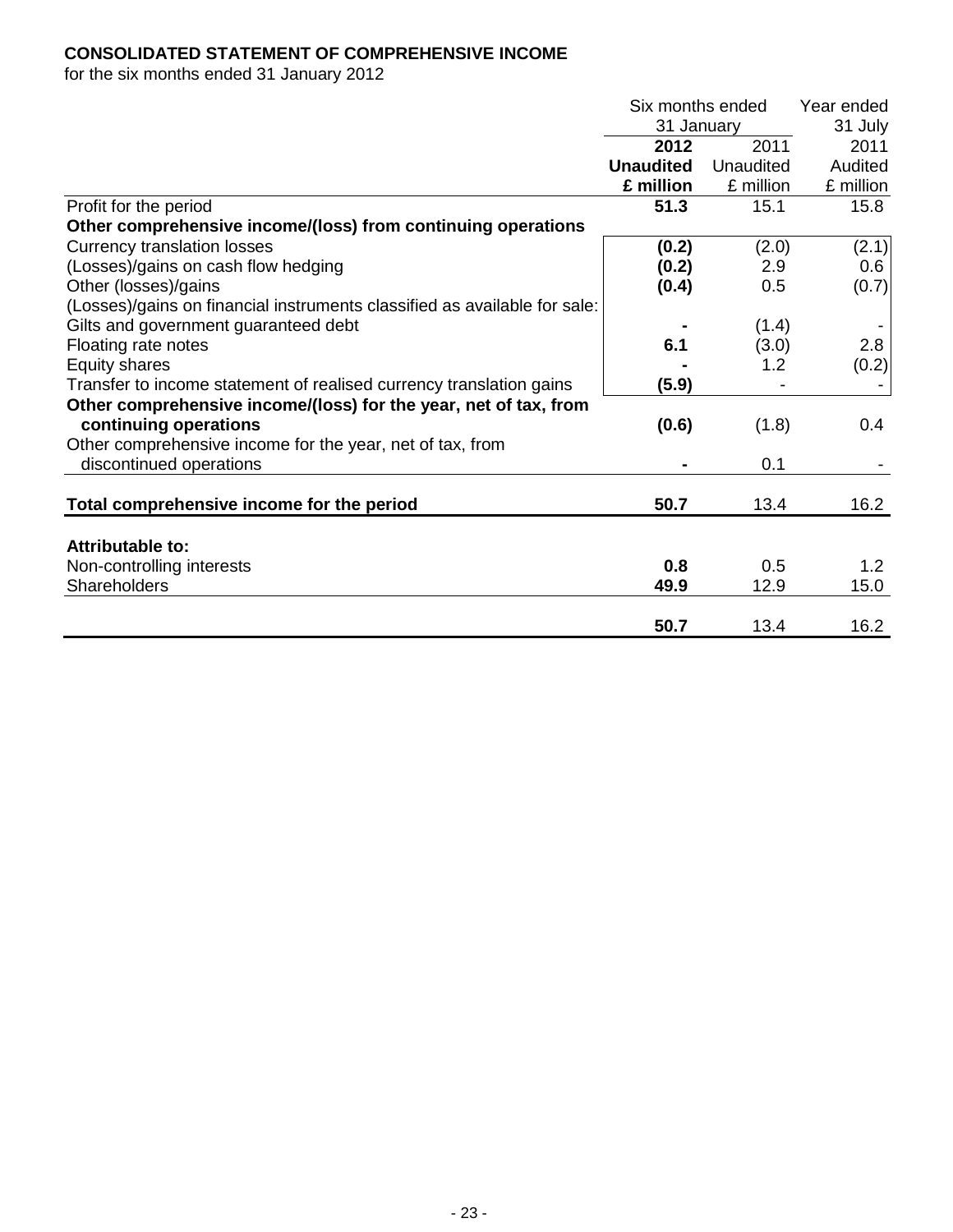## **CONSOLIDATED BALANCE SHEET**

at 31 January 2012

|                                                 |             | 31 January       |           | 31 July   |
|-------------------------------------------------|-------------|------------------|-----------|-----------|
|                                                 |             | 2012             | 2011      | 2011      |
|                                                 |             | <b>Unaudited</b> | Unaudited | Audited   |
|                                                 | <b>Note</b> | £ million        | £ million | £ million |
| <b>Assets</b>                                   |             |                  |           |           |
| Cash and balances at central banks              |             | 488.7            | 672.0     | 594.5     |
| Settlement balances                             |             | 493.8            | 713.5     | 551.1     |
| Loans and advances to banks                     |             | 116.5            | 194.0     | 114.8     |
| Loans and advances to customers                 | 9           | 3,755.1          | 3,169.6   | 3,435.3   |
| Debt securities                                 | 10          | 730.3            | 954.1     | 852.8     |
| <b>Equity shares</b>                            | 11          | 56.4             | 68.8      | 57.1      |
| Loans to money brokers against stock advanced   |             | 75.7             | 110.4     | 75.3      |
| Derivative financial instruments                |             | 47.0             | 10.6      | 45.2      |
| Investments in associates                       |             | 28.6             | 72.2      | 33.4      |
| Intangible assets                               |             | 138.2            | 111.1     | 133.1     |
| Property, plant and equipment                   |             | 70.0             | 47.6      | 62.2      |
| Deferred tax assets                             |             | 29.2             | 31.5      | 26.7      |
| Prepayments, accrued income and other assets    |             | 144.8            | 142.4     | 127.1     |
| Assets classified as held for sale              | 5           |                  | 190.3     |           |
|                                                 |             |                  |           |           |
| <b>Total assets</b>                             |             | 6,174.3          | 6,488.1   | 6,108.6   |
|                                                 |             |                  |           |           |
| <b>Liabilities</b>                              |             |                  |           |           |
| Settlement balances and short positions         | 12          | 510.9            | 682.5     | 521.8     |
| Deposits by banks                               | 13          | 190.4            | 24.3      | 192.8     |
| Deposits by customers                           | 13          | 3,182.5          | 2,657.4   | 3,170.5   |
| Loans and overdrafts from banks                 | 13          | 361.4            | 827.0     | 502.6     |
| Debt securities in issue                        | 13          | 798.3            | 569.4     | 548.1     |
| Loans from money brokers against stock advanced |             | 54.5             | 131.8     | 63.6      |
| Derivative financial instruments                |             | 42.2             | 9.2       | 45.3      |
| Accruals, deferred income and other liabilities |             | 224.1            | 210.1     | 260.6     |
| Subordinated loan capital                       |             | 75.0             | 75.0      | 75.0      |
| Liabilities classified as held for sale         | 5           |                  | 562.4     |           |
| <b>Total liabilities</b>                        |             | 5,439.3          | 5,749.1   | 5,380.3   |
|                                                 |             |                  |           |           |
| <b>Equity</b>                                   |             |                  |           |           |
| Called up share capital                         |             | 37.6             | 37.4      | 37.6      |
| Share premium account                           |             | 283.2            | 276.1     | 283.0     |
| Profit and loss account                         |             | 425.9            | 435.8     | 416.2     |
| Other reserves                                  |             | (14.5)           | (13.1)    | (10.4)    |
|                                                 |             |                  |           |           |
| <b>Total shareholders' equity</b>               |             | 732.2            | 736.2     | 726.4     |
| Non-controlling interests in equity             |             | 2.8              | 2.8       | 1.9       |
| <b>Total equity</b>                             |             | 735.0            | 739.0     | 728.3     |
|                                                 |             |                  |           |           |
| <b>Total liabilities and equity</b>             |             | 6,174.3          | 6,488.1   | 6,108.6   |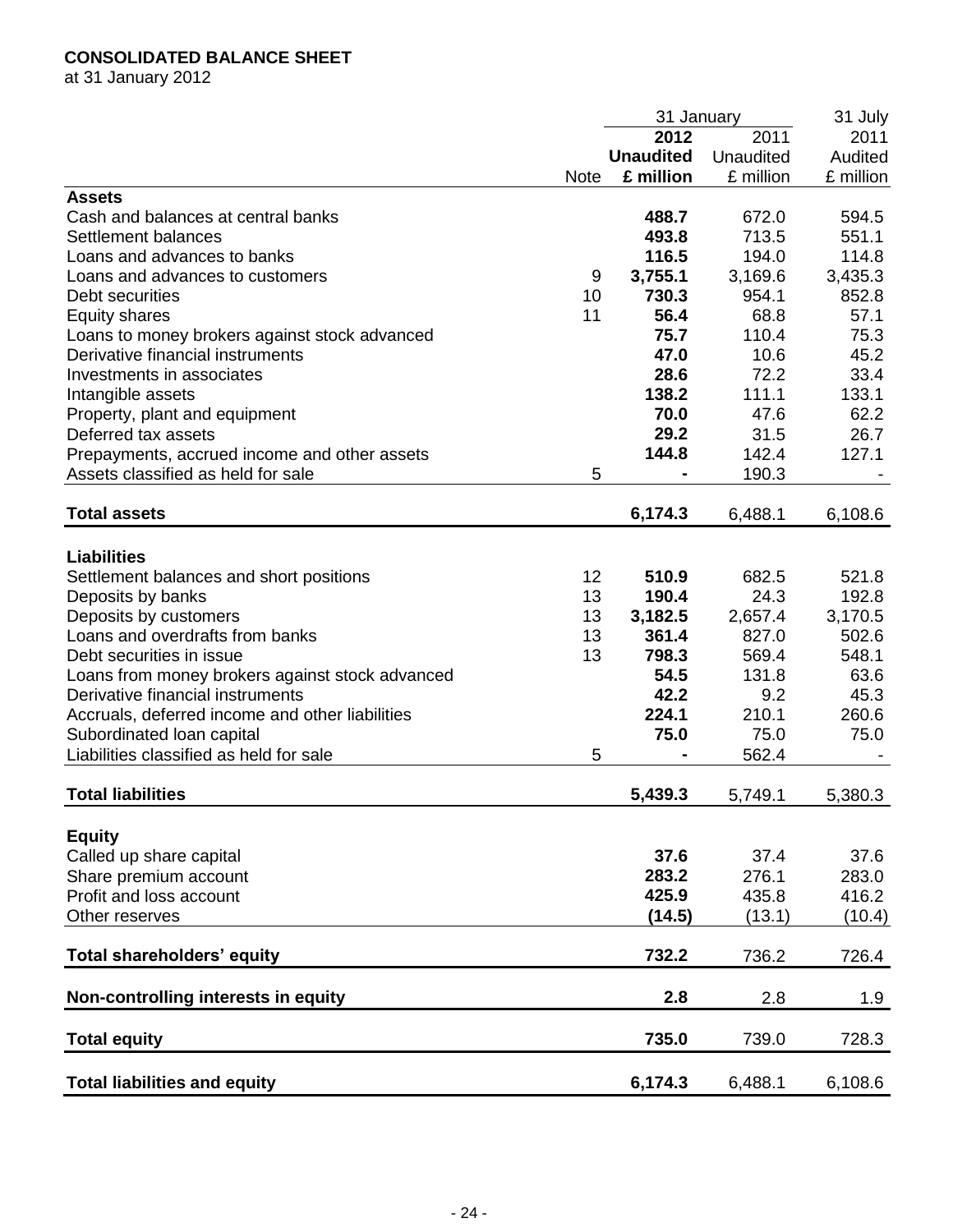## **CONSOLIDATED STATEMENT OF CHANGES IN EQUITY**

for the six months ended 31 January 2012

|                                         |           |                          |                |                          | Other reserves |             |                |                   |                          |        |
|-----------------------------------------|-----------|--------------------------|----------------|--------------------------|----------------|-------------|----------------|-------------------|--------------------------|--------|
|                                         |           |                          |                | Available                |                |             | Cash           | Total             |                          |        |
|                                         | Called up | Share                    | Profit         | for sale                 | Share-         | Currency    |                | flow attributable | Non-                     |        |
|                                         |           | share premium            | and loss       | movements                | based          | translation | hedging        |                   | to equity controlling    | Total  |
|                                         | capital   | account                  | account        | reserve                  | reserves       | reserve     | reserve        | holders           | interests                | equity |
|                                         | £ million | £ million                | £ million      | £ million                | £ million      | £ million   | £ million      | £ million         | £ million £ million      |        |
| At 1 August 2010                        |           |                          |                |                          |                |             |                |                   |                          |        |
| (audited)                               | 37.4      | 275.9                    | 457.3          | (4.7)                    | (34.1)         | 23.7        | (3.6)          | 751.9             | 2.5                      | 754.4  |
| Profit for the period                   |           |                          | 14.6           |                          |                |             |                | 14.6              | 0.5                      | 15.1   |
| Other comprehensive                     |           |                          |                |                          |                |             |                |                   |                          |        |
| income/(expense)                        |           |                          |                |                          |                |             |                |                   |                          |        |
| for the period                          |           |                          | 0.5            | (3.2)                    |                | (1.9)       | 2.9            | (1.7)             |                          | (1.7)  |
| Total comprehensive                     |           |                          |                |                          |                |             |                |                   |                          |        |
| income/(expense)                        |           |                          |                |                          |                |             |                |                   |                          |        |
| for the period                          |           |                          | 15.1           | (3.2)                    |                | (1.9)       | 2.9            | 12.9              | 0.5                      | 13.4   |
| Exercise of options                     |           | 0.2                      |                |                          |                |             |                | 0.2               | $\overline{\phantom{a}}$ | 0.2    |
| Dividends paid                          |           |                          | (36.4)         |                          |                |             |                | (36.4)            | $\overline{\phantom{a}}$ | (36.4) |
| Shares purchased                        |           |                          |                |                          | (0.3)          |             |                | (0.3)             | ٠                        | (0.3)  |
| Shares released                         |           |                          |                |                          | 5.0            |             | $\blacksquare$ | 5.0               |                          | 5.0    |
| Other movements                         |           | $\blacksquare$           | (0.2)          | $\overline{\phantom{a}}$ | 3.1            |             | $\blacksquare$ | 2.9               | (0.2)                    | 2.7    |
|                                         |           |                          |                |                          |                |             |                |                   |                          |        |
| At 31 January 2011                      |           |                          |                |                          |                |             |                |                   |                          |        |
| (unaudited)                             | 37.4      | 276.1                    | 435.8          | (7.9)                    | (26.3)         | 21.8        | (0.7)          | 736.2             | 2.8                      | 739.0  |
|                                         |           |                          |                |                          |                |             |                |                   |                          |        |
| Profit for the period                   |           |                          |                |                          |                |             |                |                   | 0.7                      | 0.7    |
| Other comprehensive                     |           |                          |                |                          |                |             |                |                   |                          |        |
| (expense)/income                        |           |                          |                |                          |                |             |                |                   |                          |        |
| for the period                          |           |                          | (1.2)          | 5.8                      |                | (0.2)       | (2.3)          | 2.1               |                          | 2.1    |
| Total comprehensive<br>(expense)/income |           |                          |                |                          |                |             |                |                   |                          |        |
| for the period                          |           |                          | (1.2)          | 5.8                      |                | (0.2)       | (2.3)          | 2.1               | 0.7                      | 2.8    |
| Exercise of options                     |           | (0.1)                    |                |                          |                |             |                | (0.1)             |                          | (0.1)  |
| Dividends paid                          |           | $\overline{\phantom{a}}$ | (19.3)         |                          |                |             |                | (19.3)            | (0.4)                    | (19.7) |
| Shares purchased                        |           |                          |                |                          |                |             |                |                   |                          |        |
| Shares issued                           | 0.2       | 7.0                      |                |                          |                |             |                | 7.2               |                          | 7.2    |
|                                         |           |                          |                |                          |                |             |                |                   |                          |        |
| Shares released                         |           |                          |                |                          | 1.4            |             |                | 1.4               |                          | 1.4    |
| Other movements                         |           |                          | 0.9            | (0.4)                    | 1.9            | (3.5)       |                | (1.1)             | (1.2)                    | (2.3)  |
| At 31 July 2011                         |           |                          |                |                          |                |             |                |                   |                          |        |
| (audited)                               | 37.6      | 283.0                    | 416.2          | (2.5)                    | (23.0)         | 18.1        | (3.0)          | 726.4             | 1.9                      | 728.3  |
|                                         |           |                          |                |                          |                |             |                |                   |                          |        |
| Profit for the period                   |           |                          | 50.5           |                          |                |             |                | 50.5              | 0.8                      | 51.3   |
| Other comprehensive                     |           |                          |                |                          |                |             |                |                   |                          |        |
| (expense)/income                        |           |                          |                |                          |                |             |                |                   |                          |        |
| for the period                          |           | $\overline{\phantom{a}}$ | (0.4)          | 6.1                      |                | (6.1)       | (0.2)          | (0.6)             |                          | (0.6)  |
| Total comprehensive                     |           |                          |                |                          |                |             |                |                   |                          |        |
| income/(expense)                        |           |                          |                |                          |                |             |                |                   |                          |        |
| for the period                          |           |                          | 50.1           | 6.1                      |                | (6.1)       | (0.2)          | 49.9              | 0.8                      | 50.7   |
| Exercise of options                     |           | 0.2                      |                |                          |                |             |                | 0.2               |                          | 0.2    |
| Dividends paid                          |           | ÷,                       | (38.1)         |                          |                |             |                | (38.1)            |                          | (38.1) |
| Shares purchased                        |           |                          |                |                          | (10.3)         |             |                | (10.3)            |                          | (10.3) |
| Shares released                         |           |                          | $\blacksquare$ |                          | 5.8            |             |                | 5.8               |                          | 5.8    |
| Other movements                         |           |                          | (2.3)          |                          | 0.6            |             |                | (1.7)             | 0.1                      | (1.6)  |
| At 31 January 2012                      |           |                          |                |                          |                |             |                |                   |                          |        |
| (unaudited)                             | 37.6      | 283.2                    | 425.9          | 3.6                      | (26.9)         | 12.0        | (3.2)          | 732.2             | 2.8                      | 735.0  |
|                                         |           |                          |                |                          |                |             |                |                   |                          |        |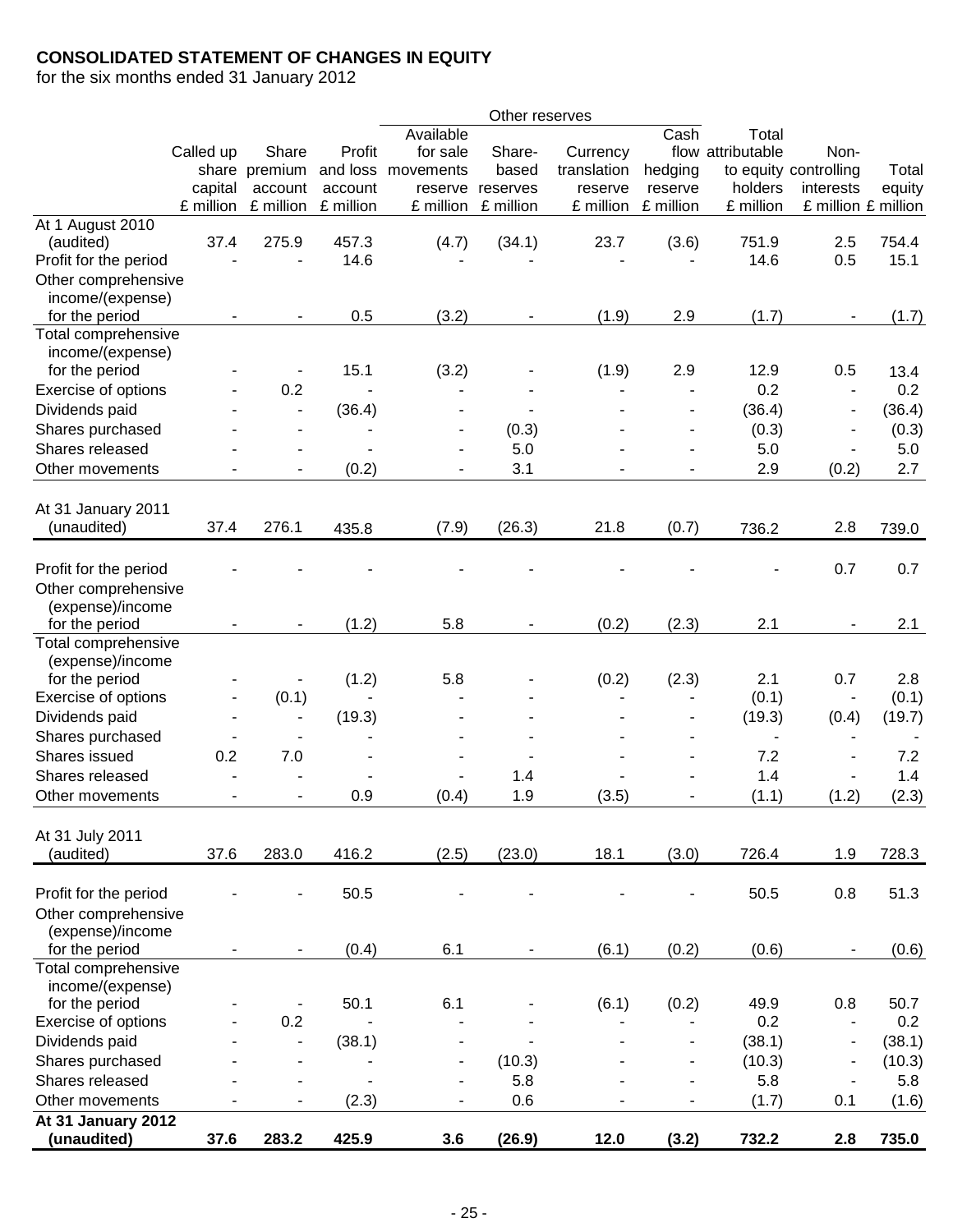## **CONSOLIDATED CASH FLOW STATEMENT**

for the six months ended 31 January 2012

|                                                         |             | Six months ended |                  | Year ended |
|---------------------------------------------------------|-------------|------------------|------------------|------------|
|                                                         |             | 31 January       |                  | 31 July    |
|                                                         |             | 2012             | 2011             | 2011       |
|                                                         |             | <b>Unaudited</b> | <b>Unaudited</b> | Audited    |
|                                                         | <b>Note</b> | £ million        | £ million        | £ million  |
| Net cash outflow from operating activities              | 18(a)       | (396.8)          | (410.1)          | (282.1)    |
| Net cash inflow/(outflow) from investing activities     |             |                  |                  |            |
| Dividends received from associates                      |             | 2.6              |                  | 2.5        |
| Purchase of:                                            |             |                  |                  |            |
| Assets let under operating leases                       |             | (14.7)           | (7.6)            | (26.8)     |
| Property, plant and equipment                           |             | (2.2)            | (3.8)            | (9.5)      |
| Intangible assets                                       |             | (5.3)            | (3.8)            | (7.2)      |
| Equity shares held for investment                       |             | (0.3)            | (0.5)            | (0.5)      |
| <b>Subsidiaries</b>                                     | 18(b)       | (4.1)            | (16.0)           | (39.0)     |
| Sale of:                                                |             |                  |                  |            |
| Property, plant and equipment                           |             | 1.0              | 0.1              | 5.2        |
| Equity shares held for investment                       |             |                  | 9.0              | 20.7       |
| Subsidiaries and associate                              | 18(c)       | 6.6              |                  | (231.0)    |
|                                                         |             | (16.4)           | (22.6)           | (285.6)    |
|                                                         |             |                  |                  |            |
| Net cash outflow before financing                       |             | (413.2)          | (432.7)          | (567.7)    |
| <b>Financing activities</b>                             |             |                  |                  |            |
| Issue of ordinary share capital, net of transactions    | 18(d)       | 0.2              | 0.2              | 0.2        |
| Purchase of own shares for employee share award schemes |             | (10.3)           | (0.3)            | (0.3)      |
| Equity dividends paid                                   |             | (38.1)           | (36.4)           | (55.7)     |
| Dividends paid to non-controlling interests             |             |                  | (0.1)            | (0.4)      |
| Interest paid on subordinated loan capital              |             | (2.8)            | (2.8)            | (5.6)      |
| Debt securities issued                                  |             | 250.0            | 350.0            | 329.5      |
|                                                         |             |                  |                  |            |
| Net decrease in cash                                    |             | (214.2)          | (122.1)          | (300.0)    |
| Cash and cash equivalents at beginning of period        |             | 983.2            | 1,283.2          | 1,283.2    |
| Cash and cash equivalents at end of period              | 18(e)       | 769.0            | 1,161.1          | 983.2      |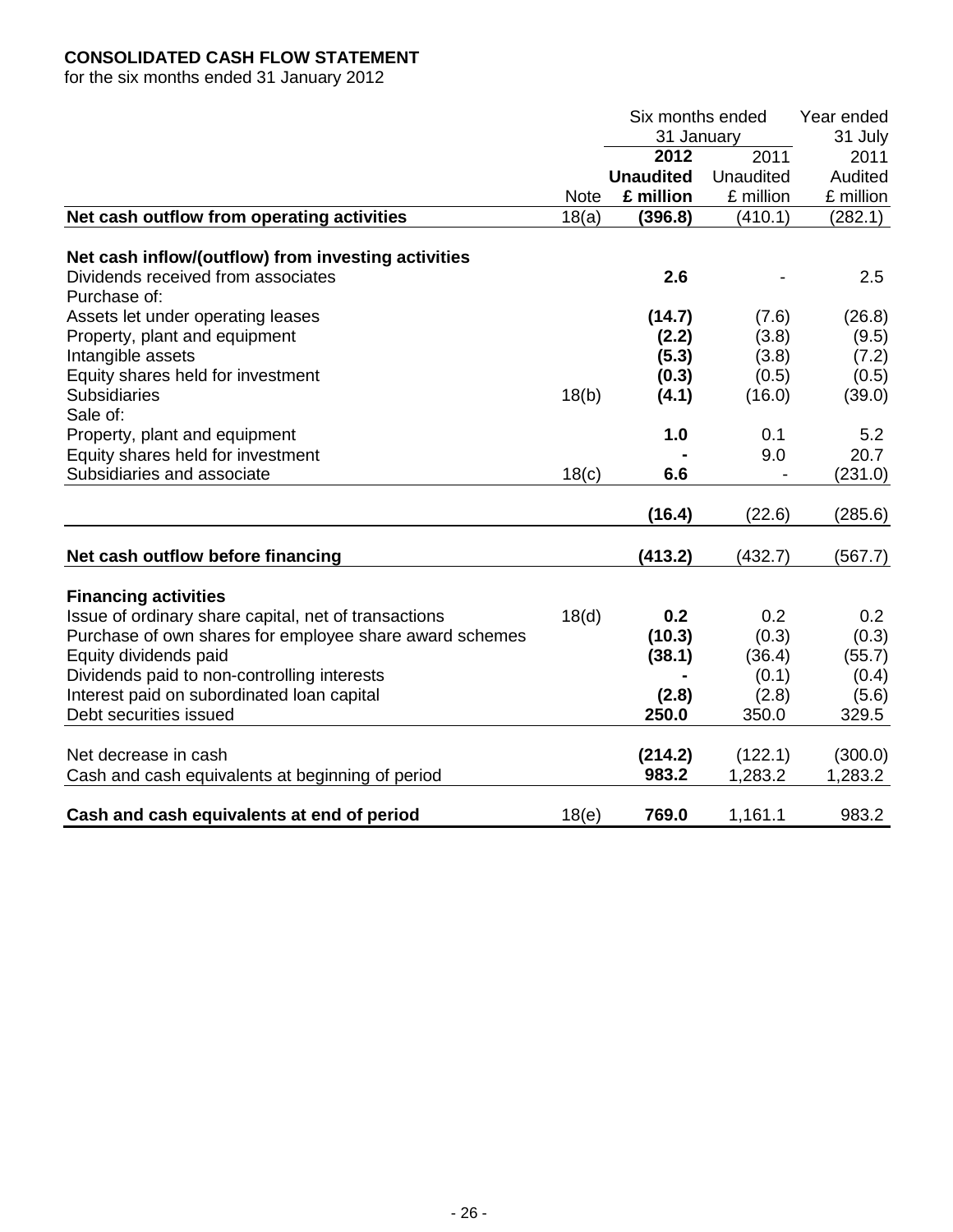## **1. Basis of preparation and accounting policies**

The interim financial information has been prepared in accordance with the Disclosure and Transparency Rules of the Financial Services Authority and in accordance with the International Financial Reporting Standards ("IFRS") issued by the International Accounting Standards Board ("IASB") and endorsed by the European Union ("EU"). These include International Accounting Standard ("IAS") 34, Interim Financial Reporting, which specifically addresses the contents of condensed interim financial statements. The consolidated financial statements incorporate the individual financial statements of Close Brothers Group plc and the entities it controls, using the acquisition method of accounting.

The accounting policies used are consistent with those set out on pages 63 to 69 of the Annual Report 2011. The following standards and amendments were also effective for the current period, but the adoption of these did not have a material impact on these condensed consolidated interim financial statements:

- IFRS 7 "Disclosures Transfers of Financial Assets" Requires additional disclosures in respect of risk exposures arising from transferred financial assets;
- IAS 24 "Related Party Disclosures" Amendments widen the scope of the definition of related parties;
- IFRS Interpretations Committee ("IFRIC") 14 "Prepayments of a Minimum Funding Requirement"; and
- IFRS Annual Improvements 2010.

The following standards, amendments and interpretations have been issued by the IASB and IFRIC with effective dates, subject to EU endorsement in some cases, which do not impact on these financial statements:

- IAS 12 "Income taxes" Effective for annual periods beginning on or after 1 January 2012;
- IAS 1 "Presentation of items in other comprehensive income" Effective for annual periods beginning on or after 1 January 2013;
- IAS 19 "Employee benefits" Effective for annual periods beginning on or after 1 January 2013;
- IFRS 13 "Fair value measurement" Effective for annual periods beginning on or after 1 January 2013;
- IFRS 12 "Disclosure of interests in other entities" Effective for annual periods beginning on or after 1 January 2013;
- IFRS 11 "Joint arrangements" Effective for annual periods beginning on or after 1 January 2013;
- IFRS 10 "Consolidated financial statements" Effective for annual periods beginning on or after 1 January 2013;
- IAS 28 "Investments in associates" Effective for annual periods beginning on or after 1 January 2013;
- IAS 27 "Separate financial statements" Effective for annual periods beginning on or after 1 January 2013; and
- IFRS 9 "Financial Instruments" Effective for annual periods beginning on or after 1 January 2015.

After making enquiries, the directors have a reasonable expectation that the company and the group as a whole have adequate resources to continue in operational existence for the foreseeable future, a period of not less than 12 months from the date of this report. For this reason, they continue to adopt the going concern basis in preparing the condensed interim financial statements.

The preparation of the Interim Report requires management to make estimates and assumptions that affect the reported income and expense, assets and liabilities and disclosure of contingencies at the date of the Interim Report. Although these estimates and assumptions are based on the management's best judgement at that date, actual results may differ from these estimates.

The Interim Report is unaudited and does not constitute statutory accounts within the meaning of Section 434 of the Companies Act 2006. However, the information has been reviewed by the company's auditor, Deloitte LLP, and their report appears on page 21.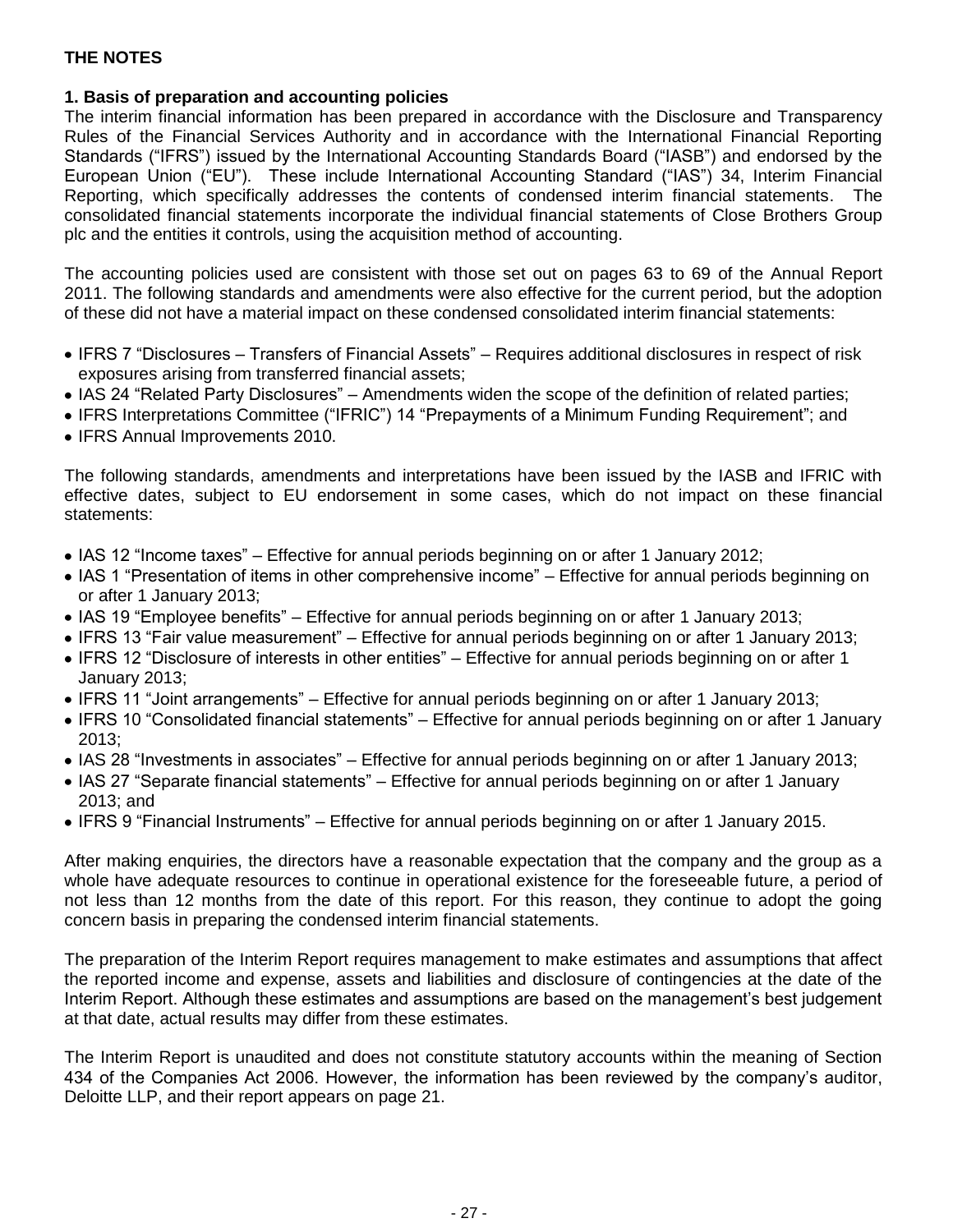## **1. Basis of preparation and accounting policies** continued

The financial information for the year ended 31 July 2011 contained within this Interim Report does not constitute statutory accounts as defined in Section 434 of the Companies Act 2006. A copy of those statutory accounts has been reported on by Deloitte LLP and delivered to the Registrar of Companies. The report of the auditor on those statutory accounts was unqualified, did not contain an emphasis of matter paragraph and did not contain a statement under Section 498(2) or (3) of the Companies Act 2006.

### **2. Segmental analysis**

The directors manage the group primarily by class of business and present the segmental analysis on that basis. The group's activities are organised in three primary divisions: Banking, Securities and Asset Management.

Divisions charge market prices for services rendered to other parts of the group. Funding charges between segments are determined by the Banking division's Treasury operation having regard to commercial demands. More than 90% of all of the group's activities, revenue and assets are located within the British Isles.

## **Summary Income Statement for the six months ended 31 January 2012**

|                                |           |            | Asset      |           | Continuing | Discontinued |              |
|--------------------------------|-----------|------------|------------|-----------|------------|--------------|--------------|
|                                | Banking   | Securities | Management | Group     | operations | operations   | <b>Total</b> |
|                                | £ million | £ million  | £ million  | £ million | £ million  | £ million    | £ million    |
| Net interest income/(expense)  | 131.0     | (0.4)      | (0.2)      | 0.2       | 130.6      |              | 130.6        |
| Other income/(expense)         | 45.5      | 52.0       | 34.1       | (0.4)     | 131.2      |              | 131.2        |
| Operating income/(expense)     |           |            |            |           |            |              |              |
| before exceptional items       | 176.5     | 51.6       | 33.9       | (0.2)     | 261.8      |              | 261.8        |
| Administrative expenses        | (77.5)    | (37.3)     | (36.2)     | (8.6)     | (159.6)    |              | (159.6)      |
| Depreciation and amortisation  | (7.3)     | (1.1)      | (0.3)      | (0.4)     | (9.1)      |              | (9.1)        |
| Impairment losses on           |           |            |            |           |            |              |              |
| loans and advances             | (29.9)    |            |            |           | (29.9)     |              | (29.9)       |
| Total operating expenses       |           |            |            |           |            |              |              |
| before exceptional items       | (114.7)   | (38.4)     | (36.5)     | (9.0)     | (198.6)    |              | (198.6)      |
| <b>Adjusted operating</b>      |           |            |            |           |            |              |              |
| $profit/(loss)^T$              | 61.8      | 13.2       | (2.6)      | (9.2)     | 63.2       |              | 63.2         |
| <b>Exceptional items</b>       |           | 5.9        |            |           | 5.9        |              | 5.9          |
| Goodwill impairment            |           |            |            |           |            |              |              |
| Amortisation of intangible     |           |            |            |           |            |              |              |
| assets on acquisition          | (0.2)     |            | (2.1)      |           | (2.3)      |              | (2.3)        |
| Loss on disposal of            |           |            |            |           |            |              |              |
| discontinued operations        |           |            |            |           |            |              |              |
|                                |           |            |            |           |            |              |              |
| <b>Operating profit/(loss)</b> |           |            |            |           |            |              |              |
| before tax                     | 61.6      | 19.1       | (4.7)      | (9.2)     | 66.8       |              | 66.8         |
| Tax                            | (16.2)    | (2.1)      | 1.6        | 1.2       | (15.5)     |              | (15.5)       |
| Non-controlling interests      | (0.6)     |            |            | (0.2)     | (0.8)      |              | (0.8)        |
|                                |           |            |            |           |            |              |              |
| Profit/(loss) after tax and    |           |            |            |           |            |              |              |
| non-controlling interests      | 44.8      | 17.0       | (3.1)      | (8.2)     | 50.5       |              | 50.5         |

<sup>1</sup>Adjusted operating profit/(loss) is stated before exceptional items, goodwill impairment, amortisation of intangible assets on acquisition, loss on disposal of discontinued operations and tax.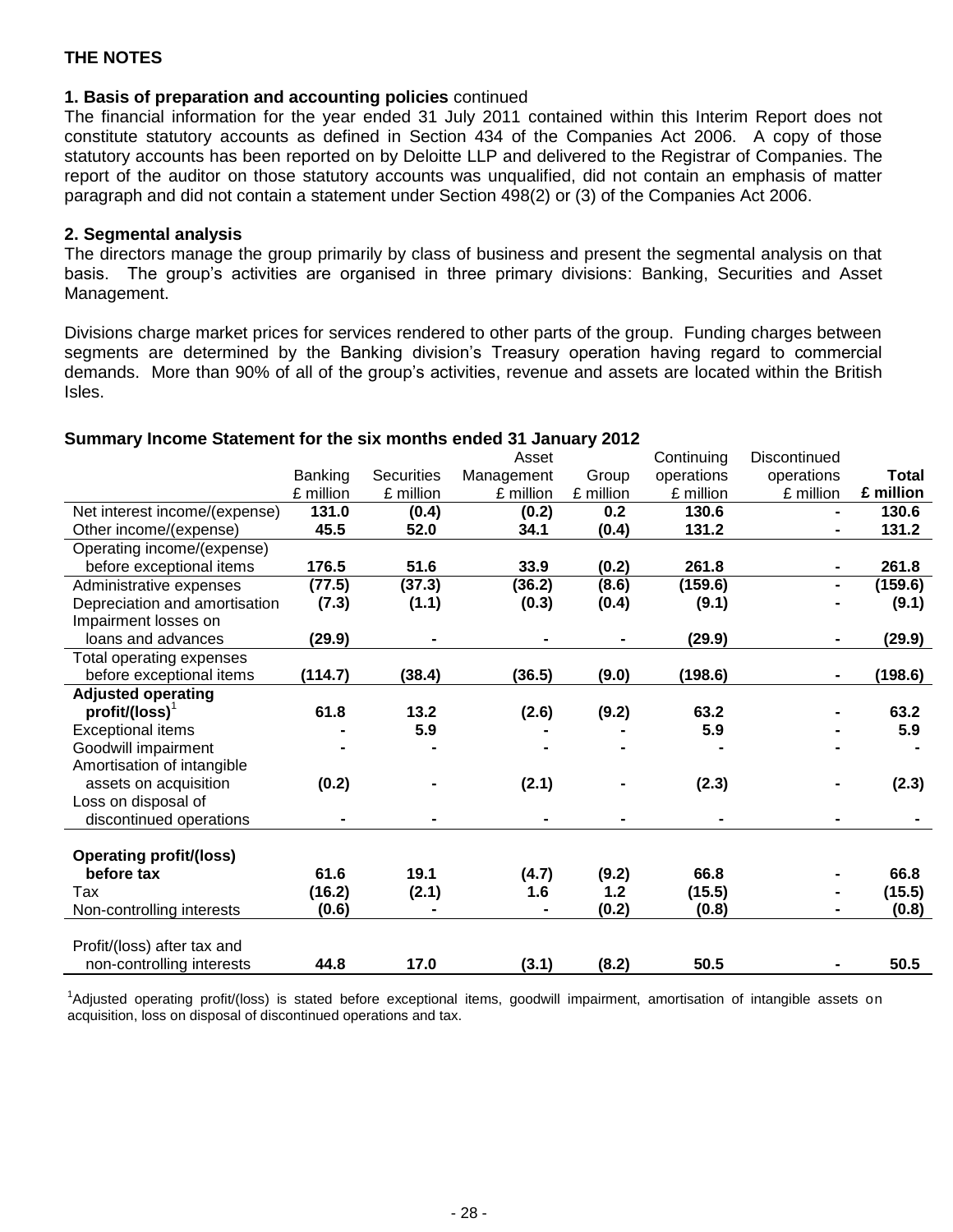## **2. Segmental analysis** continued

The following table provides further detail on group wide operating income:

|                                                                   |           | Six months ended |                 | 31 January |  |
|-------------------------------------------------------------------|-----------|------------------|-----------------|------------|--|
|                                                                   | 2012      | 2011             | 31 July<br>2011 |            |  |
|                                                                   | £ million | £ million        | £ million       |            |  |
| <b>Banking</b>                                                    |           |                  |                 |            |  |
| Retail                                                            | 71.7      | 63.2             | 128.8           |            |  |
| Commercial                                                        | 78.9      | 67.1             | 140.6           |            |  |
| Property                                                          | 22.1      | 21.1             | 42.9            |            |  |
| Treasury and other non-lending income                             | 3.8       | 7.3              | 13.7            |            |  |
| <b>Securities</b>                                                 |           |                  |                 |            |  |
| Market-making and related activities                              | 51.6      | 86.7             | 158.7           |            |  |
| <b>Asset Management</b>                                           |           |                  |                 |            |  |
| Management fees on AuM                                            | 31.7      | 26.8             | 57.3            |            |  |
| Other income                                                      | 2.2       | 2.9              | 6.5             |            |  |
| Group                                                             | (0.2)     | (0.1)            |                 |            |  |
| Operating income before exceptional items (continuing operations) | 261.8     | 275.0            | 548.5           |            |  |
| Discontinued operations                                           |           | 19.2             | 31.5            |            |  |
| Operating income before exceptional items                         | 261.8     | 294.2            | 580.0           |            |  |

## **Summary Balance Sheet at 31 January 2012**

|                                              |                |                   | Asset      |           |           |
|----------------------------------------------|----------------|-------------------|------------|-----------|-----------|
|                                              | <b>Banking</b> | <b>Securities</b> | Management | Group     | Total     |
|                                              | £ million      | £ million         | £ million  | £ million | £ million |
| <b>Assets</b>                                |                |                   |            |           |           |
| Cash and loans and advances to banks         | 573.7          | 16.5              | 13.2       | 1.8       | 605.2     |
| Settlement balances, long trading positions  |                |                   |            |           |           |
| and loans to money brokers                   |                | 649.1             |            |           | 649.1     |
| Loans and advances to customers              | 3,755.1        |                   |            |           | 3,755.1   |
| Non-trading debt securities                  | 688.4          |                   |            |           | 688.4     |
| Investments in associates                    |                | 28.6              |            |           | 28.6      |
| Intangible assets                            | 38.3           | 28.9              | 70.9       | 0.1       | 138.2     |
| Other assets                                 | 234.9          | 23.2              | 29.6       | 22.0      | 309.7     |
| Intercompany balances                        | 1.0            | (25.8)            |            | 24.8      |           |
| Assets classified as held for sale           |                |                   |            |           |           |
| <b>Total assets</b>                          | 5,291.4        | 720.5             | 113.7      | 48.7      | 6,174.3   |
| <b>Liabilities</b>                           |                |                   |            |           |           |
| Settlement balances, short trading positions |                |                   |            |           |           |
| and loans from money brokers                 |                | 565.4             |            |           | 565.4     |
| Deposits by banks                            | 190.4          |                   |            |           | 190.4     |
| Deposits by customers                        | 3,178.1        | 4.4               |            |           | 3,182.5   |
| <b>Borrowings</b>                            | 1,033.6        | 2.8               |            | 198.3     | 1,234.7   |
| Other liabilities                            | 181.0          | 28.5              | 42.1       | 14.7      | 266.3     |
| Intercompany balances                        | 247.7          | 31.0              | 37.9       | (316.6)   |           |
| Liabilities classified as held for sale      |                |                   |            |           |           |
| <b>Total liabilities</b>                     | 4,830.8        | 632.1             | 80.0       | (103.6)   | 5,439.3   |
| <b>Equity</b>                                | 460.6          | 88.4              | 33.7       | 152.3     | 735.0     |
| <b>Total liabilities and equity</b>          | 5,291.4        | 720.5             | 113.7      | 48.7      | 6,174.3   |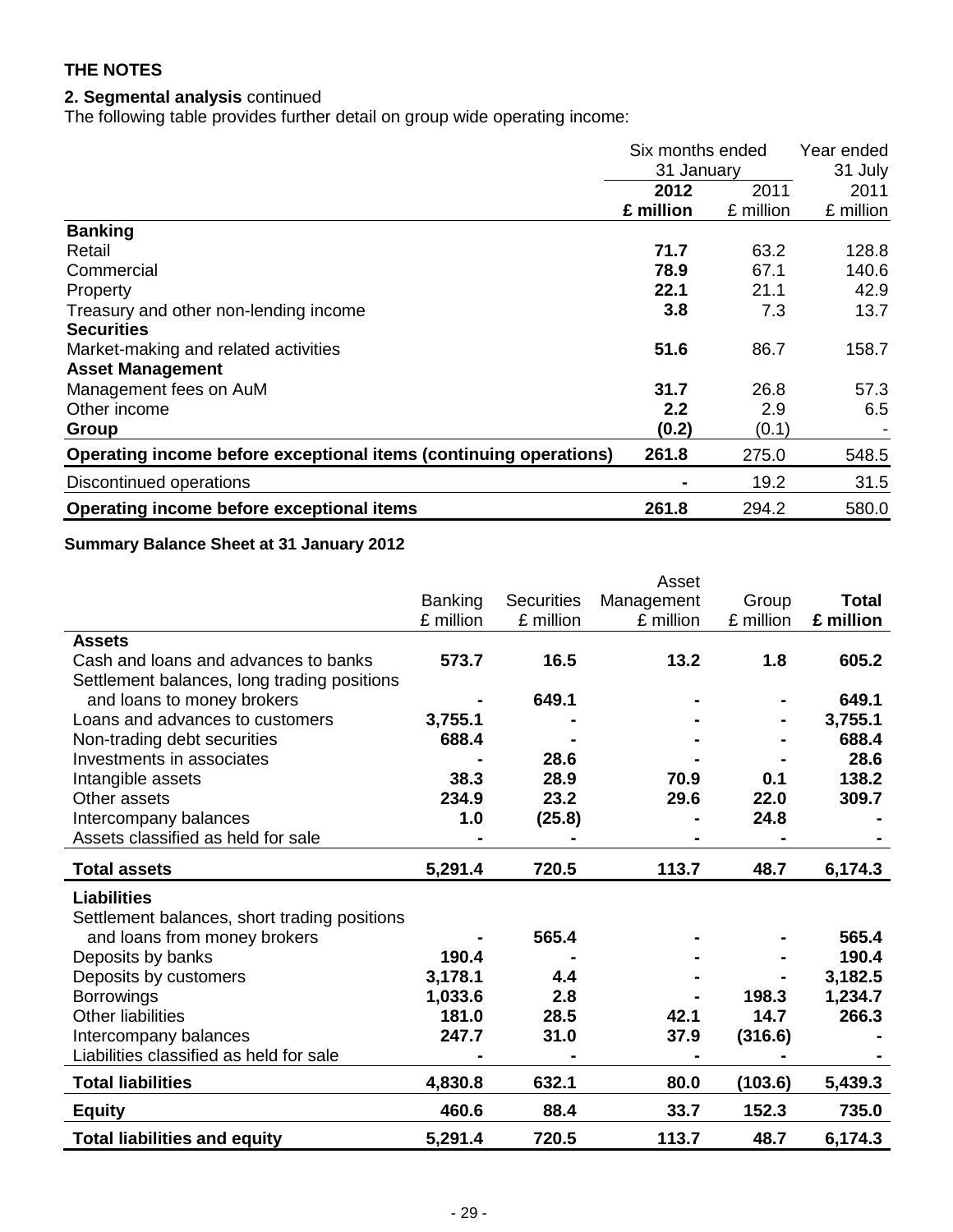## **2. Segmental analysis** continued

Summary Income Statement for the six months ended 31 January 2011

|                                |           |                   | Asset      |           | Continuing | Discontinued |           |
|--------------------------------|-----------|-------------------|------------|-----------|------------|--------------|-----------|
|                                | Banking   | <b>Securities</b> | Management | Group     | operations | operations   | Total     |
|                                | £ million | £ million         | £ million  | £ million | £ million  | £ million    | £ million |
| Net interest income/(expense)  | 112.2     | (0.4)             | 0.2        | 0.1       | 112.1      | 3.1          | 115.2     |
| Other income/(expense)         | 46.5      | 87.1              | 29.5       | (0.2)     | 162.9      | 16.1         | 179.0     |
| Operating income/(expense)     |           |                   |            |           |            |              |           |
| before exceptional items       | 158.7     | 86.7              | 29.7       | (0.1)     | 275.0      | 19.2         | 294.2     |
| Administrative expenses        | (67.0)    | (54.6)            | (35.6)     | (9.8)     | (167.0)    | (16.6)       | (183.6)   |
| Depreciation and amortisation  | (5.9)     | (1.0)             | (0.1)      | (0.4)     | (7.4)      | (0.7)        | (8.1)     |
| Impairment losses on           |           |                   |            |           |            |              |           |
| loans and advances             | (37.2)    |                   |            |           | (37.2)     |              | (37.2)    |
| Total operating expenses       |           |                   |            |           |            |              |           |
| before exceptional items       | (110.1)   | (55.6)            | (35.7)     | (10.2)    | (211.6)    | (17.3)       | (228.9)   |
| <b>Adjusted operating</b>      |           |                   |            |           |            |              |           |
| $profit/(loss)^1$              | 48.6      | 31.1              | (6.0)      | (10.3)    | 63.4       | 1.9          | 65.3      |
| <b>Exceptional items</b>       |           |                   | (4.5)      |           | (4.5)      |              | (4.5)     |
| Goodwill impairment            |           |                   |            |           |            | (4.5)        | (4.5)     |
| Amortisation of intangible     |           |                   |            |           |            |              |           |
| assets on acquisition          | (0.2)     |                   | (0.4)      |           | (0.6)      |              | (0.6)     |
| Loss on disposal of            |           |                   |            |           |            |              |           |
| discontinued operations        |           |                   |            |           |            | (24.7)       | (24.7)    |
| <b>Operating profit/(loss)</b> |           |                   |            |           |            |              |           |
| before tax                     | 48.4      | 31.1              | (10.9)     | (10.3)    | 58.3       | (27.3)       | 31.0      |
| Tax                            | (13.1)    | (8.6)             | 2.0        | 3.9       | (15.8)     | (0.1)        | (15.9)    |
| Non-controlling interests      | (0.2)     |                   |            |           | (0.2)      | (0.3)        | (0.5)     |
|                                |           |                   |            |           |            |              |           |
| Profit/(loss) after tax and    |           |                   |            |           |            |              |           |
| non-controlling interests      | 35.1      | 22.5              | (8.9)      | (6.4)     | 42.3       | (27.7)       | 14.6      |

<sup>1</sup>Adjusted operating profit/(loss) is stated before exceptional items, goodwill impairment, amortisation of intangible assets on acquisition, loss on disposal of discontinued operations and tax.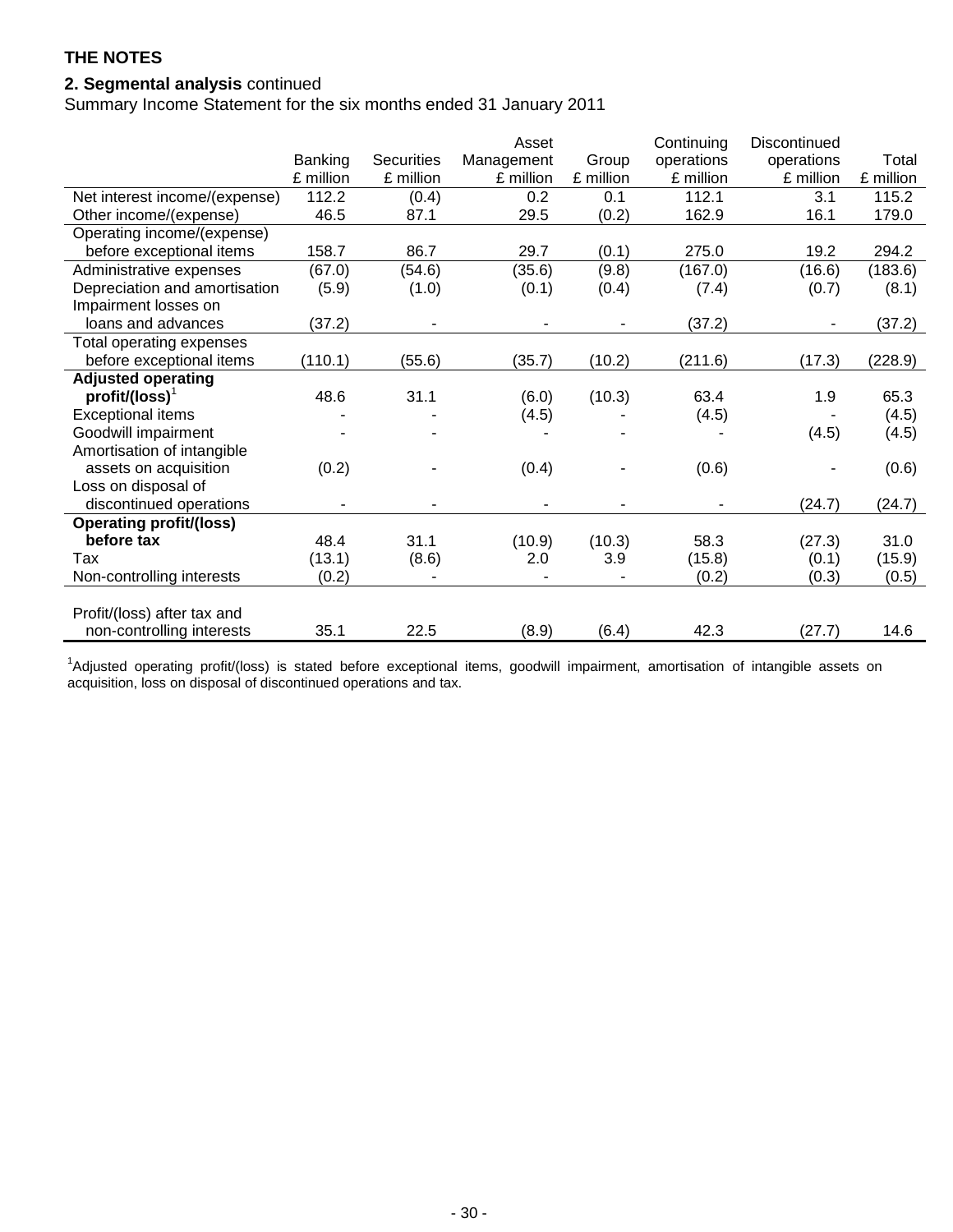## **2. Segmental analysis** continued

Summary Balance Sheet at 31 January 2011

|                                              |                |                   | Asset                    |           |           |
|----------------------------------------------|----------------|-------------------|--------------------------|-----------|-----------|
|                                              | <b>Banking</b> | <b>Securities</b> | Management               | Group     | Total     |
|                                              | £ million      | £ million         | £ million                | £ million | £ million |
| <b>Assets</b>                                |                |                   |                          |           |           |
| Cash and loans and advances to banks         | 773.7          | 26.8              | 65.3                     | 0.2       | 866.0     |
| Settlement balances, long trading positions  |                |                   |                          |           |           |
| and loans to money brokers                   |                | 915.6             |                          |           | 915.6     |
| Loans and advances to customers              | 3,169.6        |                   |                          | -         | 3,169.6   |
| Non-trading debt securities                  | 901.7          | 2.1               |                          |           | 903.8     |
| Investments in associates                    |                | 71.9              | 0.3                      |           | 72.2      |
| Intangible assets                            | 29.6           | 29.1              | 52.3                     | 0.1       | 111.1     |
| Other assets                                 | 180.3          | 17.6              | 38.8                     | 22.8      | 259.5     |
| Intercompany balances                        | (473.7)        | (27.7)            | 490.5                    | 10.9      |           |
| Assets classified as held for sale           |                |                   | 190.3                    |           | 190.3     |
|                                              |                |                   |                          |           |           |
| <b>Total assets</b>                          | 4,581.2        | 1,035.4           | 837.5                    | 34.0      | 6,488.1   |
|                                              |                |                   |                          |           |           |
| <b>Liabilities</b>                           |                |                   |                          |           |           |
| Settlement balances, short trading positions |                |                   |                          |           |           |
| and loans from money brokers                 |                | 814.3             |                          |           | 814.3     |
| Deposits by banks                            | 18.2           |                   | 6.1                      |           | 24.3      |
| Deposits by customers                        | 2,543.4        | 1.3               | 112.7                    |           | 2,657.4   |
| <b>Borrowings</b>                            | 1,093.7        | 4.7               | $\overline{\phantom{a}}$ | 373.0     | 1,471.4   |
| <b>Other liabilities</b>                     | 120.9          | 48.9              | 36.9                     | 12.6      | 219.3     |
| Intercompany balances                        | 415.4          | 72.1              | 32.0                     | (519.5)   |           |
| Liabilities classified as held for sale      |                |                   | 562.4                    |           | 562.4     |
|                                              |                |                   |                          |           |           |
| <b>Total liabilities</b>                     | 4,191.6        | 941.3             | 750.1                    | (133.9)   | 5,749.1   |
|                                              | 389.6          | 94.1              | 87.4                     | 167.9     | 739.0     |
| <b>Equity</b>                                |                |                   |                          |           |           |
| <b>Total liabilities and equity</b>          | 4,581.2        | 1,035.4           | 837.5                    | 34.0      | 6,488.1   |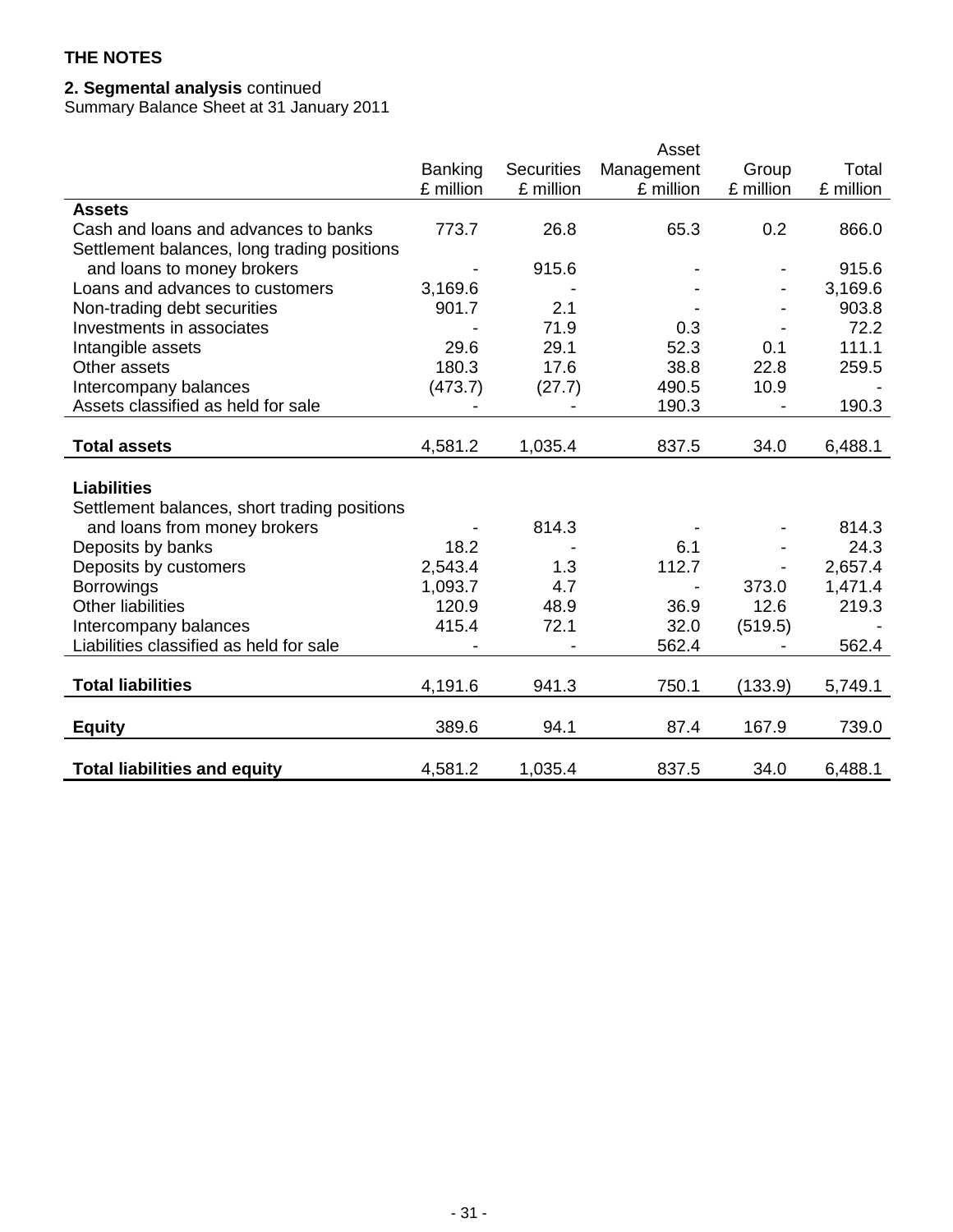## **2. Segmental analysis** continued

Summary Income Statement for the year ended 31 July 2011

|                                |                |                   | Asset      |           | Continuing | Discontinued |           |
|--------------------------------|----------------|-------------------|------------|-----------|------------|--------------|-----------|
|                                | Banking        | <b>Securities</b> | Management | Group     | operations | operations   | Total     |
|                                | £ million      | £ million         | £ million  | £ million | £ million  | £ million    | £ million |
| Net interest income/(expense)  | 230.2          | (0.4)             | 0.8        | 0.3       | 230.9      | 5.6          | 236.5     |
| Other income/(expense)         | 95.8           | 159.1             | 63.0       | (0.3)     | 317.6      | 25.9         | 343.5     |
| Operating income before        |                |                   |            |           |            |              |           |
| exceptional items              | 326.0          | 158.7             | 63.8       |           | 548.5      | 31.5         | 580.0     |
| Administrative expenses        | (142.2)        | (101.8)           | (72.0)     | (20.6)    | (336.6)    | (28.4)       | (365.0)   |
| Depreciationandamortisation    | (12.3)         | (2.1)             | (0.4)      | (0.7)     | (15.5)     | (1.1)        | (16.6)    |
| Impairment losses on loans     |                |                   |            |           |            |              |           |
| and advances                   | (65.2)         |                   |            |           | (65.2)     |              | (65.2)    |
| Total operating expenses       |                |                   |            |           |            |              |           |
| before exceptional items       | (219.7)        | (103.9)           | (72.4)     | (21.3)    | (417.3)    | (29.5)       | (446.8)   |
| <b>Adjusted operating</b>      |                |                   |            |           |            |              |           |
| profit/(loss) <sup>1</sup>     | 106.3          | 54.8              | (8.6)      | (21.3)    | 131.2      | 2.0          | 133.2     |
| <b>Exceptional items</b>       | $\blacksquare$ | (36.0)            | (15.4)     | 4.5       | (46.9)     |              | (46.9)    |
| Goodwill impairment            |                |                   | (3.7)      |           | (3.7)      | (4.5)        | (8.2)     |
| Amortisation of intangible     |                |                   |            |           |            |              |           |
| assets on acquisition          | (0.6)          |                   | (1.5)      |           | (2.1)      |              | (2.1)     |
| Loss on disposal of            |                |                   |            |           |            |              |           |
| discontinued operations        |                |                   |            |           |            | (24.9)       | (24.9)    |
| <b>Operating profit/(loss)</b> |                |                   |            |           |            |              |           |
| before tax                     | 105.7          | 18.8              | (29.2)     | (16.8)    | 78.5       | (27.4)       | 51.1      |
| Tax                            | (28.6)         | (15.2)            | 5.2        | 3.5       | (35.1)     | (0.2)        | (35.3)    |
| Non-controlling interests      | (0.7)          |                   |            |           | (0.7)      | (0.5)        | (1.2)     |
| Profit/(loss) after tax and    |                |                   |            |           |            |              |           |
| non-controlling interests      | 76.4           | 3.6               | (24.0)     | (13.3)    | 42.7       | (28.1)       | 14.6      |

<sup>1</sup>Adjusted operating profit/(loss) is stated before exceptional items, goodwill impairment, amortisation of intangible assets on acquisition, loss on disposal of discontinued operations and tax.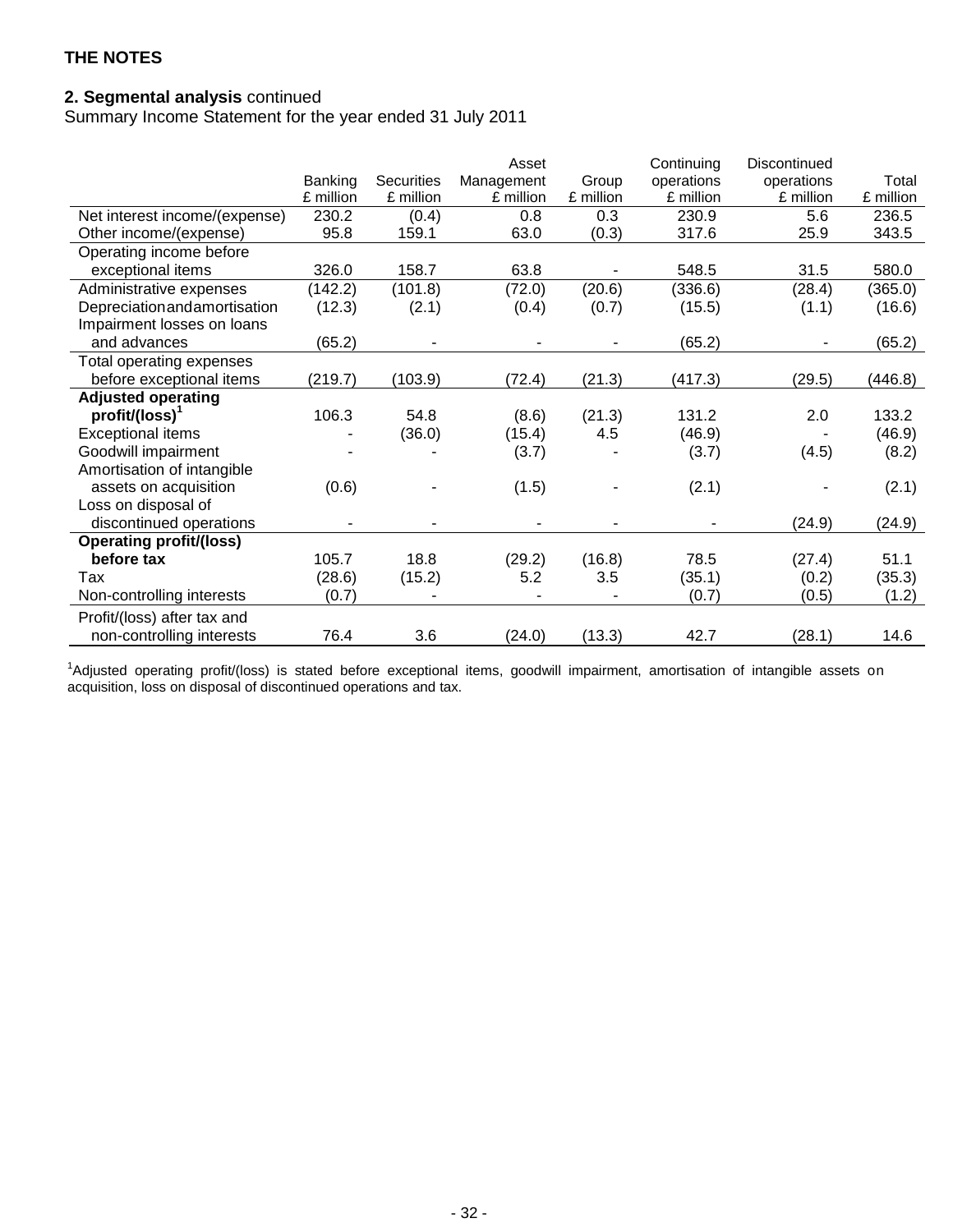## **2. Segmental analysis** continued

Summary Balance Sheet at 31 July 2011

|                                              |                |                   | Asset      |           |           |
|----------------------------------------------|----------------|-------------------|------------|-----------|-----------|
|                                              | <b>Banking</b> | <b>Securities</b> | Management | Group     | Total     |
|                                              | £ million      | £ million         | £ million  | £ million | £ million |
| <b>Assets</b>                                |                |                   |            |           |           |
| Cash and loans and advances to banks         | 668.4          | 24.7              | 15.1       | 1.1       | 709.3     |
| Settlement balances, long trading positions  |                |                   |            |           |           |
| and loans to money brokers                   |                | 706.9             |            |           | 706.9     |
| Loans and advances to customers              | 3,435.3        |                   |            |           | 3,435.3   |
| Non-trading debt securities                  | 810.2          |                   |            |           | 810.2     |
| Investments in associates                    |                | 33.4              |            |           | 33.4      |
| Intangible assets                            | 41.1           | 26.3              | 65.5       | 0.2       | 133.1     |
| Other assets                                 | 219.0          | 20.4              | 27.5       | 13.5      | 280.4     |
| Intercompany balances                        | 1.3            | (23.8)            | 8.2        | 14.3      |           |
| Assets classified as held for sale           |                |                   |            |           |           |
|                                              |                |                   |            |           |           |
| <b>Total assets</b>                          | 5,175.3        | 787.9             | 116.3      | 29.1      | 6,108.6   |
| <b>Liabilities</b>                           |                |                   |            |           |           |
| Settlement balances, short trading positions |                |                   |            |           |           |
| and loans from money brokers                 |                | 585.4             |            |           | 585.4     |
| Deposits by banks                            | 192.8          |                   |            |           | 192.8     |
| Deposits by customers                        | 3,167.4        | 3.1               |            |           | 3,170.5   |
| <b>Borrowings</b>                            | 790.4          | 0.5               | 1.7        | 333.1     | 1,125.7   |
| <b>Other liabilities</b>                     | 171.5          | 66.8              | 51.3       | 16.3      | 305.9     |
| Intercompany balances                        | 405.7          | 35.3              | 25.2       | (466.2)   |           |
| Liabilities classified as held for sale      |                |                   |            |           |           |
|                                              |                |                   |            |           |           |
| <b>Total liabilities</b>                     | 4,727.8        | 691.1             | 78.2       | (116.8)   | 5,380.3   |
| <b>Equity</b>                                | 447.5          | 96.8              | 38.1       | 145.9     | 728.3     |
| <b>Total liabilities and equity</b>          | 5,175.3        | 787.9             | 116.3      | 29.1      | 6,108.6   |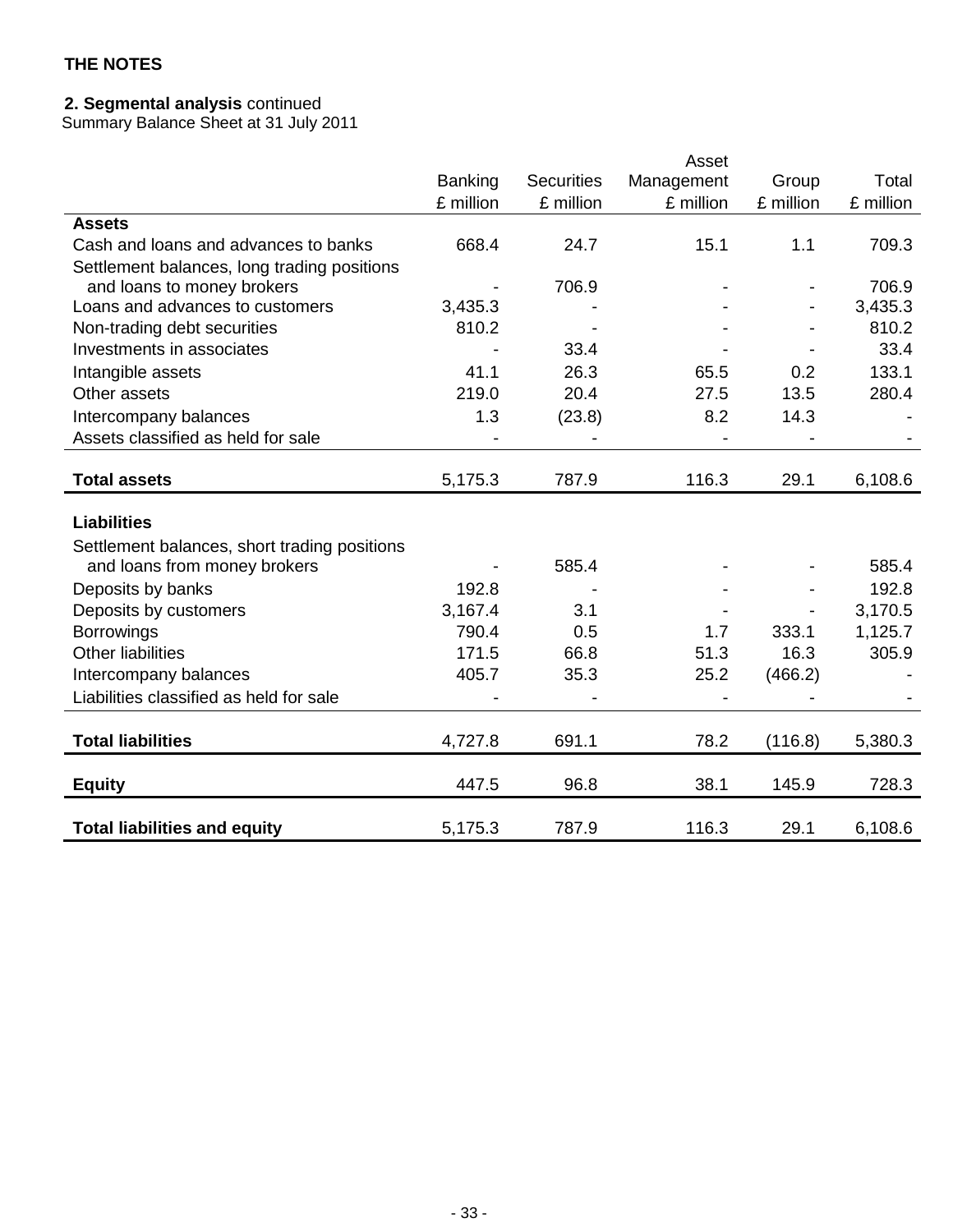## **3. Exceptional items**

|                                  | Six months ended<br>31 January |                          | Year ended<br>31 July |  |
|----------------------------------|--------------------------------|--------------------------|-----------------------|--|
|                                  |                                |                          |                       |  |
|                                  | 2012                           | 2011                     | 2011                  |  |
|                                  | £ million                      | £ million                | £ million             |  |
| <b>Exceptional income</b>        |                                |                          |                       |  |
| Partial disposal of Mako         | 5.9                            | $\overline{\phantom{0}}$ |                       |  |
| Investment gains                 |                                |                          | 4.5                   |  |
| <b>Exceptional expenses</b>      |                                |                          |                       |  |
| Impairment on investment in Mako |                                |                          | (36.0)                |  |
| Restructuring costs              |                                | (4.5)                    | (15.4)                |  |
|                                  | 5.9                            | (4.5)                    | (46.9)                |  |

On 16 September 2011, the group announced the phased sale of its 49.9% investment in Mako to the Mako management team. As an adjusting post balance sheet event at 31 July 2011, the impairment on the investment in Mako reflects the present value of the expected proceeds of the sale agreement and future dividends, based on historical levels of profitability, discounted using a discount rate of 15%. The first phase of the sale completed on 31 October 2011 reducing the holding to 33.3%. The £5.9 million exceptional income reflects realised foreign exchange gains on partial disposal and the unwinding of the discount for the period.

For the year ended 31 July 2011 investment gains relate to the group's redemption of its investment in Pelagus Capital Fund Inc. and restructuring costs relate to the transformation of the Asset Management division including acquisition and disposal related expenses and severance payments.

The tax impact of the exceptional items is £nil (six months ended 31 January 2011: £nil; year ended 31 July 2011: credit of £1.2 million).

## **4. Tax expense**

|                                                        | Six months ended |           | Year ended |
|--------------------------------------------------------|------------------|-----------|------------|
|                                                        | 31 January       |           | 31 July    |
|                                                        | 2012             | 2011      | 2011       |
|                                                        | £ million        | £ million | £ million  |
| Tax recognised in the income statement                 |                  |           |            |
| Current tax:                                           |                  |           |            |
| UK corporation tax                                     | 20.4             | 16.2      | 38.7       |
| Foreign tax                                            | (0.3)            | 1.6       | 3.0        |
| Adjustments in respect of previous periods             | (0.7)            |           | (4.7)      |
|                                                        | 19.4             | 17.8      | 37.0       |
| Deferred tax:                                          |                  |           |            |
| Deferred tax credit for the current period             | (4.9)            | (2.0)     | (5.5)      |
| Adjustments in respect of previous periods             | 1.0              |           | 3.6        |
| Tax charge                                             | 15.5             | 15.8      | 35.1       |
|                                                        |                  |           |            |
| Tax recognised in equity                               |                  |           |            |
| Current tax relating to:                               |                  |           |            |
| Financial instruments classified as available for sale | 2.3              | (1.7)     | 0.4        |
| Share-based transactions                               | (0.3)            | (0.3)     | (0.7)      |
| Deferred tax relating to:                              |                  |           |            |
| Cash flow hedging                                      | 0.1              | 1.1       | 0.6        |
| Financial instruments classified as available for sale |                  | 0.3       |            |
| Share-based transactions                               | 0.5              | (0.3)     | (0.3)      |
|                                                        | 2.6              | (0.9)     |            |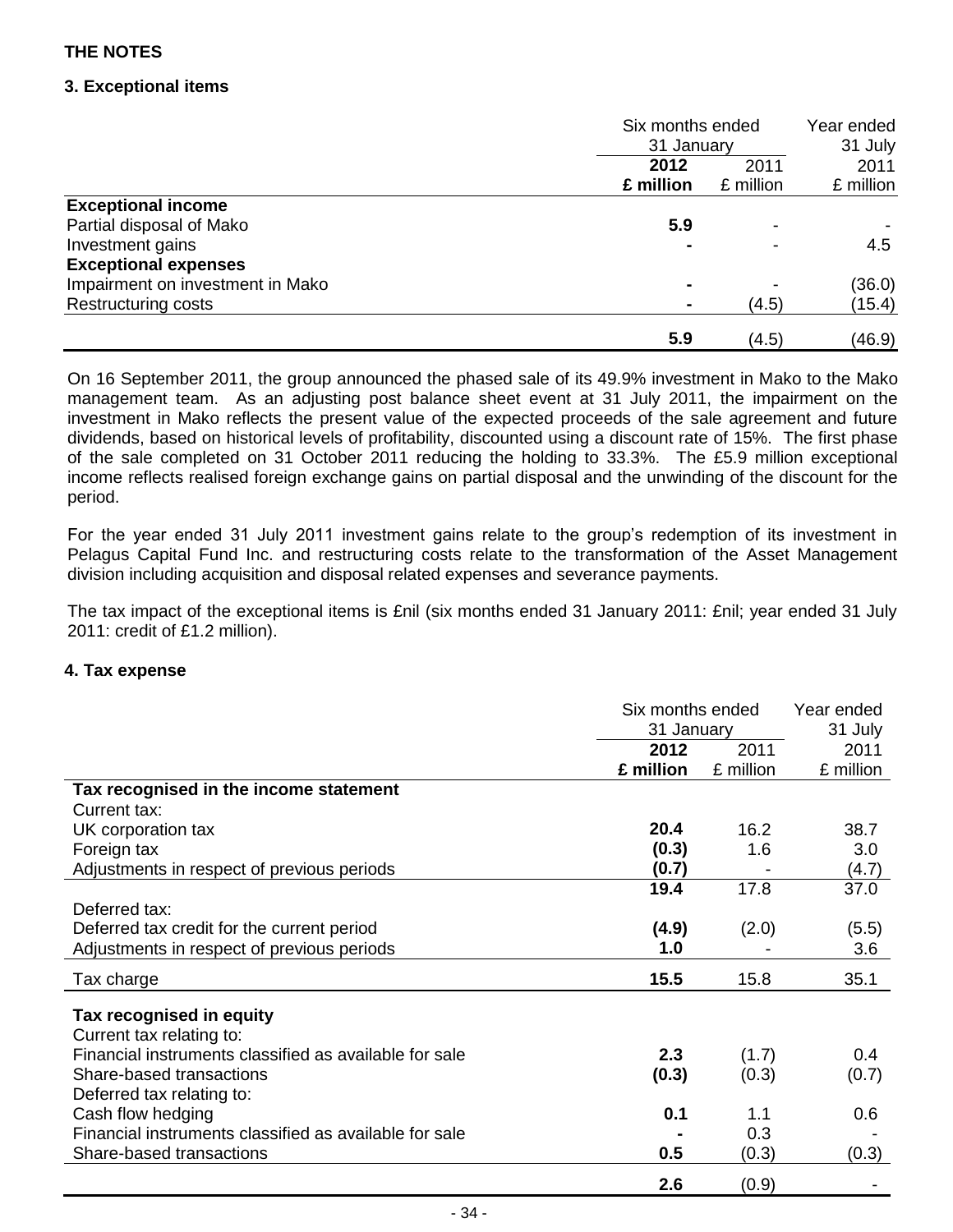### **4. Tax expense** continued

The effective tax rate for the period is 23.2% (six months ended 31 January 2011: 27.1%; year ended 31 July 2011: 44.7%), representing the best estimate of the annual effective tax rate expected for the full year, applied to the operating profit before tax for the six month period.

The effective tax rate for the period is lower than the UK corporation tax rate of 25.7% due to exceptional income in the period, which is non-taxable, and the inclusion of the share of profit of associate in the consolidated income statement on an after tax basis.

#### **5. Discontinued operations**

There were no discontinued operations during the six months ended 31 January 2012.

On 1 June 2011, the group completed the sale of its UK offshore trust, fund administration, asset management and banking business, which was a part of the Asset Management division, to Kleinwort Benson Channel Islands Holdings Limited for cash consideration of £26.2 million. The loss on disposal was £25.8 million. At 31 January 2011, the assets, £190.3 million, and liabilities, £562.4 million, of this business were classified as held for sale.

On 1 June 2011, the group completed the sale of its Cayman Islands trust, fiduciary services, fund administration and banking business, which was a part of the Asset Management division, to Intertrust Group Holding SA for cash consideration of US\$30.0 million (£18.3 million). The profit on disposal was £0.9 million.

The UK offshore business and the Cayman Islands business fulfilled the requirements of IFRS 5 to be classified as "Discontinued operations" in the consolidated income statement, the results of which are set out below:

|                                                         | Six months ended | Year ended |           |
|---------------------------------------------------------|------------------|------------|-----------|
|                                                         | 31 January       |            | 31 July   |
|                                                         | 2012             | 2011       | 2011      |
|                                                         | £ million        | £ million  | £ million |
| <b>Results of discontinued operations</b>               |                  |            |           |
| Operating income                                        | $\blacksquare$   | 19.2       | 31.5      |
| Operating expenses                                      | $\blacksquare$   | (17.3)     | (29.5)    |
| Goodwill impairment                                     | $\blacksquare$   | (4.5)      | (4.5)     |
| Operating loss before tax                               | $\blacksquare$   | (2.6)      | (2.5)     |
| Tax                                                     | $\blacksquare$   | (0.1)      | (0.2)     |
| Loss after tax                                          |                  | (2.7)      | (2.7)     |
| Loss on disposal of discontinued operations, net of tax | $\blacksquare$   | (24.7)     | (24.9)    |
| Loss for the period from discontinued operations        | $\blacksquare$   | (27.4)     | (27.6)    |

|                                         | Six months ended<br>31 January |           | Year ended<br>31 July |
|-----------------------------------------|--------------------------------|-----------|-----------------------|
|                                         | 2012                           | 2011      |                       |
|                                         | £ million                      | £ million | £ million             |
| Cash flow from discontinued operations  |                                |           |                       |
| Net cash flow from operating activities | $\blacksquare$                 | (18.8)    | 4.0                   |
| Net cash flow from investing activities | $\blacksquare$                 | (0.9)     | (1.9)                 |
| Net cash flow from financing activities | $\blacksquare$                 | (0.1)     | (0.4)                 |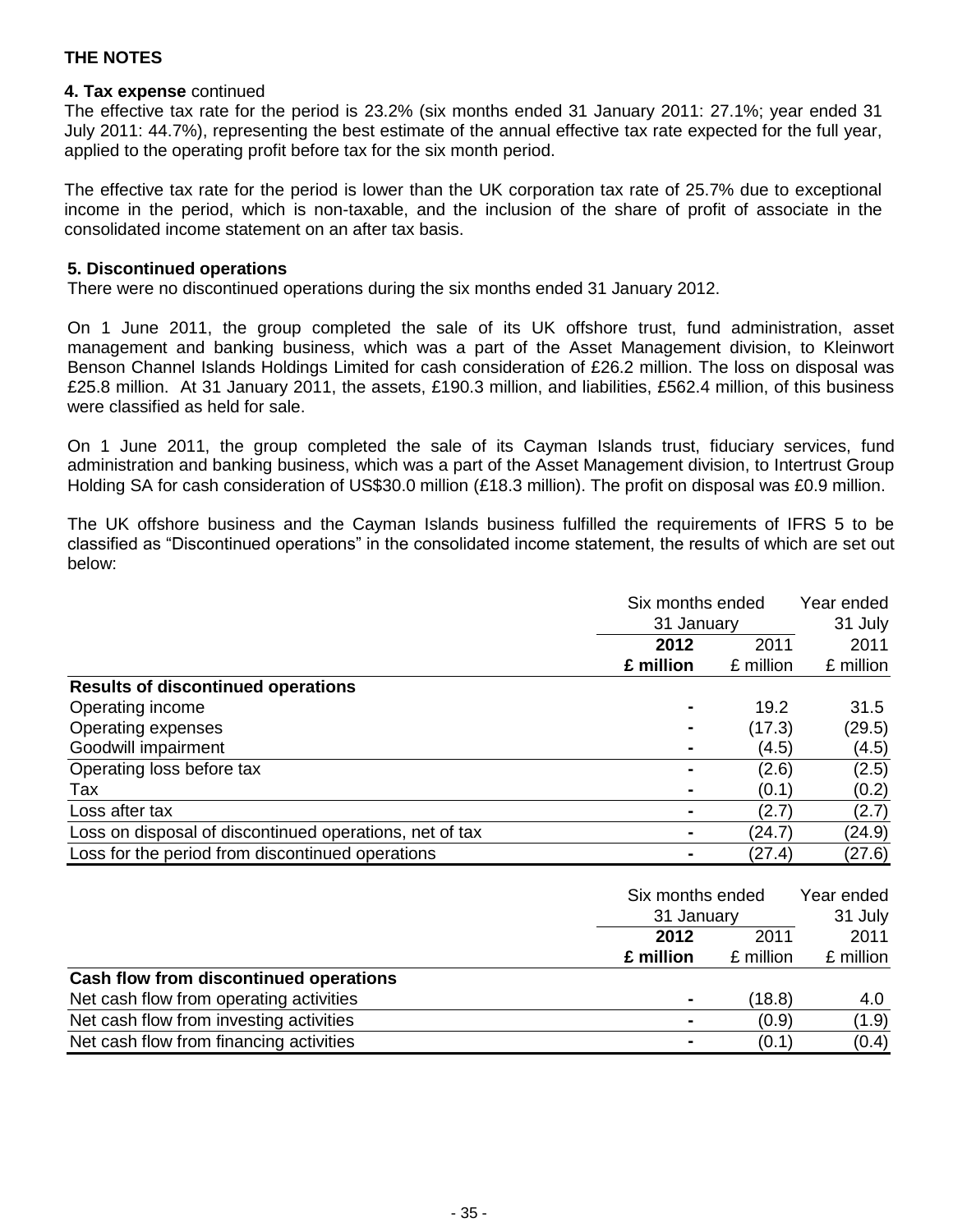### **6. Acquisitions**

On 31 October 2011, the group acquired 100% of Scott-Moncrieff Wealth Management Limited, a Scottish Independent Financial Adviser with £278.0 million of client assets, for cash consideration of £4.1 million for the equity of the business and £0.6 million for cash on the balance sheet.

This acquisition is not regarded as material in the context of the group's financial statements and therefore the information that would be required for material acquisitions by IFRS 3 has not been disclosed.

#### **7. Earnings per share**

The calculation of basic earnings per share is based on the profit attributable to shareholders and the number of basic weighted average shares. When calculating the diluted earnings per share, the weighted average number of shares in issue is adjusted for the effects of all dilutive share options and awards.

|                                               |                   | Six months ended<br>31 January |                   |
|-----------------------------------------------|-------------------|--------------------------------|-------------------|
|                                               | 2012              | 2011                           | 31 July<br>2011   |
| <b>Earnings per share</b>                     |                   |                                |                   |
| Continuing operations <sup>1</sup>            |                   |                                |                   |
| <b>Basic</b>                                  | 34.8p             | 29.4p                          | 29.6p             |
| <b>Diluted</b>                                | 34.3 <sub>p</sub> | 28.6p                          | 29.0p             |
| Adjusted basic <sup>2</sup>                   | 31.9 <sub>p</sub> | 32.9 <sub>p</sub>              | 64.8p             |
| Adjusted diluted <sup>2</sup>                 | 31.4 <sub>p</sub> | 32.0 <sub>p</sub>              | 63.6p             |
| <b>Continuing and discontinued operations</b> |                   |                                |                   |
| <b>Basic</b>                                  | 34.8p             | 10.1 <sub>p</sub>              | 10.1 <sub>p</sub> |
| <b>Diluted</b>                                | 34.3 <sub>p</sub> | 9.9 <sub>p</sub>               | 9.9 <sub>p</sub>  |

 $1$  Excludes the effect of the UK offshore and Cayman Islands businesses which were disposed of in June 2011 and have been classified as discontinued operations.

 $2$  Excludes discontinued operations, exceptional items, goodwill impairment, amortisation of intangible assets on acquisition and their tax effects.

|                                                                                  | Six months ended<br>31 January |           | Year ended |  |
|----------------------------------------------------------------------------------|--------------------------------|-----------|------------|--|
|                                                                                  |                                |           | 31 July    |  |
|                                                                                  | 2012                           | 2011      | 2011       |  |
|                                                                                  | £ million                      | £ million | £ million  |  |
| Profit attributable to the shareholders                                          | 50.5                           | 14.6      | 14.6       |  |
| Loss for the period from discontinued operations including                       |                                |           |            |  |
| non-controlling interests                                                        |                                | (27.7)    | (28.1)     |  |
| Profit attributable to the shareholders on continuing operations<br>Adjustments: | 50.5                           | 42.3      | 42.7       |  |
| <b>Exceptional items</b>                                                         | (5.9)                          | 4.5       | 46.9       |  |
| Goodwill impairment                                                              |                                |           | 3.7        |  |
| Amortisation of intangible assets on acquisition                                 | 2.3                            | 0.6       | 2.1        |  |
| Tax effect of adjustments                                                        | (0.6)                          |           | (1.7)      |  |
| Adjusted profit attributable to the shareholders on continuing<br>operations     | 46.3                           | 47.4      | 93.7       |  |
|                                                                                  | million                        | million   | million    |  |
| Average number of shares                                                         |                                |           |            |  |
| <b>Basic weighted</b>                                                            | 145.3                          | 144.0     | 144.5      |  |
| Effect of dilutive share options and awards                                      | 2.0                            | 3.9       | 2.9        |  |
| <b>Diluted weighted</b>                                                          | 147.3                          | 147.9     | 147.4      |  |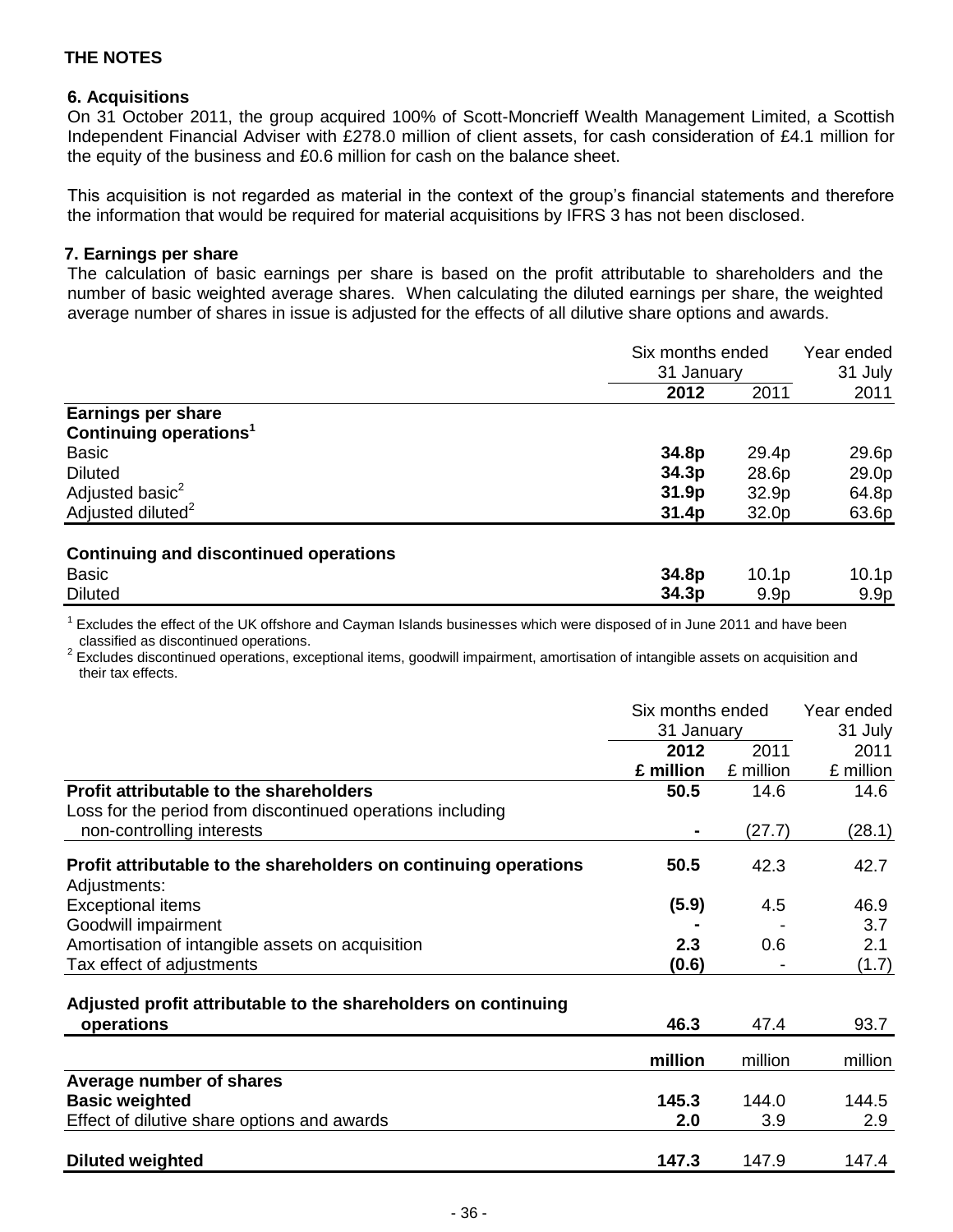### **7. Earnings per share** continued

The basic loss per share from discontinued operations is nil (six months ended 31 January 2011: loss of 19.2p; year ended 31 July 2011: loss of 19.4p) and the diluted loss per share from discontinued operations is nil (six months ended 31 January 2011: loss of 18.7p; year ended 31 July 2011: loss of 19.1p).

Adjusted basic earnings per share on a continuing and discontinued basis was 31.9p (six months ended 31 January 2011: 34.0p; year ended 31 July 2011: 65.7p), based on adjusted profit attributable to shareholders on continuing and discontinued operations of £46.3 million (six months ended 31 January 2011: £48.9 million; year ended 31 July 2011: £95.0 million).

## **8. Dividends**

|                                                                         | Six months ended<br>31 January |           | Year ended<br>31 July |  |
|-------------------------------------------------------------------------|--------------------------------|-----------|-----------------------|--|
|                                                                         | 2012<br>2011                   |           | 2011                  |  |
|                                                                         | £ million                      | £ million | £ million             |  |
| For each ordinary share                                                 |                                |           |                       |  |
| Interim dividend for previous financial year paid in April 2011: 13.5p  |                                |           | 19.3                  |  |
| Final dividend for previous financial year paid in November 2011: 26.5p |                                |           |                       |  |
| (2010:25.5p)                                                            | 38.1                           | 36.4      | 36.4                  |  |
|                                                                         |                                |           |                       |  |
|                                                                         | 38.1                           | 36.4      | 55.7                  |  |

An interim dividend relating to the six months ended 31 January 2012 of 14.0p, amounting to an estimated £20.1 million, is declared. This interim dividend, which is due to be paid on 25 April 2012, is not reflected in these financial statements.

#### **9. Loans and advances to customers**

|                    |           |           | <b>Between</b> |                |                |            |            |           |
|--------------------|-----------|-----------|----------------|----------------|----------------|------------|------------|-----------|
|                    |           |           | three          |                |                |            |            |           |
|                    |           | Within    | months         | <b>Between</b> | <b>Between</b> | After more |            |           |
|                    | On        | three     | and one        | one and        | two and        | than five  | Impairment |           |
|                    | demand    | months    | year           | two years      | five years     | vears      | provision  | Total     |
|                    | £ million | £ million | £ million      | £ million      | £ million      | £ million  | £ million  | £ million |
| At 31 January 2012 | 28.7      | 1,063.9   | 1,291.4        | 696.2          | 736.6          | 16.8       | (78.5)     | 3,755.1   |
| At 31 January 2011 | 33.0      | 970.1     | 1,108.8        | 526.8          | 610.7          | 11.4       | (91.2)     | 3,169.6   |
| At 31 July 2011    | 32.7      | 1.060.7   | 1,143.7        | 620.8          | 658.3          | 12.8       | (93.7)     | 3,435.3   |

|                                                          | 31 January |           | 31 July   |
|----------------------------------------------------------|------------|-----------|-----------|
|                                                          | 2012       | 2011      | 2011      |
|                                                          | £ million  | £ million | £ million |
| Impairment provisions on loans and advances to customers |            |           |           |
| Opening balance                                          | 93.7       | 87.1      | 87.1      |
| Charge for the period                                    | 29.9       | 37.2      | 65.2      |
| Amounts written off net of recoveries                    | (45.1)     | (33.1)    | (58.6)    |
|                                                          |            |           |           |
| <b>Impairment provisions</b>                             | 78.5       | 91.2      | 93.7      |

At 31 January 2012, gross impaired loans were £254.7 million (31 January 2011: £294.5 million; 31 July 2011: £314.1 million) and equate to 7% (31 January 2011: 9%; 31 July 2011: 9%) of the gross loan book before provisions. The majority of the group's lending is secured and therefore the gross impaired loans quoted do not reflect the expected loss.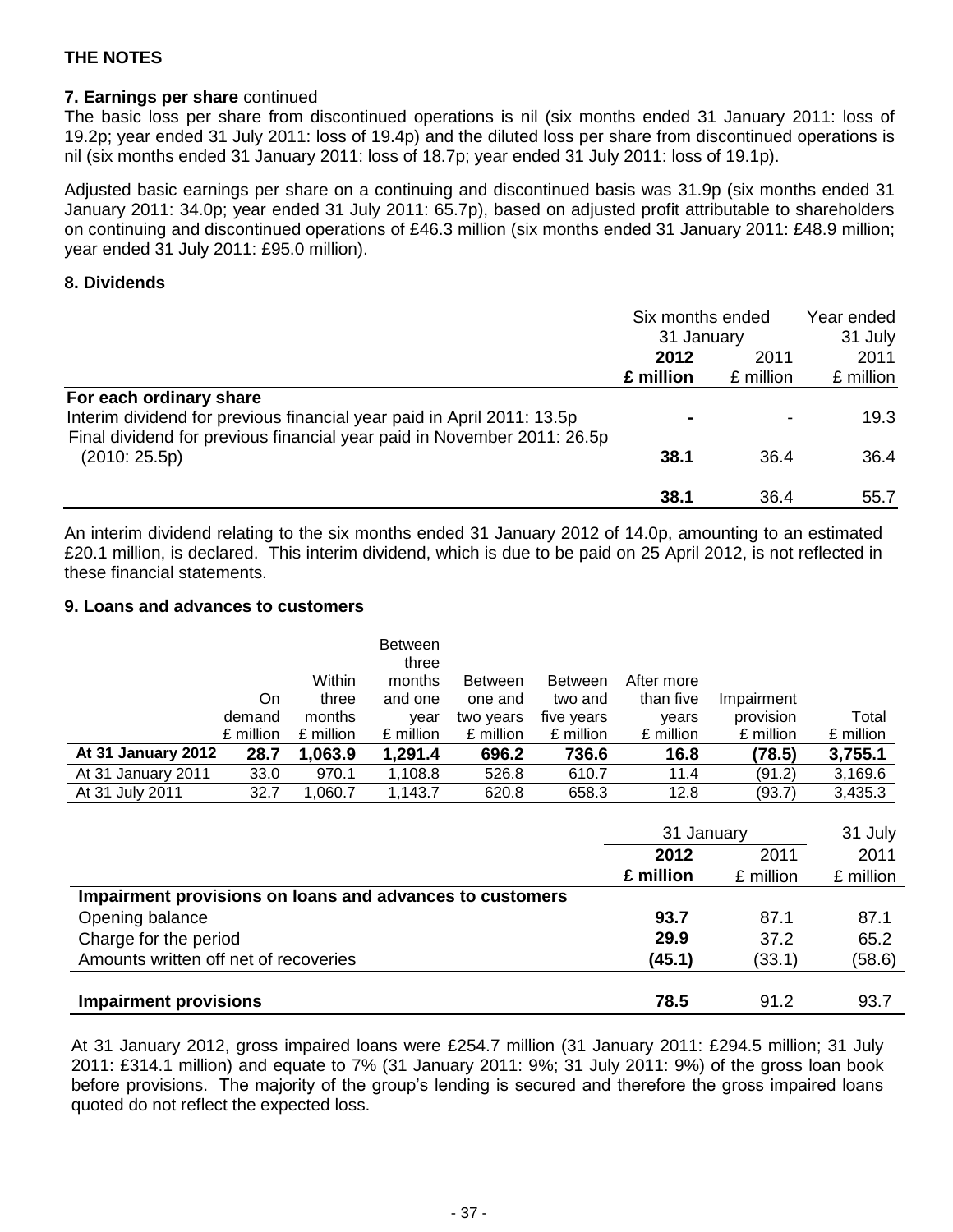## **10. Debt securities**

|                           | Held for<br>trading<br>£ million | Held to<br>maturity<br>£ million | Available for<br>sale<br>£ million | Loans and<br>receivables<br>£ million | <b>Total</b><br>£ million |
|---------------------------|----------------------------------|----------------------------------|------------------------------------|---------------------------------------|---------------------------|
| Long trading positions in |                                  |                                  |                                    |                                       |                           |
| debt securities           | 41.9                             |                                  |                                    |                                       | 41.9                      |
| Certificates of deposit   |                                  |                                  |                                    | 174.5                                 | 174.5                     |
| Floating rate notes       |                                  |                                  | 287.8                              |                                       | 287.8                     |
| Gilts and government      |                                  |                                  |                                    |                                       |                           |
| guaranteed debt           |                                  |                                  | 226.1                              |                                       | 226.1                     |
| At 31 January 2012        | 41.9                             |                                  | 513.9                              | 174.5                                 | 730.3                     |
|                           |                                  |                                  |                                    |                                       |                           |
|                           | Held for                         | Held to                          | Available for                      | Loans and                             |                           |
|                           | trading                          | maturity                         | sale                               | receivables                           | Total                     |
|                           | £ million                        | £ million                        | £ million                          | £ million                             | £ million                 |
| Long trading positions in |                                  |                                  |                                    |                                       |                           |
| debt securities           | 50.3                             |                                  |                                    |                                       | 50.3                      |
| Certificates of deposit   |                                  |                                  |                                    | 177.0                                 | 177.0                     |
| Floating rate notes       |                                  | 2.1                              | 444.1                              |                                       | 446.2                     |
| Gilts and government      |                                  |                                  |                                    |                                       |                           |
| guaranteed debt           |                                  |                                  | 280.6                              |                                       | 280.6                     |
| At 31 January 2011        | 50.3                             | 2.1                              | 724.7                              | 177.0                                 | 954.1                     |
|                           |                                  |                                  |                                    |                                       |                           |
|                           | Held for                         | Held to                          | Available for                      | Loans and<br>receivables              | Total                     |
|                           | trading<br>£ million             | maturity<br>£ million            | sale<br>£ million                  | £ million                             | £ million                 |
| Long trading positions in |                                  |                                  |                                    |                                       |                           |
| debt securities           | 42.6                             |                                  |                                    |                                       | 42.6                      |
| Certificates of deposit   |                                  |                                  |                                    | 284.5                                 | 284.5                     |
| Floating rate notes       |                                  |                                  | 296.9                              |                                       | 296.9                     |
| Gilts and government      |                                  |                                  |                                    |                                       |                           |
| guaranteed debt           |                                  |                                  | 228.8                              |                                       | 228.8                     |
|                           |                                  |                                  |                                    |                                       |                           |
| At 31 July 2011           | 42.6                             |                                  | 525.7                              | 284.5                                 | 852.8                     |

The fair value of items carried at amortised cost together with their book value is as follows:

| 31 January 2012   |                                                                            |            | 31 January 2011 |                          | 31 July 2011             |  |
|-------------------|----------------------------------------------------------------------------|------------|-----------------|--------------------------|--------------------------|--|
| <b>Book value</b> | <b>Fair value</b>                                                          | Book value | Fair value      | Book value               | Fair value               |  |
| £ million         | £ million                                                                  | £ million  | £ million       | £ million                | £ million                |  |
|                   |                                                                            |            |                 |                          |                          |  |
| 174.5             | 174.6                                                                      | 177.0      | 176.8           | 284.5                    | 284.6                    |  |
| $\blacksquare$    | $\blacksquare$                                                             | 2.1        | 2.1             | $\overline{\phantom{0}}$ | $\overline{\phantom{0}}$ |  |
|                   |                                                                            |            |                 |                          |                          |  |
| 174.5             | 174.6                                                                      | 179.1      | 178.9           | 284.5                    | 284.6                    |  |
|                   | Certificates of deposit classified<br>Floating rate notes held to maturity |            |                 |                          |                          |  |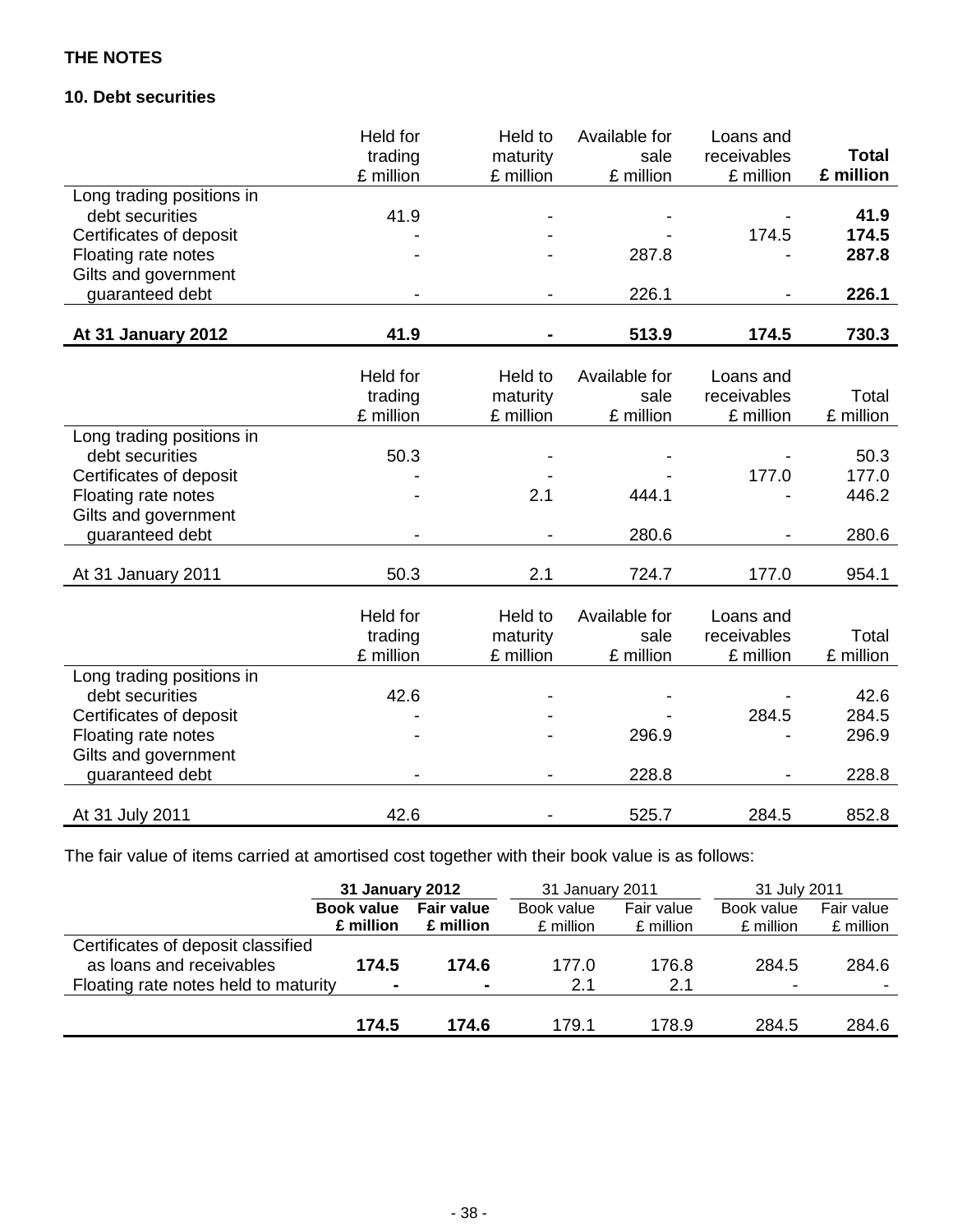## **10. Debt securities** continued

Movements on the book value of gilts and government guaranteed debt and floating rate notes ("FRNs") held during the period comprise:

|                                                                                    | Gilts and<br>government<br>guaranteed |                     |           |           |
|------------------------------------------------------------------------------------|---------------------------------------|---------------------|-----------|-----------|
|                                                                                    | debt                                  | Floating rate notes |           |           |
|                                                                                    | Available for                         | Available           | Held to   |           |
|                                                                                    | sale                                  | for sale            | maturity  | Total     |
|                                                                                    | £ million                             | £ million           | £ million | £ million |
| At 1 August 2010                                                                   | 285.6                                 | 615.4               | 9.0       | 910.0     |
| <b>Additions</b>                                                                   | 37.4                                  |                     |           | 37.4      |
| <b>Disposals</b>                                                                   |                                       | (115.1)             |           | (115.1)   |
| Redemptions at maturity                                                            |                                       | (55.0)              |           | (55.0)    |
| <b>Currency translation differences</b>                                            |                                       | 2.9                 | 0.1       | 3.0       |
| Changes in fair value of financial                                                 |                                       |                     |           |           |
| instruments classified as available for sale                                       | (5.0)                                 | (4.1)               |           | (9.1)     |
| Transfers to held for sale assets                                                  | (37.4)                                |                     | (7.0)     | (44.4)    |
| At 31 January 2011                                                                 | 280.6                                 | 444.1               | 2.1       | 726.8     |
| <b>Additions</b>                                                                   | 7.6                                   |                     |           | 7.6       |
|                                                                                    |                                       |                     |           |           |
| <b>Disposals</b>                                                                   | (7.6)                                 | (158.9)             | (2.1)     | (168.6)   |
| Redemptions at maturity                                                            | (50.2)                                |                     |           | (50.2)    |
| <b>Currency translation differences</b>                                            |                                       | 1.7                 |           | 1.7       |
| Changes in fair value of financial<br>instruments classified as available for sale |                                       |                     |           |           |
|                                                                                    | (1.6)                                 | 10.0                |           | 8.4       |
| Transfers to held for sale assets                                                  |                                       |                     |           |           |
| At 31 July 2011                                                                    | 228.8                                 | 296.9               |           | 525.7     |
|                                                                                    |                                       |                     |           |           |
| <b>Additions</b>                                                                   |                                       |                     |           |           |
| <b>Disposals</b>                                                                   |                                       | (12.6)              |           | (12.6)    |
| Redemptions at maturity                                                            |                                       |                     |           |           |
| Currency translation differences                                                   |                                       | (3.5)               |           | (3.5)     |
| Changes in fair value of financial                                                 |                                       |                     |           |           |
| instruments classified as available for sale                                       | (2.7)                                 | 7.0                 |           | 4.3       |
| Transfers to held for sale assets                                                  |                                       |                     |           |           |
| At 31 January 2012                                                                 | 226.1                                 | 287.8               |           | 513.9     |

In respect of the FRNs, £187.3 million (31 January 2011: £147.8 million; 31 July 2011: £166.1 million) were due to mature within one year and £19.8 million (31 January 2011: £26.5 million; 31 July 2011: £20.9 million) have been issued by corporates with the remainder issued by banks and building societies.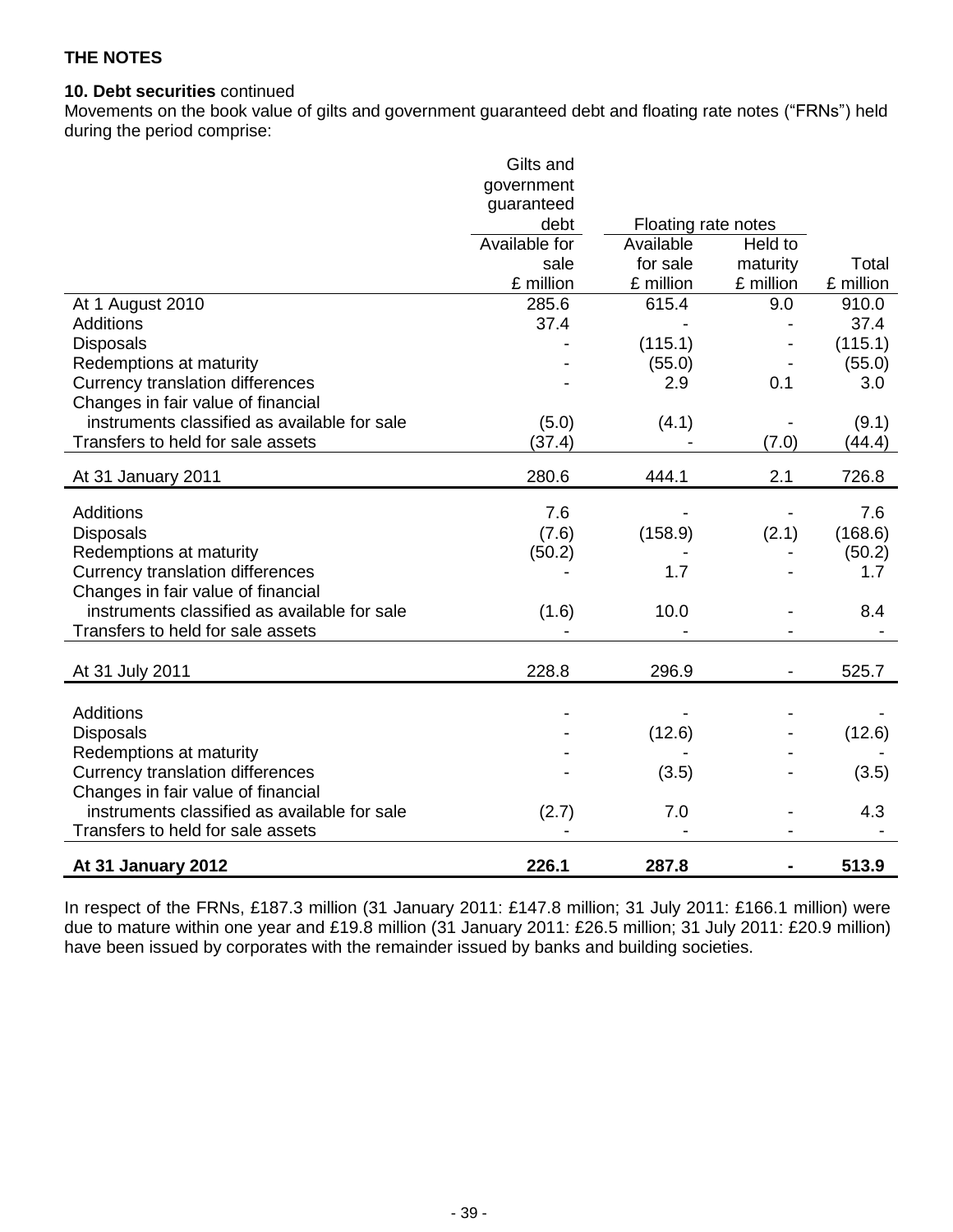## **11. Equity shares**

|                                              | 31 January   |           | 31 July   |  |
|----------------------------------------------|--------------|-----------|-----------|--|
|                                              | 2012<br>2011 |           | 2011      |  |
|                                              | £ million    | £ million | £ million |  |
| Equity shares classified as held for trading | 37.7         | 41.4      | 37.9      |  |
| Other equity shares                          | 18.7         | 27.4      | 19.2      |  |
|                                              |              |           |           |  |
|                                              | 56.4         | 68.8      | 57.1      |  |

Movements on the book value of other equity shares held during the period comprise:

|                                                |           | Fair value     |           |
|------------------------------------------------|-----------|----------------|-----------|
|                                                | Available | through        |           |
|                                                | for sale  | profit or loss | Total     |
|                                                | £ million | £ million      | £ million |
| At 1 August 2010                               | 22.7      | 5.7            | 28.4      |
| Additions                                      |           | 0.5            | 0.5       |
| <b>Disposals</b>                               |           | (1.7)          | (1.7)     |
| <b>Currency translation differences</b>        | 0.5       |                | 0.5       |
| Changes in fair value of:                      |           |                |           |
| Equity shares classified as available for sale | 0.7       |                | 0.7       |
| Unlisted equity shares held at fair value      |           | 0.7            | 0.7       |
| Transfers to held for sale assets              | (1.7)     |                | (1.7)     |
|                                                |           |                |           |
| At 31 January 2011                             | 22.2      | 5.2            | 27.4      |
| <b>Additions</b>                               |           |                |           |
| <b>Disposals</b>                               | (9.2)     | (2.8)          | (12.0)    |
| <b>Currency translation differences</b>        | 0.1       |                | 0.1       |
| Changes in fair value of:                      |           |                |           |
| Equity shares classified as available for sale | 1.3       |                | 1.3       |
| Unlisted equity shares held at fair value      |           | 2.4            | 2.4       |
| Transfers to held for sale assets              |           |                |           |
|                                                |           |                |           |
| At 31 July 2011                                | 14.4      | 4.8            | 19.2      |
|                                                |           |                |           |
| <b>Additions</b>                               | 0.3       |                | 0.3       |
| <b>Disposals</b>                               |           |                |           |
| <b>Currency translation differences</b>        | (0.7)     |                | (0.7)     |
| Changes in fair value of:                      |           |                |           |
| Equity shares classified as available for sale | (0.1)     |                | (0.1)     |
| Unlisted equity shares held at fair value      |           |                |           |
| Transfers to held for sale assets              |           |                |           |
| At 31 January 2012                             | 13.9      | 4.8            | 18.7      |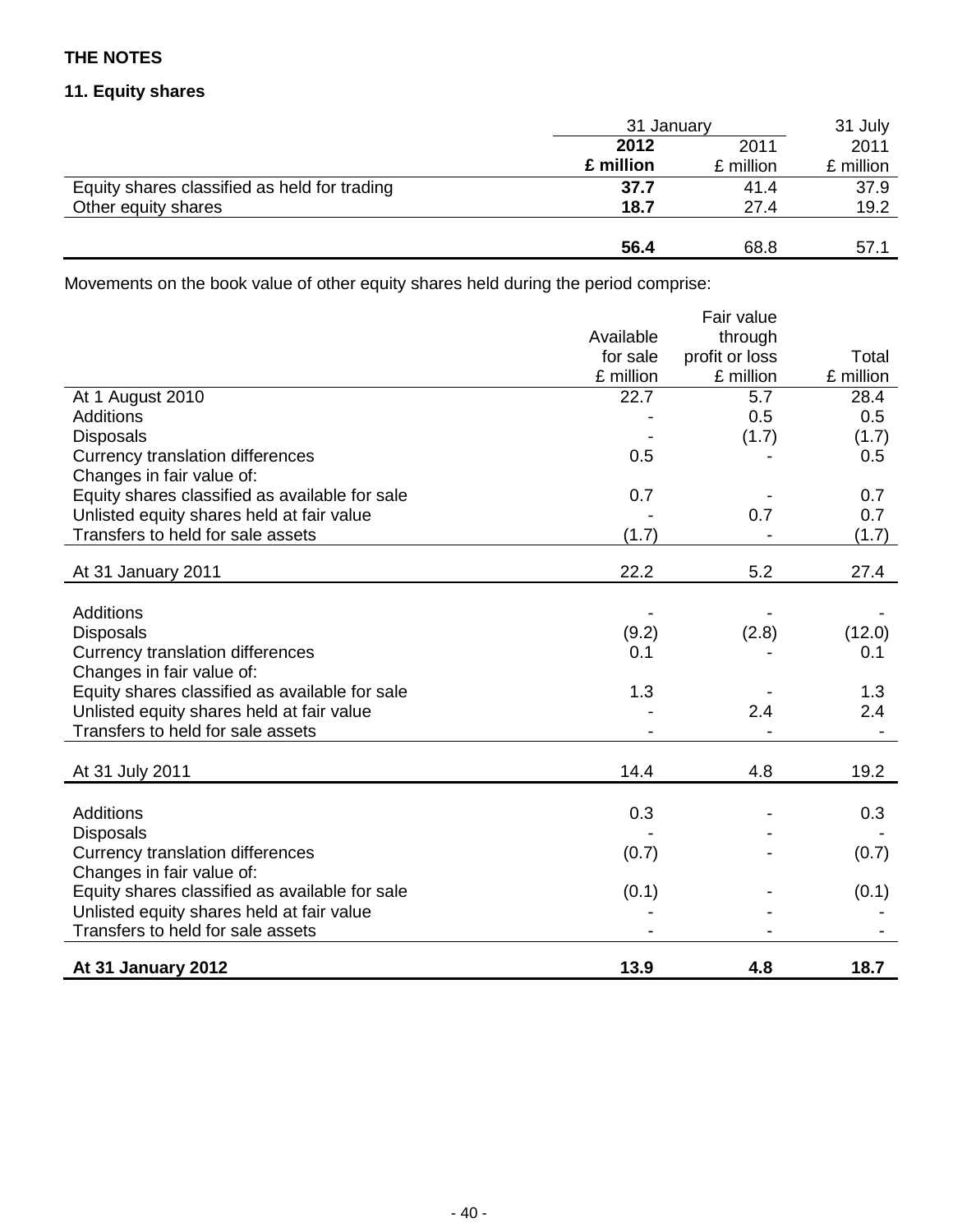# **12. Settlement balances and short positions**

|                                   | 31 January |           | 31 July   |  |
|-----------------------------------|------------|-----------|-----------|--|
|                                   | 2012       | 2011      | 2011      |  |
|                                   | £ million  | £ million | £ million |  |
| Settlement balances               | 457.4      | 587.1     | 477.8     |  |
| Short positions held for trading: |            |           |           |  |
| Debt securities                   | 35.5       | 79.2      | 30.4      |  |
| Equity shares                     | 18.0       | 16.2      | 13.6      |  |
|                                   |            |           |           |  |
|                                   | 53.5       | 95.4      | 44.0      |  |
|                                   |            |           |           |  |
|                                   | 510.9      | 682.5     | 521.8     |  |

## **13. Financial liabilities**

|                          |           | Within    | <b>Between</b> | Between   | <b>Between</b>           | After                    |              |
|--------------------------|-----------|-----------|----------------|-----------|--------------------------|--------------------------|--------------|
|                          | On        | three     | three months   | one and   | two and                  | more than                |              |
|                          | demand    | months    | and one year   | two years | five years               | five years               | <b>Total</b> |
|                          | £ million | £ million | £ million      | £ million | £ million                | £ million                | £ million    |
| Deposits by banks        | 66.2      | 24.7      | 97.7           | 1.8       |                          | $\overline{\phantom{a}}$ | 190.4        |
| Deposits by customers    | 236.6     | 719.1     | 1,234.9        | 534.0     | 455.1                    | 2.8                      | 3,182.5      |
| Loans and overdrafts     |           |           |                |           |                          |                          |              |
| from banks               | 16.7      | 21.9      | 19.2           | 303.6     | ٠                        | ۰                        | 361.4        |
| Debt securities in issue | ۰.        | 350.0     | ٠              | 250.0     | $\overline{\phantom{a}}$ | 198.3                    | 798.3        |
|                          |           |           |                |           |                          |                          |              |
| At 31 January 2012       | 319.5     | 1,115.7   | 1,351.8        | 1,089.4   | 455.1                    | 201.1                    | 4,532.6      |

|                          |           | Within    | <b>Between</b> | <b>Between</b> | <b>Between</b> | After                    |           |
|--------------------------|-----------|-----------|----------------|----------------|----------------|--------------------------|-----------|
|                          | On        | three     | three months   | one and        | two and        | more than                |           |
|                          | demand    | months    | and one year   | two years      | five years     | five years               | Total     |
|                          | £ million | £ million | £ million      | £ million      | £ million      | £ million                | £ million |
| Deposits by banks        | 14.3      | 9.0       | 1.0            | ۰              | $\,$           | $\overline{\phantom{a}}$ | 24.3      |
| Deposits by customers    | 578.7     | 870.2     | 816.1          | 346.3          | 43.3           | 2.8                      | 2,657.4   |
| Loans and overdrafts     |           |           |                |                |                |                          |           |
| from banks               | 13.9      | 29.6      | 392.5          | 41.4           | 349.6          | $\overline{\phantom{a}}$ | 827.0     |
| Debt securities in issue | -         |           | 350.0          | ۰              | 21.4           | 198.0                    | 569.4     |
|                          |           |           |                |                |                |                          |           |
| At 31 January 2011       | 606.9     | 908.8     | 1,559.6        | 387.7          | 414.3          | 200.8                    | 4,078.1   |
|                          |           |           |                |                |                |                          |           |

|                          |                          | Within                   | <b>Between</b> | <b>Between</b> | <b>Between</b> | After      |           |
|--------------------------|--------------------------|--------------------------|----------------|----------------|----------------|------------|-----------|
|                          | On                       | three                    | three months   | one and        | two and        | more than  |           |
|                          | demand                   | months                   | and one year   | two years      | five years     | five years | Total     |
|                          | £ million                | £ million                | £ million      | £ million      | £ million      | £ million  | £ million |
| Deposits by banks        | 54.2                     | 25.9                     | 110.9          | 1.8            | ٠              | ۰          | 192.8     |
| Deposits by customers    | 385.3                    | 825.9                    | 942.4          | 558.7          | 455.4          | 2.8        | 3,170.5   |
| Loans and overdrafts     |                          |                          |                |                |                |            |           |
| from banks               | 31.0                     | 241.9                    | 61.4           | 149.4          | 18.9           | ۰          | 502.6     |
| Debt securities in issue | $\overline{\phantom{a}}$ | $\overline{\phantom{0}}$ | 350.0          |                |                | 198.1      | 548.1     |
|                          |                          |                          |                |                |                |            |           |
| At 31 July 2011          | 470.5                    | 1,093.7                  | 1,464.7        | 709.9          | 474.3          | 200.9      | 4,414.0   |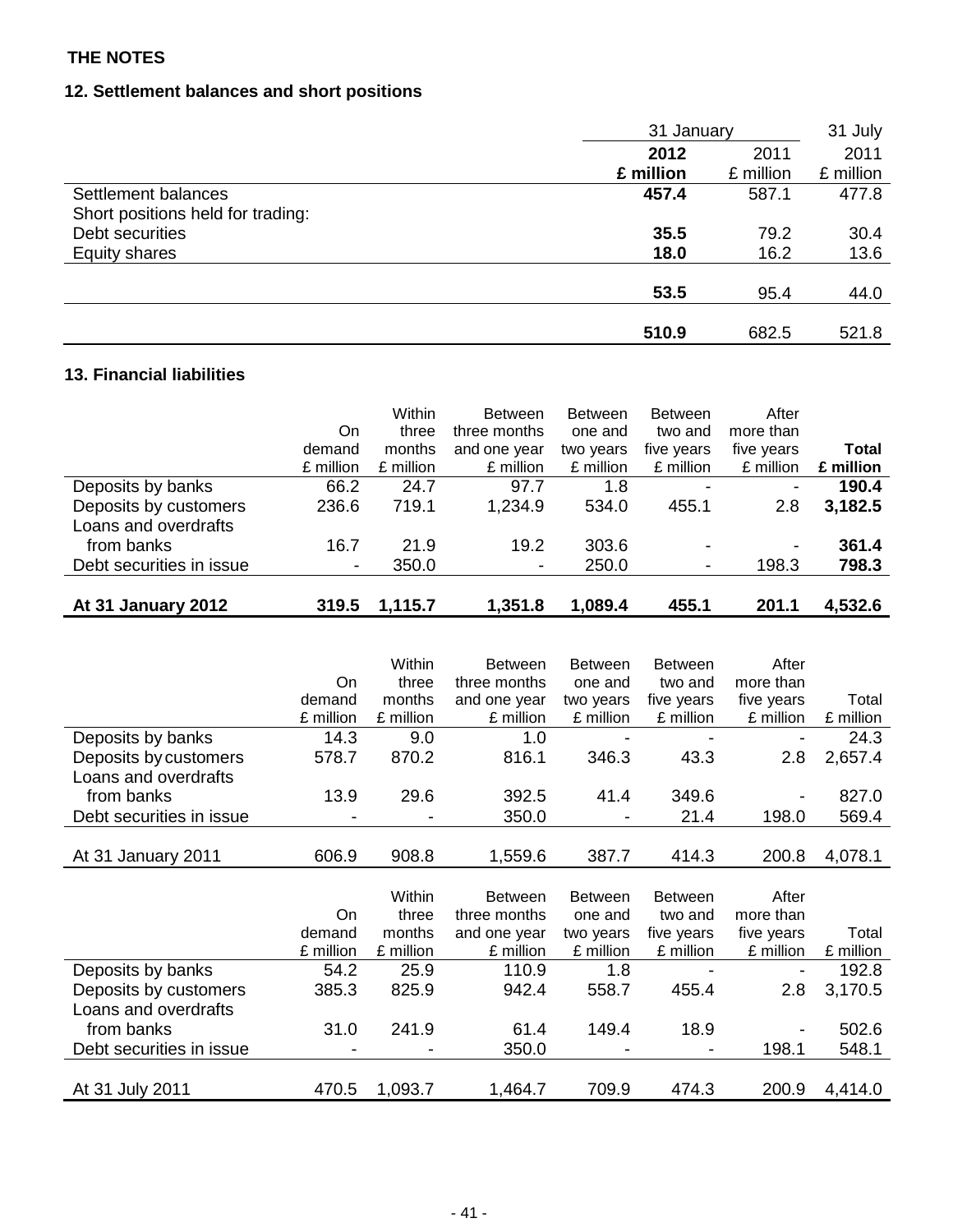## **13. Financial liabilities** continued

Of the debt securities in issue, £198.3 million mature on 10 February 2017.

The group has a repurchase agreement whereby FRNs to the value of £125.9 million (31 January 2011: £360.4 million; 31 July 2011: £249.5 million) have been lent in exchange for cash of £104.5 million (31 January 2011: £304.0 million; 31 July 2011: £205.1 million) which has been included within loans and overdrafts from banks. These FRNs remain on the group's consolidated balance sheet as the group retains the risks and rewards of ownership. Residual maturities of the repurchase agreement are as follows:

|                    |           | Within    | <b>Between</b> | <b>Between</b> | <b>Between</b> | After      |           |
|--------------------|-----------|-----------|----------------|----------------|----------------|------------|-----------|
|                    |           | three     | three months   | one and        | two and        | more than  |           |
|                    | On demand | months    | and one year   | two years      | five years     | five years | Total     |
|                    | £ million | £ million | £ million      | £ million      | £ million      | £ million  | £ million |
| At 31 January 2012 | ۰         | 21.9      | 19.2           | 63.4           | $\blacksquare$ |            | 104.5     |
| At 31 January 2011 | -         | 29.6      | 167.5          | 41.4           | 65.5           | -          | 304.0     |
| At 31 July 2011    | -         | 56.8      | 61.0           | 69.1           | 18.2           |            | 205.1     |

The group has securitised without recourse and restrictions £842.4 million (31 January 2011: £495.1 million; 31 July 2011: £495.0 million) of its insurance premium and motor loan receivables in return for debt securities in issue of £600.0 million (31 January 2011: £350.0 million; 31 July 2011: £350.0 million). As the group has retained exposure to substantially all the credit risk and rewards of the residual benefit of the underlying assets it continues to recognise these assets in loans and advances to customers in its consolidated balance sheet.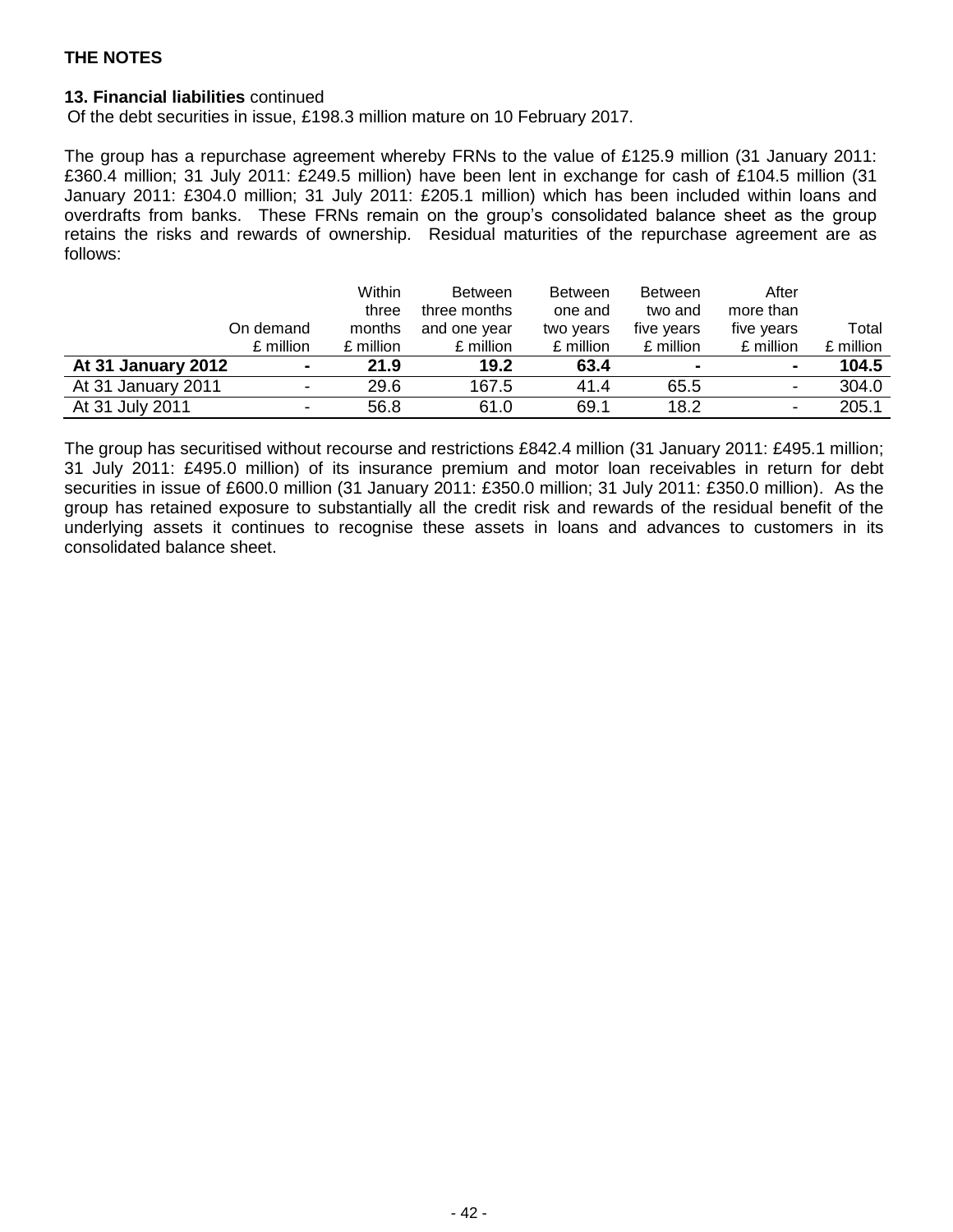## **14. Capital**

The group's individual entities and the group as a whole complied with all of the externally imposed capital requirements to which they are subject for the year ended 31 July 2011 and the periods to 31 January 2011 and 31 January 2012. The table below summarises the composition of regulatory capital and Pillar 1 risk weighted assets as at those financial period ends.

|                                                      | 31 January |           | 31 July   |
|------------------------------------------------------|------------|-----------|-----------|
|                                                      | 2012       | 2011      | 2011      |
|                                                      | £ million  | £ million | £ million |
| Core tier 1 capital                                  |            |           |           |
| Called up share capital                              | 37.6       | 37.4      | 37.6      |
| Share premium account                                | 283.2      | 276.1     | 283.0     |
| Retained earnings and other reserves                 | 453.1      | 470.3     | 448.9     |
| Non-controlling interests                            | 2.8        | 2.8       | 1.9       |
| Deductions from core tier 1 capital                  |            |           |           |
| Intangible assets                                    | (138.2)    | (111.1)   | (133.1)   |
| Goodwill in associates                               | (10.0)     | (49.3)    | (12.2)    |
| Investment in own shares                             | (42.1)     | (39.0)    | (37.6)    |
|                                                      |            |           |           |
| Core tier 1 capital after deductions                 | 586.4      | 587.2     | 588.5     |
|                                                      |            |           |           |
| <b>Tier 2 capital</b>                                |            |           |           |
| Subordinated debt                                    | 75.0       | 75.0      | 75.0      |
| Unrealised gains on available for sale equity shares | 7.0        | 8.8       | 7.0       |
|                                                      |            |           |           |
| <b>Tier 2 capital</b>                                | 82.0       | 83.8      | 82.0      |
|                                                      |            |           |           |
| Deductions from total of tier 1 and tier 2 capital   |            |           |           |
| Participation in a non-financial undertaking         | (0.8)      | (1.5)     | (1.3)     |
| Other regulatory adjustments                         | (0.6)      | (0.3)     | (0.1)     |
|                                                      |            |           |           |
| <b>Total regulatory capital</b>                      | 667.0      | 669.2     | 669.1     |
|                                                      |            |           |           |
| <b>Risk weighted assets (notional)</b>               |            |           |           |
| Credit and counterparty risk                         | 3,798.6    | 3,372.8   | 3,513.7   |
| Operational risk <sup>1</sup>                        | 807.7      | 971.9     | 831.6     |
| Market risk <sup>1</sup>                             | 161.9      | 152.4     | 147.7     |
|                                                      |            |           |           |
|                                                      | 4,768.2    | 4,497.1   | 4,493.0   |
|                                                      |            |           |           |
| Core tier 1 capital ratio                            | 12.3%      | 13.1%     | 13.1%     |
| Total capital ratio                                  | 14.0%      | 14.9%     | 14.9%     |

 $1$ Operational and market risk include a notional adjustment at 8% in order to determine notional risk weighted assets.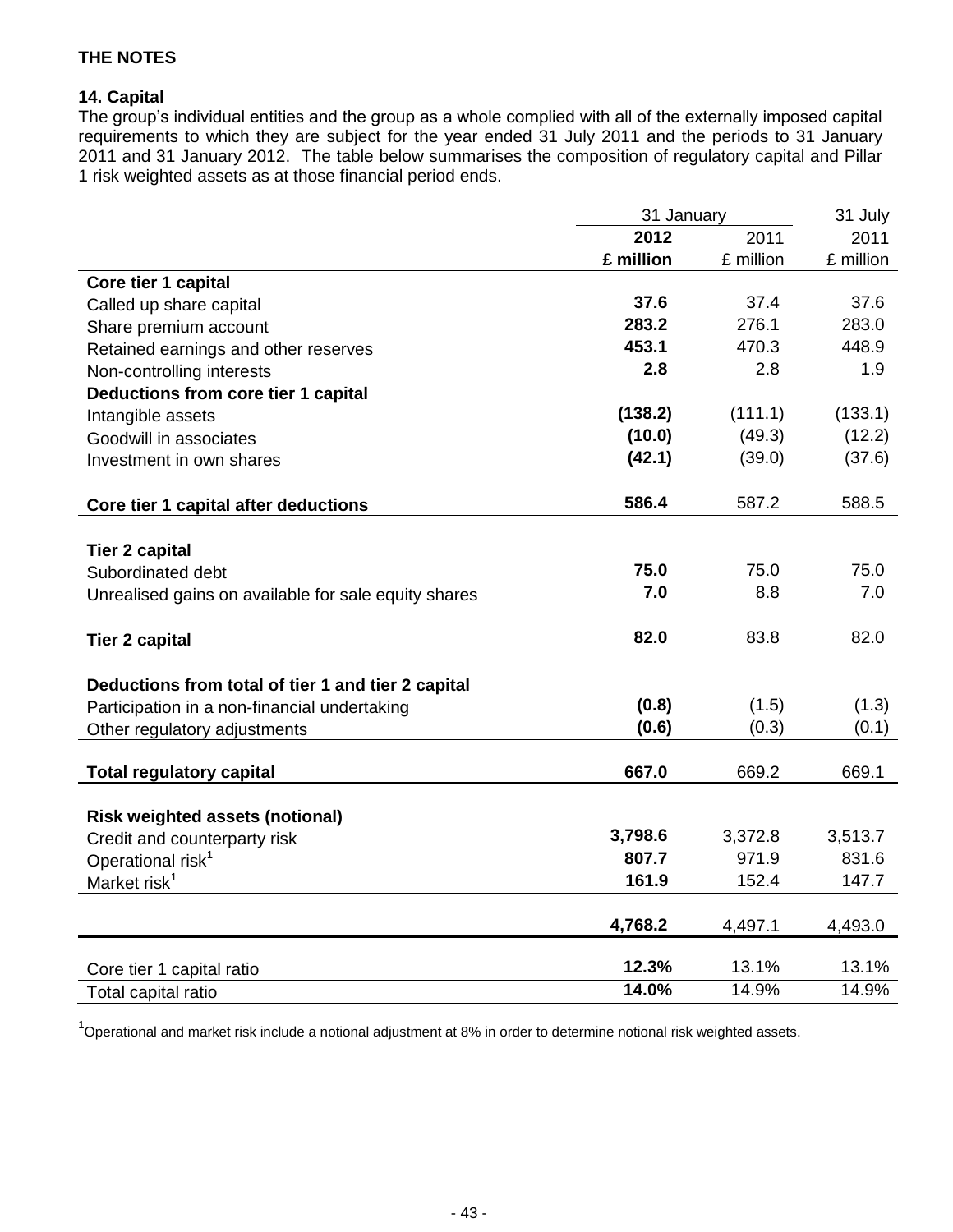## **14. Capital** continued

The following table shows a reconciliation between equity and core tier 1 capital after deductions:

|                                                        | 31 January |           | 31 July   |  |
|--------------------------------------------------------|------------|-----------|-----------|--|
|                                                        | 2012       | 2011      | 2011      |  |
|                                                        | £ million  | £ million | £ million |  |
| Equity                                                 | 735.0      | 739.0     | 728.3     |  |
| Regulatory deductions from equity:                     |            |           |           |  |
| Intangible assets                                      | (138.2)    | (111.1)   | (133.1)   |  |
| Goodwill in associates                                 | (10.0)     | (49.3)    | (12.2)    |  |
| Other reserves not recognised for core tier 1 capital: |            |           |           |  |
| Cash flow hedging reserve                              | 3.2        | 0.7       | 3.0       |  |
| Available for sale movements reserve                   | (3.6)      | 7.9       | 2.5       |  |
|                                                        |            |           |           |  |
| Core tier 1 capital after deductions                   | 586.4      | 587.2     | 588.5     |  |

## **15. Contingent liabilities**

## Financial Services Compensation Scheme

As disclosed in note 29 of the Annual Report 2011, the group is exposed to the Financial Services Compensation Scheme ("FSCS") which provides compensation to customers of financial institutions in the event that an institution is unable, or is likely to be unable, to pay claims against it. In order to meet its obligations to the depositors of a number of failed institutions, the FSCS borrowed amounts from HM Treasury on an interest only basis. While it is anticipated that these borrowings will be repaid wholly or substantially from the realisation of the assets of the failed institutions, the FSCS will recoup any shortfalls from additional levies to FSCS participants. At the date of this Interim Report it is not possible to estimate with any certainty the amount or timing of any such additional levies the group may be required to pay in respect of failed institutions. The group continues to accrue for its share of levies that have been raised by the FSCS.

## **16. Related party transactions**

Related party transactions, including salary and benefits provided to directors and key management, were not material to the financial position or performance of the group during the period. There were no changes to the type and nature of the related party transactions disclosed in the Annual Report 2011 that could have a material effect on the financial position and performance of the group in the six months to 31 January 2012.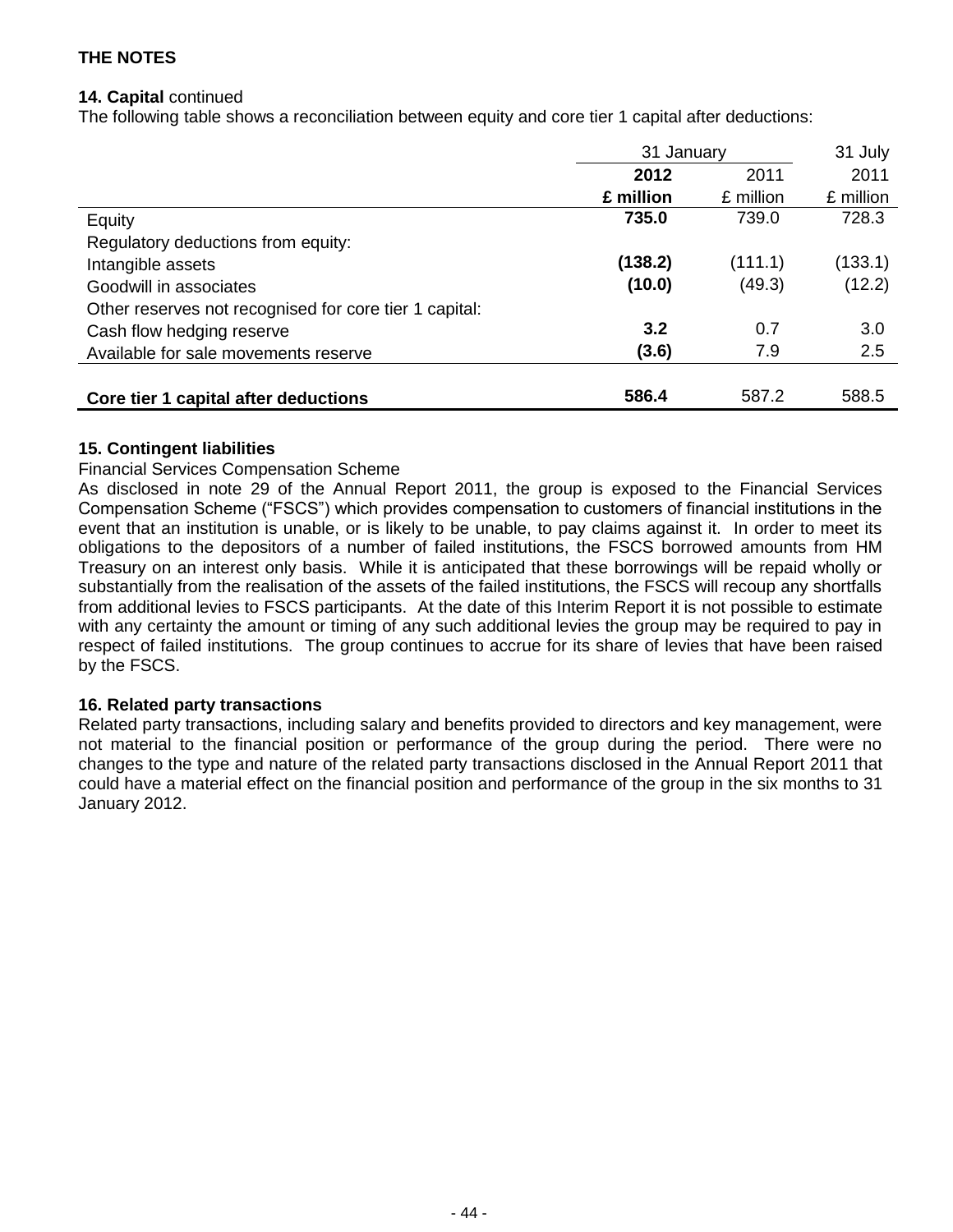### **17. Sovereign and banking sector exposure**

The group has limited exposure outside the UK. However, given increased market and regulatory focus on such exposures, particularly in relation to Greece, Ireland, Italy, Portugal and Spain, the group considers it appropriate to provide the following disclosure.

The group has no sovereign exposures to any of the countries listed above. It has exposure through its holding of debt securities issued by Irish banks as follows:

|                     |           | 31 January |           |  |
|---------------------|-----------|------------|-----------|--|
|                     | 2012      | 2011       | 2011      |  |
|                     | £ million | £ million  | £ million |  |
| Floating rate notes | 94.4      | 95.1       | 94.6      |  |

The FRNs are issued by Allied Irish Bank and Bank of Ireland and have a remaining maturity of under 12 months. As available for sale debt securities, the FRNs are marked to market against equity and had a carrying value of £92.9 million at 31 January 2012 (31 January 2011: £79.0 million; 31 July 2011: £86.0 million). In February 2012 £71.0 million of these FRNs matured and were repaid in full.

In addition, the group has loans and advances to customers in Ireland and Spain. These relate to loans in the group's Retail and Commercial businesses and are issued with the same lending criteria and security as applied within the UK.

|                                 | 31 January | 31 July   |           |
|---------------------------------|------------|-----------|-----------|
|                                 | 2012       | 2011      | 2011      |
|                                 | £ million  | £ million | £ million |
| Loans and advances to customers |            |           |           |
| Ireland                         | 82.5       | 49.9      | 75.7      |
| Spain                           | 3.0        | 2.6       | 3.4       |
|                                 | 85.5       | 52.5      | 79.1      |

The group has no other material exposure to these economies.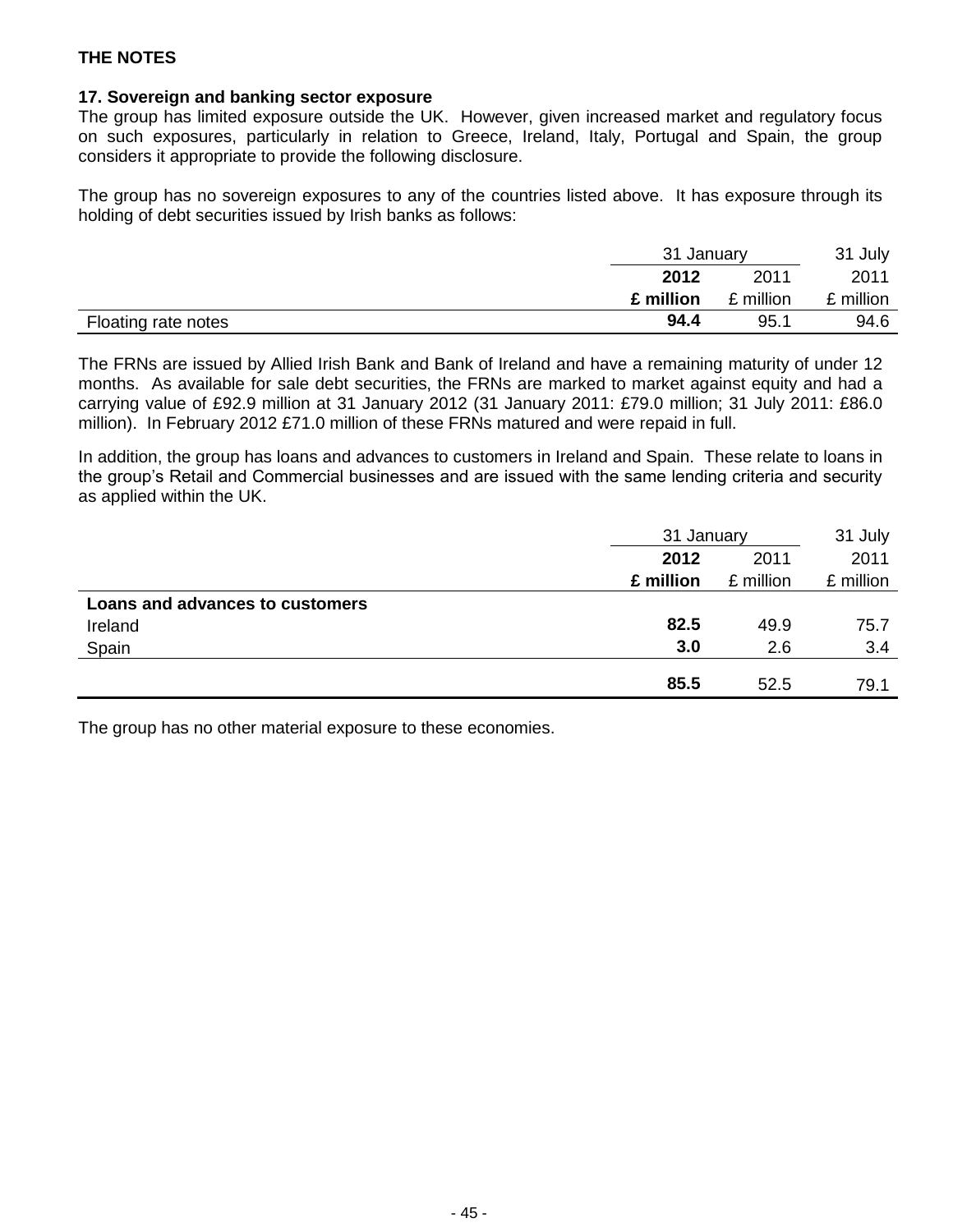## **18. Consolidated cash flow statement reconciliation**

|                                                                     | Six months ended  |                   | Year ended        |  |
|---------------------------------------------------------------------|-------------------|-------------------|-------------------|--|
|                                                                     | 31 January        |                   | 31 July           |  |
|                                                                     | 2012<br>£ million | 2011<br>£ million | 2011<br>£ million |  |
| (a) Reconciliation of operating profit before tax to net cash       |                   |                   |                   |  |
| inflow from operating activities                                    |                   |                   |                   |  |
| Operating profit on ordinary activities before tax on continuing    |                   |                   |                   |  |
| operations                                                          | 66.8              | 58.3              | 78.5              |  |
| Operating loss on ordinary activities before tax on discontinued    |                   |                   |                   |  |
| operations                                                          |                   | (27.3)            | (27.4)            |  |
| Tax paid                                                            | (24.8)            | (19.3)            | (33.3)            |  |
| (Increase)/decrease in:                                             |                   |                   |                   |  |
| Interest receivable and prepaid expenses                            | (8.7)             | (0.3)             | (4.8)             |  |
| Net settlement balances and trading positions                       | 47.3              | (60.5)            | (47.6)            |  |
| Net money broker loans against stock advanced                       | (9.5)             | 74.7              | 41.6              |  |
| (Decrease)/increase in:                                             |                   |                   |                   |  |
| Interest payable and accrued expenses                               | (3.5)             | (16.0)            | (4.2)             |  |
| Impairment on investment in Mako                                    |                   |                   | 36.0              |  |
|                                                                     | 11.4              | 8.1               | 21.3              |  |
| Depreciation, amortisation and goodwill impairment                  |                   |                   |                   |  |
|                                                                     | 79.0              |                   |                   |  |
| Net cash inflow from trading activities                             |                   | 17.7              | 60.1              |  |
| (Increase)/decrease in:                                             |                   |                   |                   |  |
| Loans and advances to banks not repayable on demand                 | (0.1)             | (12.0)            | (10.5)            |  |
| Loans and advances to customers                                     | (319.8)           | (273.1)           | (539.2)           |  |
| Floating rate notes held to maturity                                |                   | (0.1)             | 9.0               |  |
| Floating rate notes classified as available for sale                | 12.6              | 171.3             | 329.0             |  |
| Debt securities held for liquidity                                  |                   | (32.4)            | 20.4              |  |
| Other assets less other liabilities                                 | (36.9)            | (3.6)             | 32.1              |  |
| (Decrease)/increase in:                                             |                   |                   |                   |  |
| Deposits by banks                                                   | (2.4)             | (18.5)            | 155.3             |  |
| Deposits by customers                                               | 12.0              | 91.2              | 338.4             |  |
| Loans and overdrafts from banks                                     | (141.2)           | (350.6)           | (676.7)           |  |
|                                                                     |                   |                   |                   |  |
| Net cash outflow from operating activities                          | (396.8)           | (410.1)           | (282.1)           |  |
| (b) Analysis of net cash outflow in respect of the purchase of      |                   |                   |                   |  |
| subsidiaries                                                        |                   |                   |                   |  |
| Cash consideration in respect of current year purchases             | (4.1)             | (14.7)            | (39.2)            |  |
| Loan stock redemptions and deferred consideration paid in           |                   |                   |                   |  |
| respect of prior year purchases                                     | (1.0)             | (1.3)             | (3.1)             |  |
| Net movement in cash balances                                       | 1.0               |                   | 3.3               |  |
|                                                                     |                   |                   |                   |  |
|                                                                     | (4.1)             | (16.0)            | (39.0)            |  |
| (c) Analysis of net cash inflow/(outflow) in respect of the sale of |                   |                   |                   |  |
| subsidiaries and associate                                          |                   |                   |                   |  |
| Cash consideration received                                         | 7.3               |                   | 44.5              |  |
| Cash and cash equivalents disposed of                               | (0.7)             |                   | (275.5)           |  |
|                                                                     |                   |                   |                   |  |
|                                                                     | 6.6               |                   | (231.0)           |  |